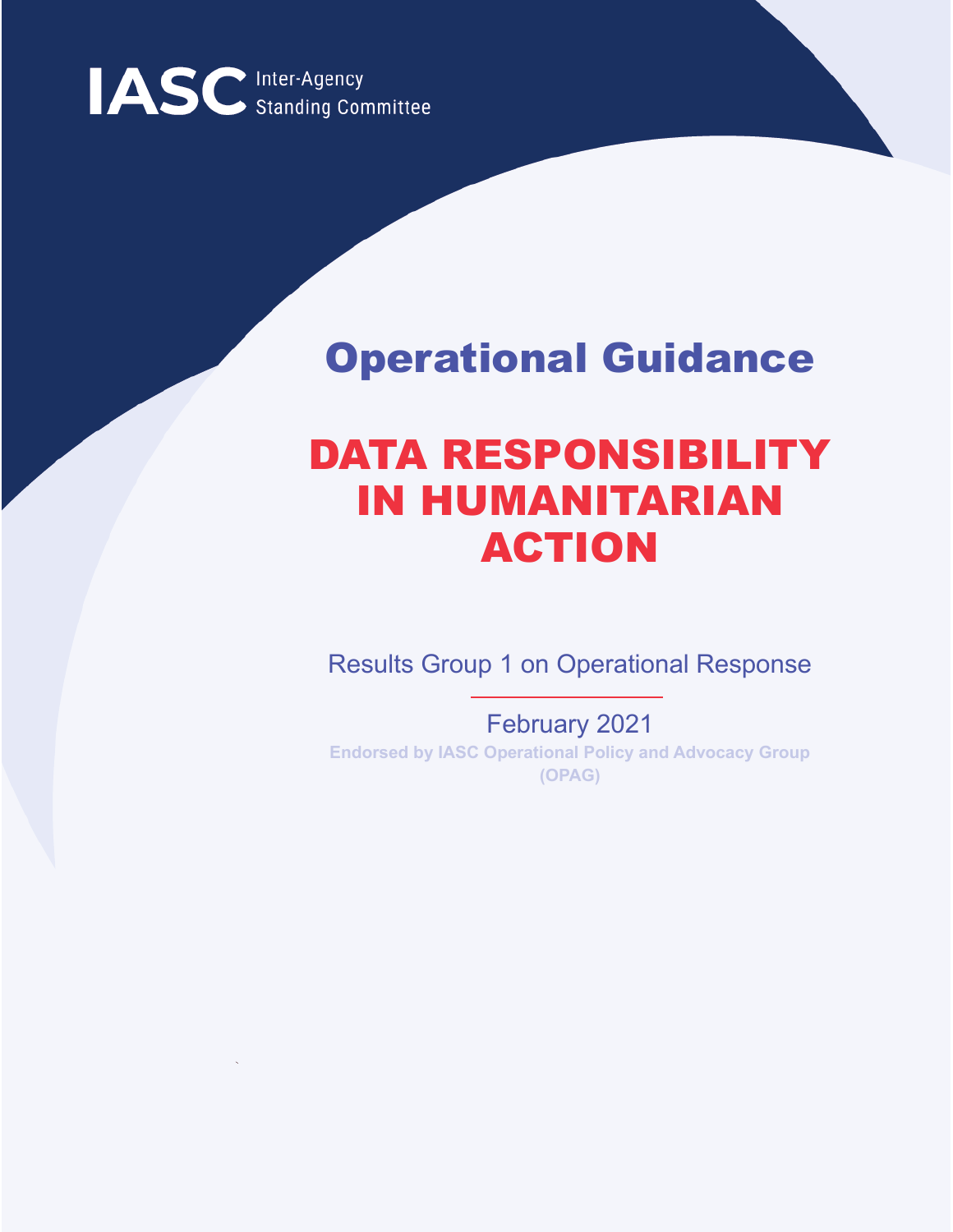### OPERATIONAL GUIDANCE

# **DATA RESPONSIBILITY IN HUMANITARIAN ACTION**

**Inter-Agency Standing Committee Results Groups 1 on Operational Response** 

**February 2021**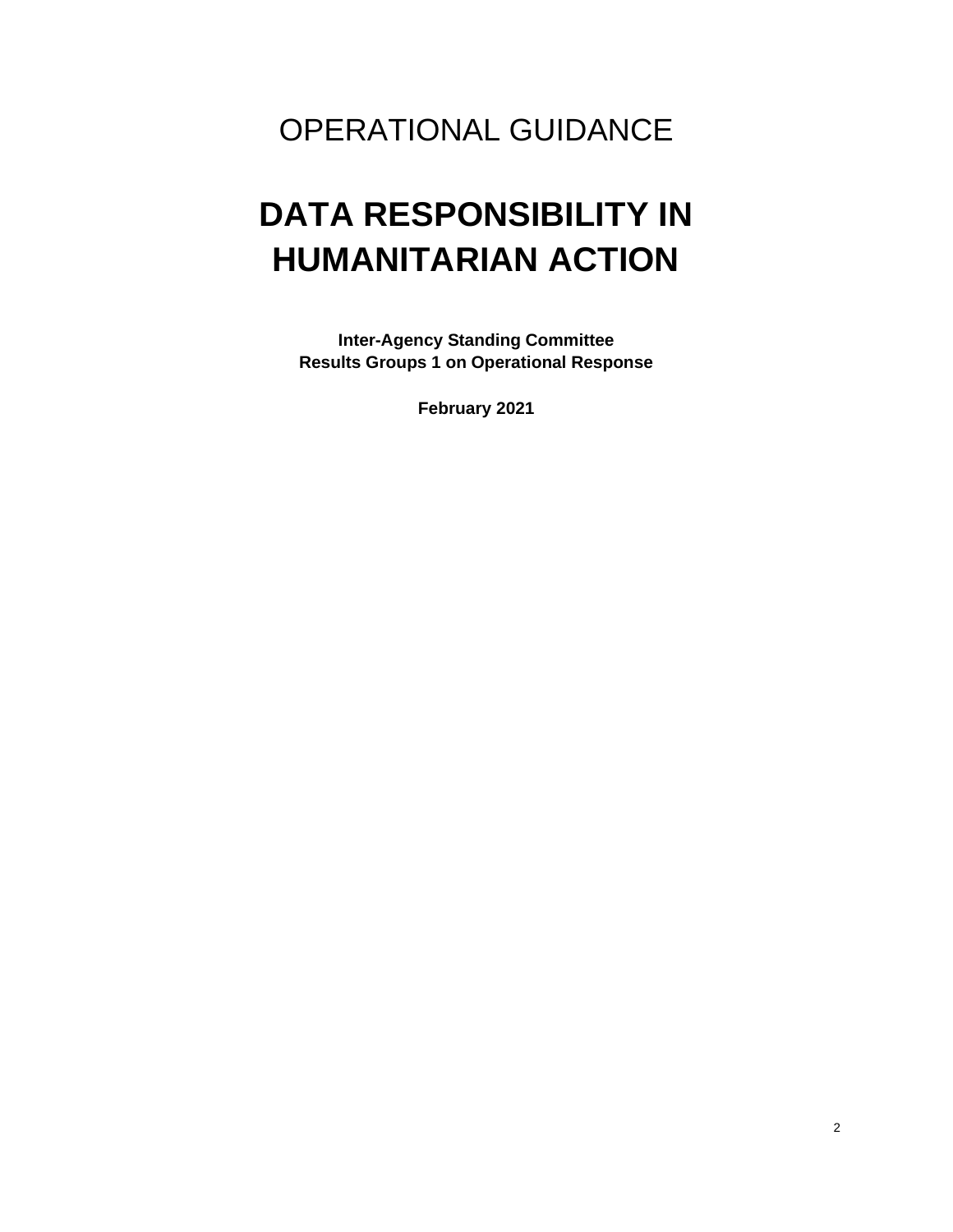### **Table of Contents**

| <b>Foreword</b>                                                               | $\overline{\mathbf{4}}$ |
|-------------------------------------------------------------------------------|-------------------------|
| <b>Executive Summary</b>                                                      | 5                       |
| <b>Background, Rationale, and Scope</b>                                       | 9                       |
| Data Responsibility in Humanitarian Action                                    | 9                       |
| Scope and Target Audience of the Operational Guidance                         | 11                      |
| <b>Principles for Data Responsibility in Humanitarian Action</b>              | 13                      |
| Recommended Actions for Data Responsibility in Humanitarian Response Contexts | 17                      |
| Level 1: System-Wide Level Actions for Data Responsibility                    | 20                      |
| Level 2: Cluster/Sector Level Actions for Data Responsibility                 | 22                      |
| Level 3: Organization Level Actions for Data Responsibility                   | 25                      |
| <b>Annex A: Definitions</b>                                                   | 28                      |
| Annex B: Templates and Tools for Data Responsibility                          | 31                      |
| <b>Annex C: Resources and References</b>                                      | 32                      |
| Annex D: Background on Development of the Operational Guidance                | 37                      |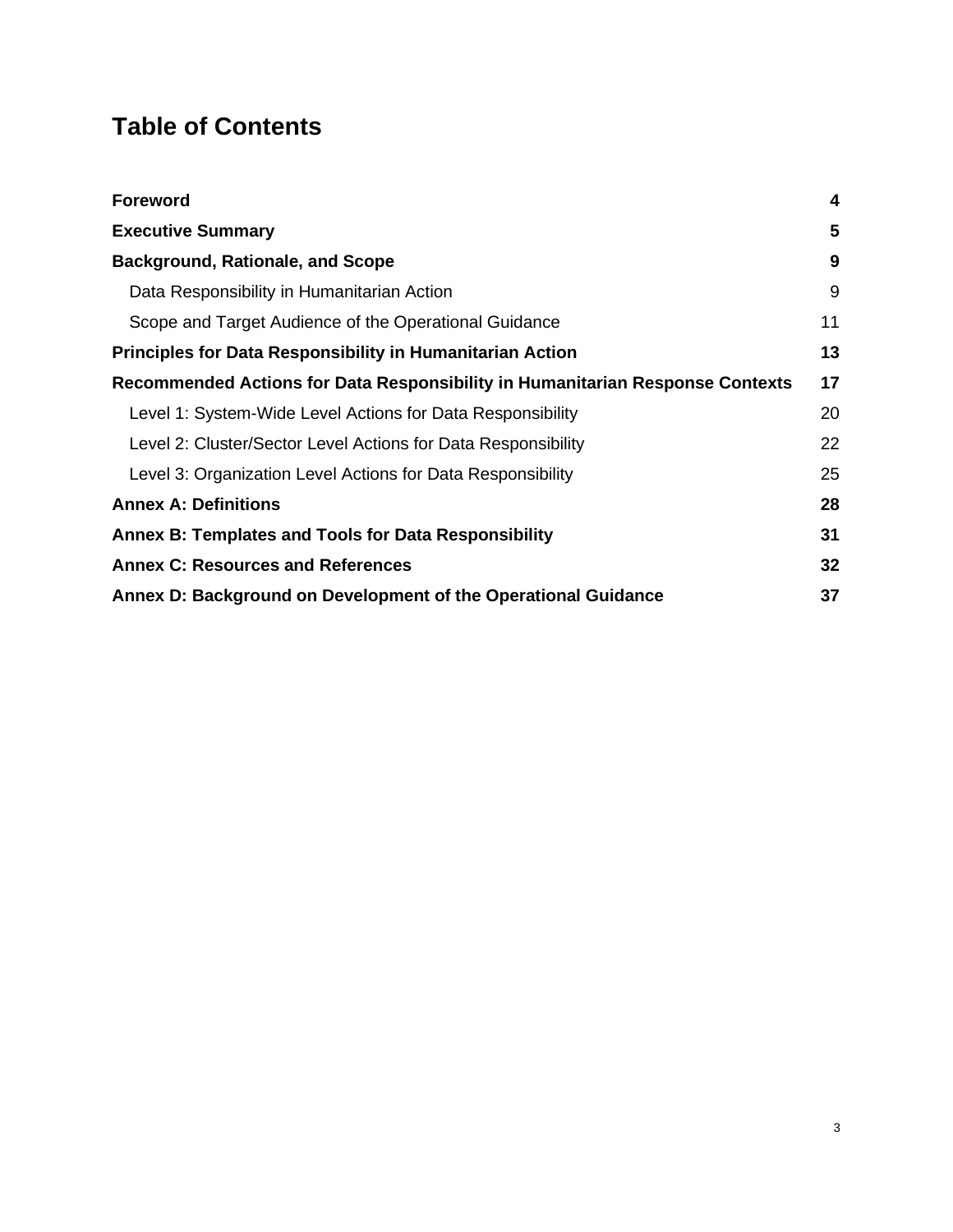### <span id="page-3-0"></span>**Foreword**

Data responsibility is paramount as the humanitarian system collects and shares more data than ever before. Just as the COVID-19 pandemic has exacerbated existing humanitarian crises, it has also increased our reliance on digital technologies and timely data.

When we talk about data in humanitarian settings, we are talking about the world's most vulnerable people: a record 235 million people will need humanitarian assistance and protection in 2021. New technologies and data sources are helping us to make faster, more informed decisions and we are reaching more people with assistance every year. However, the ways in which data is collected, shared and used by individual organizations and across the humanitarian system can present challenges to the privacy and security of affected people. In order to protect the people, we seek to help, we must be able to navigate the technical and ethical issues involved with managing different types of data. Data can place already vulnerable people at greater risk of harm or exploitation, when not handled responsibly.

In recent years we have seen the development of principles, policies, and strategies for the responsible management of data in humanitarian action but gaps remain between global frameworks and their practical application in field operations.

The *Inter-Agency Standing Committee Operational Guidance on Data Responsibility in Humanitarian Action* is a welcome and timely step towards collectively addressing the challenges and opportunities in this area. It comes amid a growing global recognition of the importance of data responsibility.

This system-wide Operational Guidance, which is a first, will ensure concrete steps for data responsibility in all phases of humanitarian action. It is the result of an inclusive and consultative process, involving more than 250 stakeholders from the humanitarian sector. Partners across the system will implement these guidelines in accordance with their respective mandates and the decisions of their governing bodies.

I encourage the members of the IASC and the broader humanitarian community to support the responsible use of data through the implementation of this Operational Guidance.

**Mark Lowcock** Under-Secretary-General for Humanitarian Affairs and Emergency Relief Coordinator, United Nations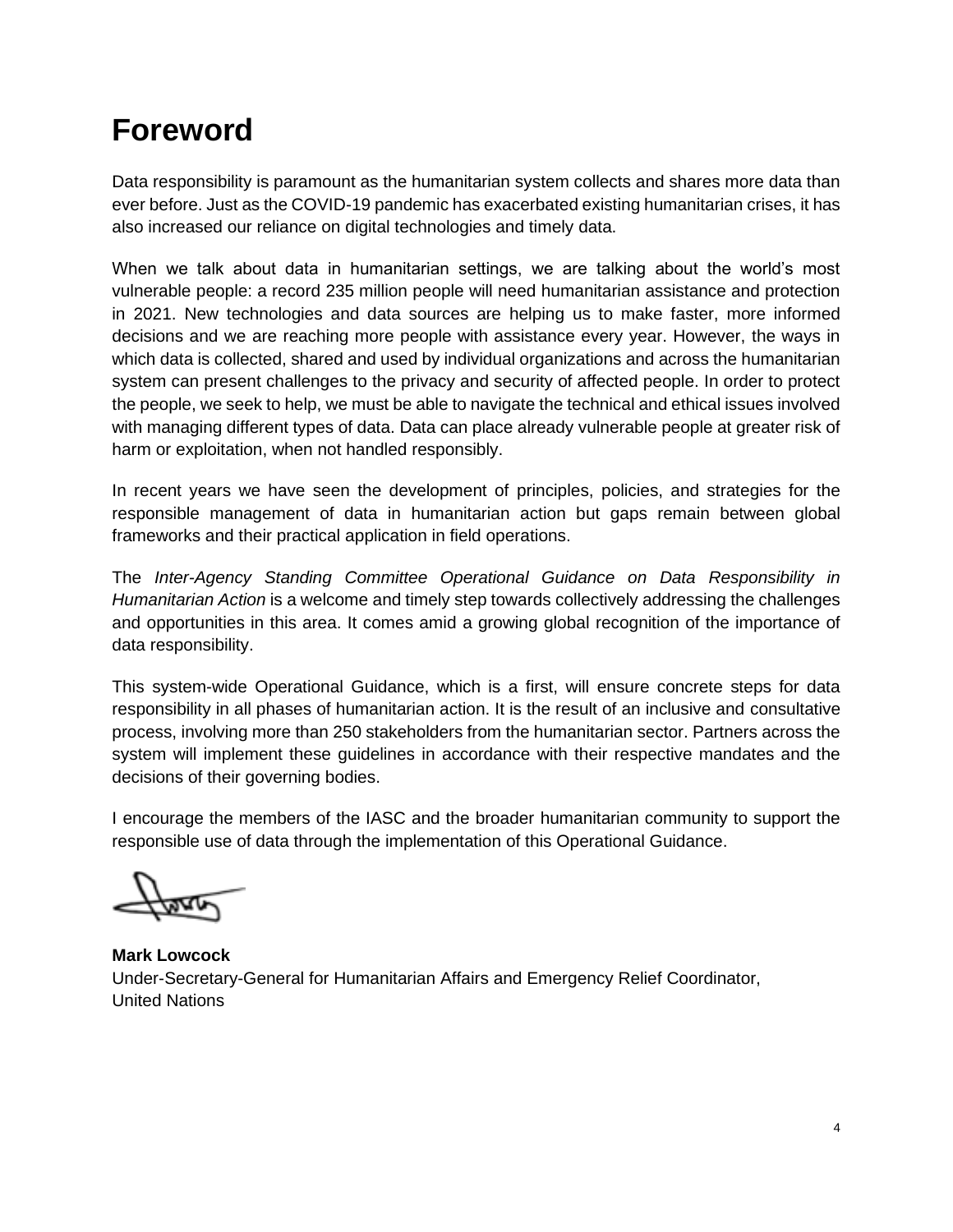## <span id="page-4-0"></span>**Executive Summary**

Data responsibility in humanitarian action is the safe, ethical and effective management of personal and non-personal data for operational response. It is a critical issue for the humanitarian system to address and the stakes are high.

Ensuring we 'do no harm' while maximizing the benefits of data requires collective action that extends across all levels of the humanitarian system. Humanitarians must be careful when handling data to avoid placing already vulnerable individuals and communities at further risk. This is especially important in contexts where the urgency of humanitarian needs drives pressure for fast, sometimes untested, data solutions, and the politicization of data can have more extreme consequences for people. For example, disclosing the location or particular identity or affiliation of an individual or community could lead to targeted attacks, social exclusion and/or stigma, amongst other potential harms. In addition to avoiding harm, the safe, ethical and effective management of data has a number of benefits: it can lead to more informed and transparent decision-making, more efficient humanitarian response, and increased trust among humanitarian actors and with the people they seek to serve.

The implementation of data responsibility in practice is often inconsistent within and across humanitarian response contexts. This is true despite established principles, norms and professional standards regarding respect for the rights of affected populations; the range of resources on data responsibility available in the wider international data community; as well as significant efforts by many humanitarian organizations to develop and update their policies and guidance in this area. However, given that the humanitarian data ecosystem is inherently interconnected, no individual organization can tackle all these challenges alone. While each organization is responsible for its own data, humanitarians under the Inter-Agency Standing Committee (IASC) – which brings together United Nations (UN) entities, Non-Governmental Organization (NGO) consortia and the International Red Cross and Red Crescent Movement – need common normative, system-wide guidance to inform individual and collective action and to uphold a high standard for data responsibility in different operating environments.

In view of this, the IASC Results Group 1 established a Sub-Group<sup>1</sup> on Data Responsibility in January 2020 to develop this joint, system-wide **Operational Guidance on Data Responsibility in Humanitarian Action**.

The Operational Guidance is divided into four sections:

- The first section describes the **rationale and approach** for the Guidance, offers an **overview of data responsibility in humanitarian action**, and clarifies the **audience and scope** of the document.

<sup>1</sup> The Sub-Group was co-led by the International Organization for Migration (IOM), the OCHA Centre for Humanitarian Data, and the United Nations High Commissioner for Refugees (UNHCR) and comprised twenty member organizations representing different stakeholders within the humanitarian system. The Sub-Group included representatives from CARE, CRS, DRC, ICRC, IFRC, IRC, IOM, JIPS, Mercy Corps, MSF, NRC, OCHA, OHCHR, Oxfam, Save the Children, UNFPA, UNHCR, UNICEF, WFP and WHO. See Annex D for more information on the process the Sub-Group followed to develop this Operational Guidance.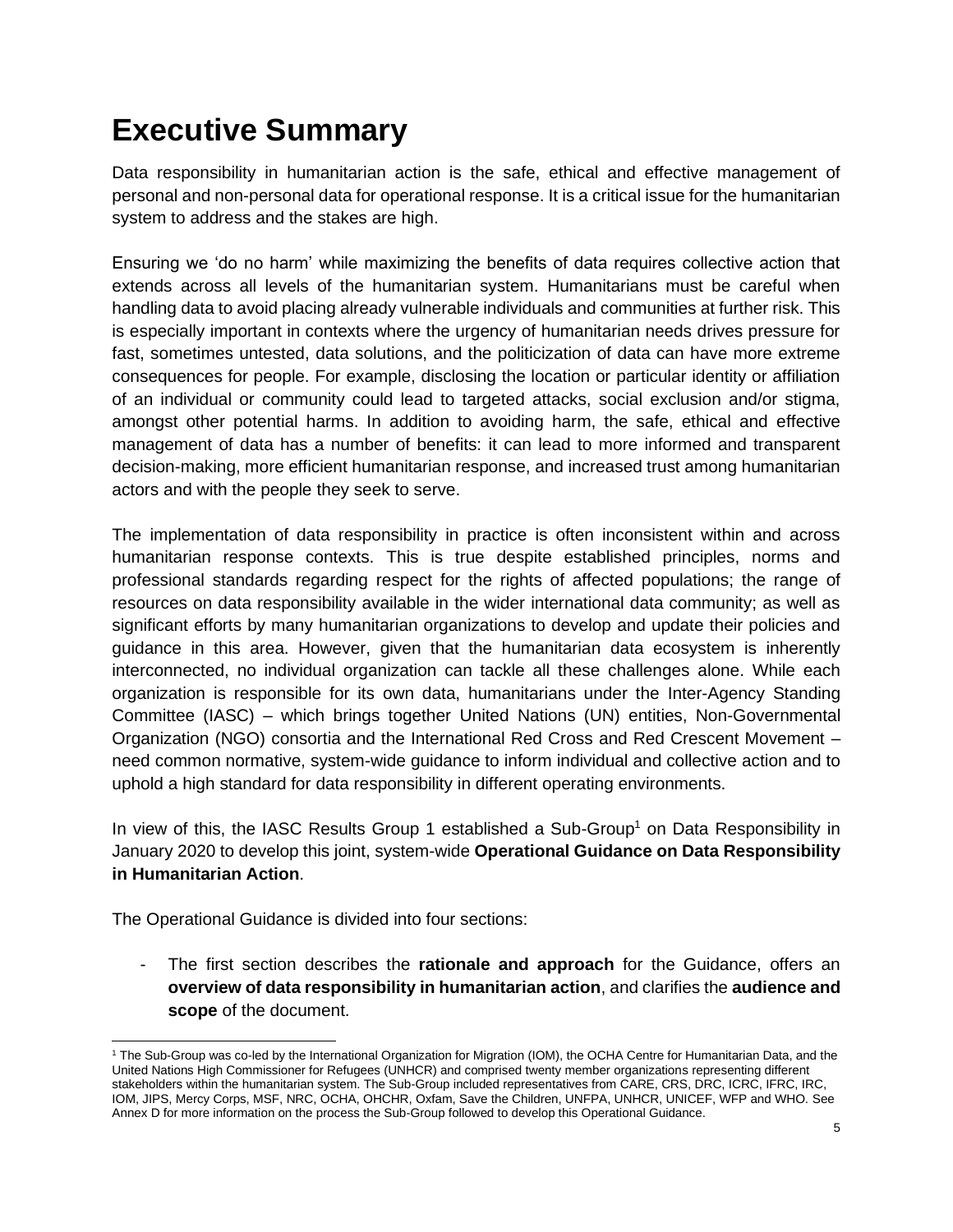- The second section presents a set of **Principles for Data Responsibility in Humanitarian Action**.
- The third section describes **key actions for data responsibility** to be taken at different levels of humanitarian response, including specific **roles and responsibilities** for realizing these actions.
- The fourth section is a set of **Annexes** that offer **key definitions**, examples of **templates and tools for data responsibility**, **resources and references**, and **background information on the development of the Operational Guidance**.

Given the dynamic and evolving nature of the challenges and opportunities for data responsibility in humanitarian action, this Operational Guidance will be reviewed and updated through a collaborative and consultative process every two years.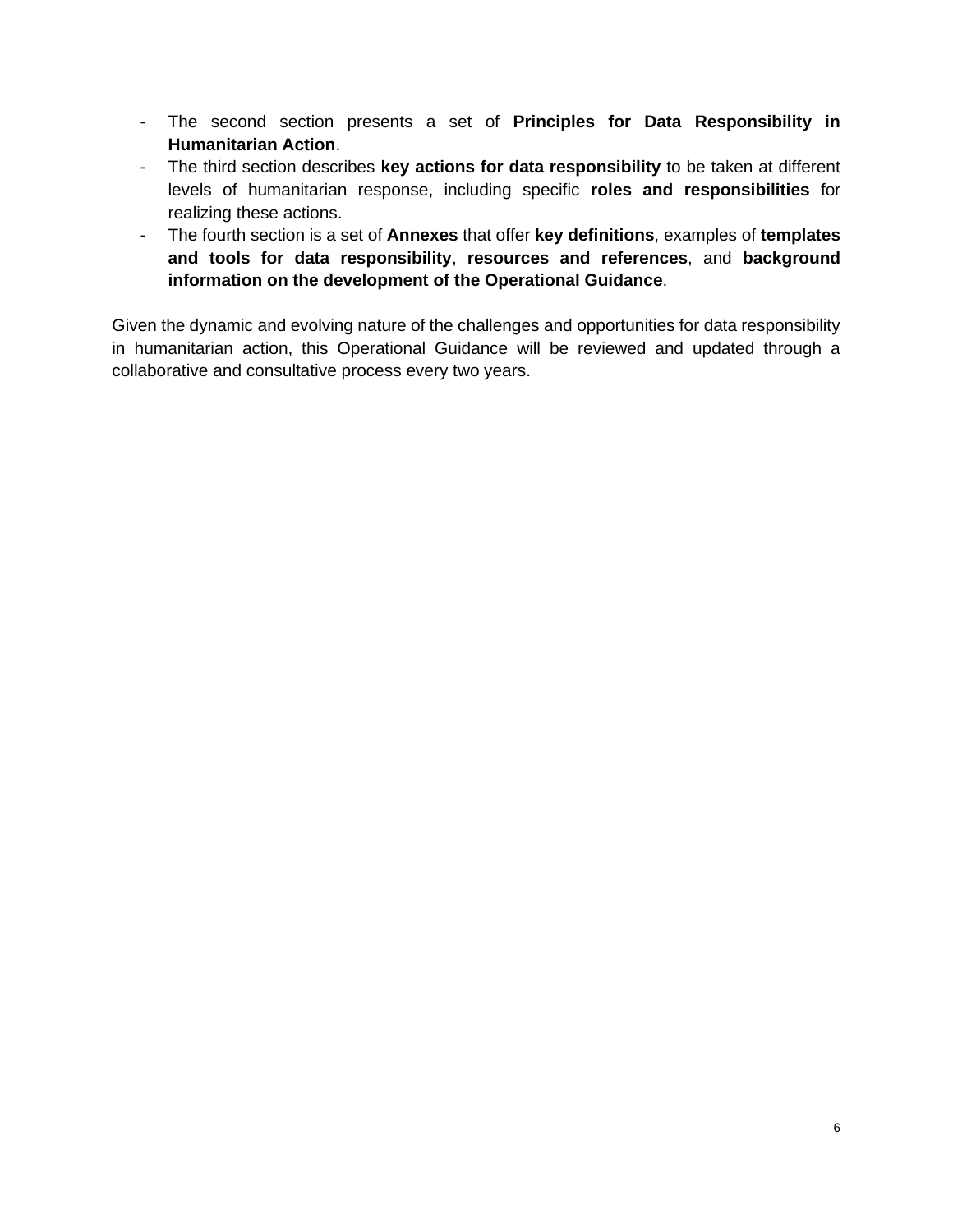#### **Defining Data Responsibility**

Data responsibility in humanitarian action is the **safe, ethical and effective management of personal and non-personal data for operational response,** in accordance with established frameworks for personal data protection. 2

- **Safe** | Data management activities ensure the security of data at all times, respect and uphold human rights and other legal obligations, and do not cause harm.
- **Ethical** | Data management activities are aligned with the established frameworks and standards for humanitarian ethics<sup>3</sup> and data ethics.
- **Effective** | Data management activities achieve the purpose(s) for which they were carried out.

Data responsibility requires the implementation of principled actions at all levels of a humanitarian response. These include for example actions to ensure data protection and data security, as well as strategies to mitigate risks while maximizing benefits in all steps of operational data management as defined below.

While data responsibility is linked to data protection and data security, these terms are different. 'Data protection' refers to the systematic application of a set of institutional, technical and physical safeguards that preserve the right to privacy with respect to the processing of personal data. 'Data security', applicable to both personal and non-personal data, refers to technical and organizational measures that aim to preserve the confidentiality, availability, and integrity of data.

The following key terms should guide the reading of this Operational Guidance:

**Operational data management**: The design of data management activities and subsequent collection or receipt, storage, processing, analysis, sharing, use, and retention and destruction of data and information by humanitarian actors. Such activities occur as part of humanitarian action throughout the planning and response cycle across clusters/sectors and include, but are not limited to, situational analysis, needs assessments, population data management, registration and enrollment, case management, communicating with affected populations, protection monitoring, and response monitoring and evaluation.

**Personal Data**: Any information relating to an identified or identifiable natural person ('data subject'). An identifiable natural person is one who can be identified, directly or indirectly, in particular by reference to an identifier such as a name, an identification number, location data, an online identifier or to one or more factors specific to the physical, physiological, genetic, mental, economic, cultural or social identity

<sup>&</sup>lt;sup>2</sup> For the purposes of this Operational Guidance, 'in accordance with established frameworks for personal data protection' means that data management activities are guided by national and regional data protection laws or organizational data protection policies. <sup>3</sup> Humanitarian ethics has developed as a principle-based ethics grounded in the principles of humanity, impartiality, neutrality and independence that guide the provision of humanitarian assistance and protection. These principles and related rules are enshrined in various codes of conduct now widely recognized as the basis for ethical humanitarian practice, including: The Humanitarian Charter and Minimum Standards in Humanitarian Response, including the Core Standards and Protection Principles, the Core Humanitarian Standard on Quality and Accountability, and the Code of Conduct for the International Red Cross and Red Crescent Movement and Non-Governmental Organizations (NGOs) in Disaster Relief. For additional guidance on humanitarian data ethics see The Centre for Humanitarian Data, *Guidance Note: Humanitarian Data Ethics* (2019), available at: [https://centre.humdata.org/guidance-note](https://centre.humdata.org/guidance-note-humanitarian-data-ethics/)[humanitarian-data-ethics/.](https://centre.humdata.org/guidance-note-humanitarian-data-ethics/)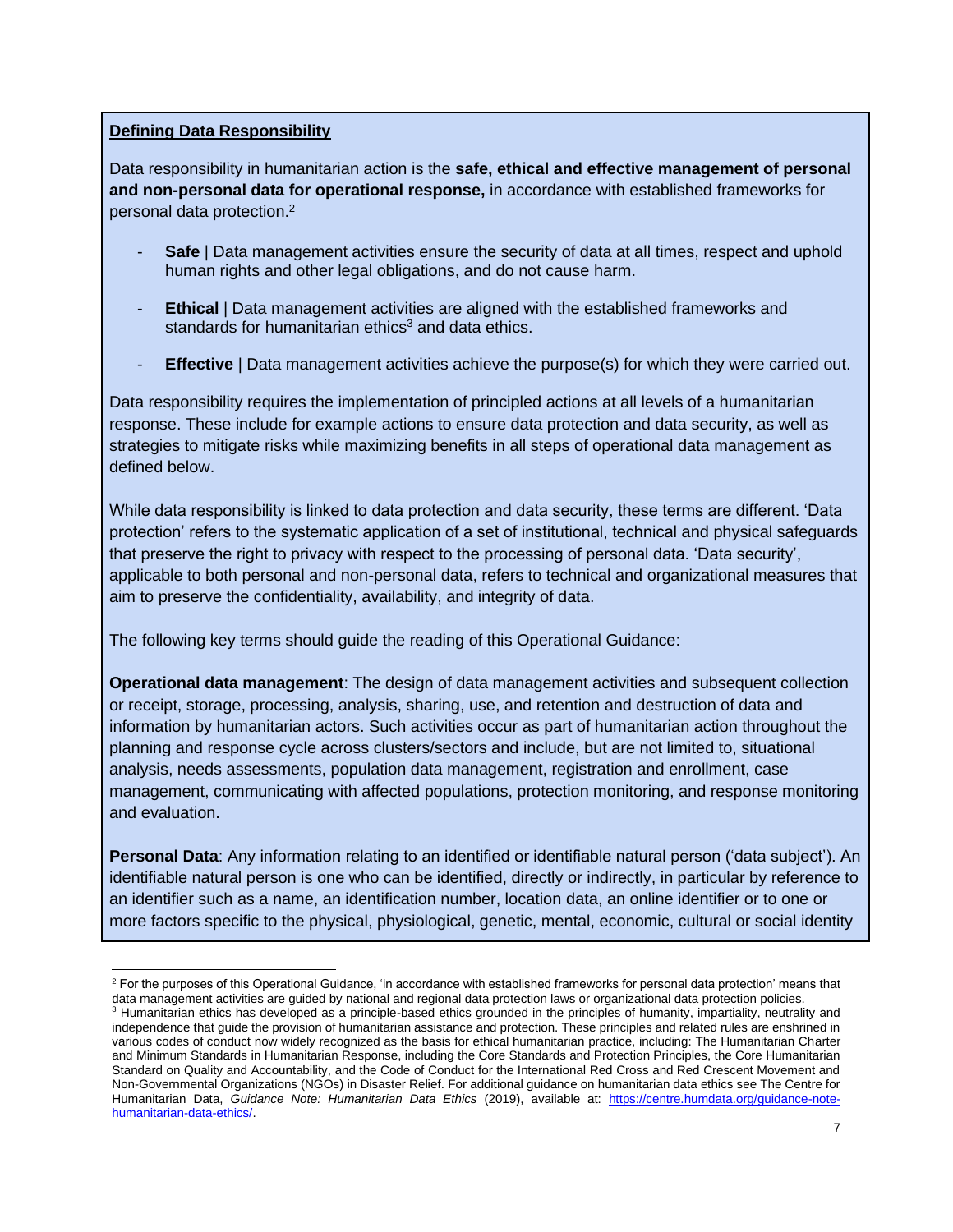of that natural person.

**Non-Personal Data:** Any information which does not relate to a data subject. Non-personal data can be categorized in terms of origin, namely: data that has never related to a data subject, such as data about the context in which a response is taking place and data about humanitarian response actors and their activities; *or* data that was initially personal data but later made anonymous, such as data about the people affected by the humanitarian situation and their needs, the threats and vulnerabilities they face, and their capacities. Non-personal data includes Demographically Identifiable Information (DII) i.e., data that enables the identification of groups of individuals by demographically defining factors, such as ethnicity, gender, age, occupation, religion, or location.

**Sensitive Data**: Data classified as sensitive based on the likelihood and severity of potential harm that may materialize as a result of its exposure in a particular context. Both personal and non-personal data can be sensitive. Many organizations have specific classification systems regarding what constitutes sensitive data in order to facilitate data management practices.

*NB: A full list of definitions is available in Annex A.*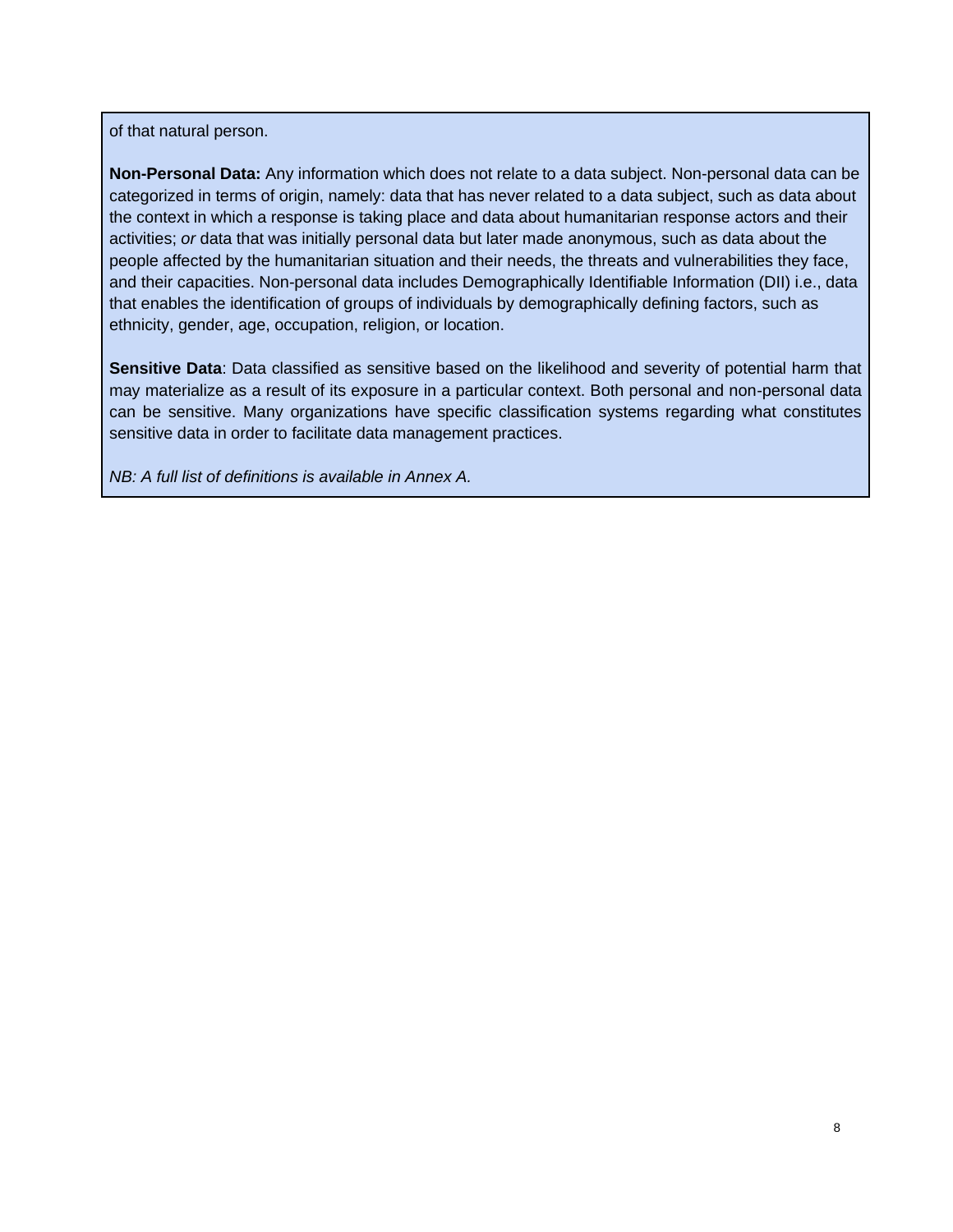## <span id="page-8-0"></span>**Background, Rationale, and Scope**

This Operational Guidance is intended to help humanitarian staff, organizations, and their partners practice data responsibility in different response contexts. Data responsibility is defined as the safe, ethical and effective management of personal and non-personal data for operational response.

This Operational Guidance offers a set of principles and actions that system-wide entities, clusters and/or sectors, and organizations can implement for data responsibility in humanitarian action. It does not aim to replace or supersede official organizational policies and quidance,<sup>4</sup> nor does it account for specific organizational mandates or relevant national or regional laws.

#### <span id="page-8-1"></span>*Data Responsibility in Humanitarian Action*

Data responsibility is a critical issue for the humanitarian sector to address. Ensuring we minimize the risks while maximizing the benefits of data management in humanitarian settings requires a continued shift in practice and collective action that extends across and beyond humanitarian organizations.

The implementation of data responsibility in practice is often inconsistent within and across humanitarian response contexts. This is true despite established principles, norms, and professional standards regarding respect for the rights of affected populations and the range of available resources on data responsibility.

In recent years, many humanitarian organizations have developed or updated their policies, guidance, and practices to support different aspects of data responsibility. The sector has also seen an increasing number of collaborative efforts to improve data responsibility beyond individual organizations.

However, even in organizations with mature policy frameworks or where robust principles have been adopted, challenges in governance, capacity, and sustainable resourcing can lead to activities and practices that are inconsistent with data responsibility. Because the humanitarian data ecosystem is inherently interconnected, no individual organization can tackle all these challenges alone. While each organization is responsible for its own data, humanitarians under the IASC – which brings together UN entities, NGO consortia and the International Red Cross and Red Crescent Movement – need common normative, system-wide guidance to inform individual and collective action and uphold a high standard for data responsibility in different operating environments. This Operational Guidance complements and is informed by existing guidance<sup>5</sup> on data responsibility, both from development actors and within the broader humanitarian community.

<sup>4</sup> In the case of data protection, these include, for example, the UN Privacy and Data Protection Principles, data protection policies and laws as they apply to UN agencies and NGOs, and data protection frameworks such as Council of Europe, *Convention for the*  Protection of Individuals with regard to Automatic Processing of Personal Data (ETS 108), Strasbourg (1981), the General Data Protection Regulation (GDPR), or equivalent documents, including those of a non-binding nature.

<sup>5</sup> This includes, for example, the IASC Operational Guidance on Responsibilities of Cluster/Sector Leads, the Professional Standards for Protection Work, the Protection Information Management (PIM) Framework, the Responsible Data for Children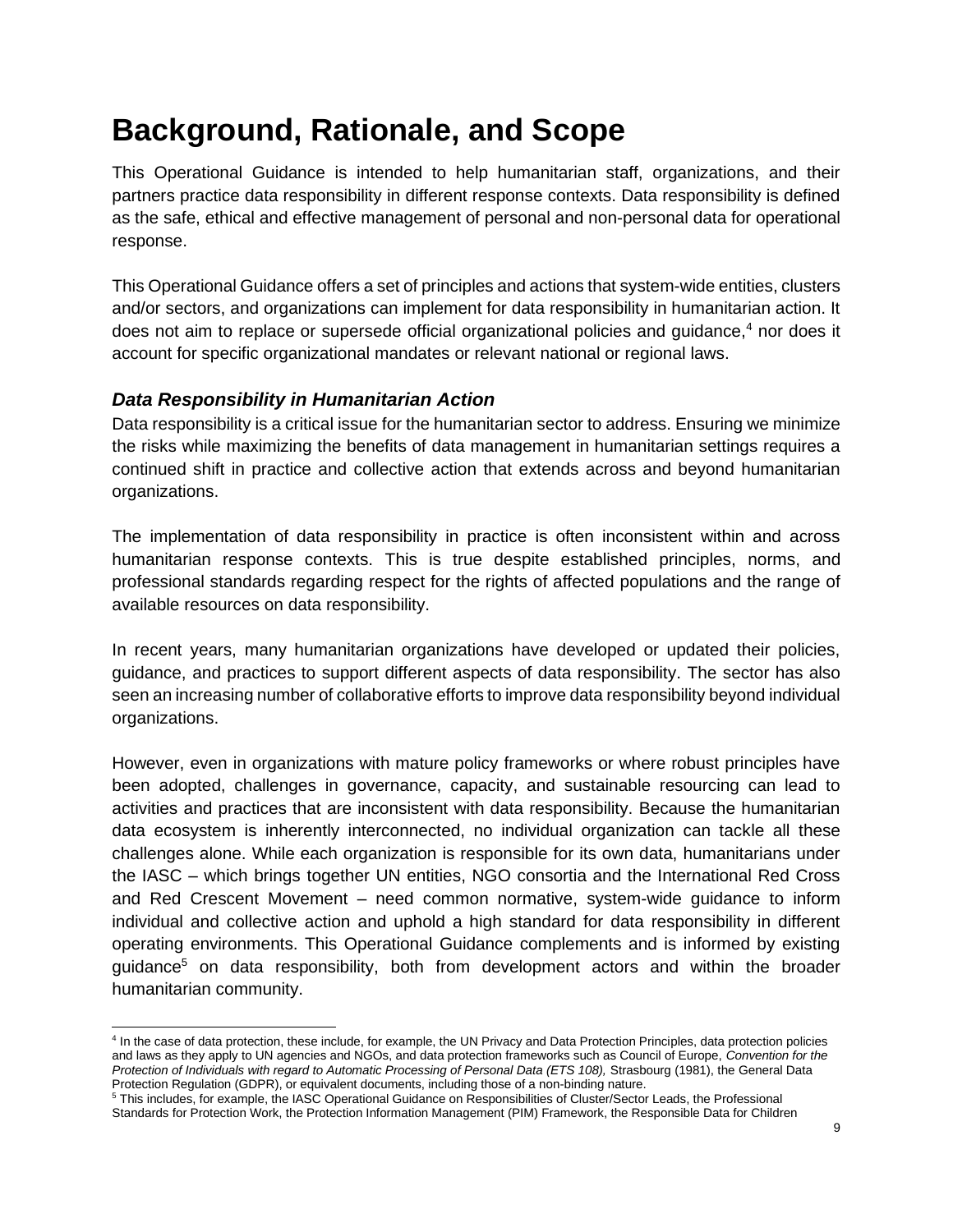#### **Challenges and Opportunities for Data Responsibility in Humanitarian Action**

Experience in different humanitarian response settings has yielded a set of common challenges and opportunities that form the basis for collective action in the area of data responsibility.

Challenges:

- Lack of **common definitions** and related **inconsistencies in understanding and use of terminology** among humanitarian organizations about data responsibility.
- Gaps in existing guidance and standards, particularly regarding the responsible management of sensitive data, the assessment of risks associated with different types of data in different contexts, and the specific and complex challenges of data responsibility in humanitarian settings.
- Varied applicability of **different legal and regulatory frameworks** among International Organizations (IOs), NGOs and UN entities.
- **Uncertainty and lack of coordination** regarding the development of new technologies and humanitarian data management standards and practices, which often evolve faster than the policy instruments that govern their use.
- **Prioritization of organizations' own internal data protection practice** rather than investment in supporting this work within the sector more broadly.
- **Absence of shared and endorsed tools and processes** for implementing data responsibility in practice.
- **Lack of capacity** for responsible data management among many humanitarian organizations and their staff.
- **Underrepresentation** of local organizations, civil society organizations and communitybased structures in data management activities.

Opportunities:

- **Increased investment by humanitarian and development organizations, donors, and host governments in data responsibility** as part of a strategy to advance the rights of affected populations and contribute to humanitarian outcomes and broader development goals.
- Improved institutional capacity regarding issues related to responsible data management (especially the protection of personal data).
- **Expanded opportunities for collaboration on data management, with the resulting efficiencies**, including through coordinated assessments, joint delivery of assistance, and other similar activities.
- **Increased interest in and support for building a practical evidence base** of 'what works' and 'what does not work' for data responsibility.
- **Increased transparency and accountability** of humanitarian organizations in how they manage data in support of different response activities.
- **Economies of scale** through joint efforts to produce guidance on and tools for the implementation of specific measures for data responsibility.

initiative, and the Signal Code: A Human Rights Approach to Information During Crisis, among others (see Annex C for additional references).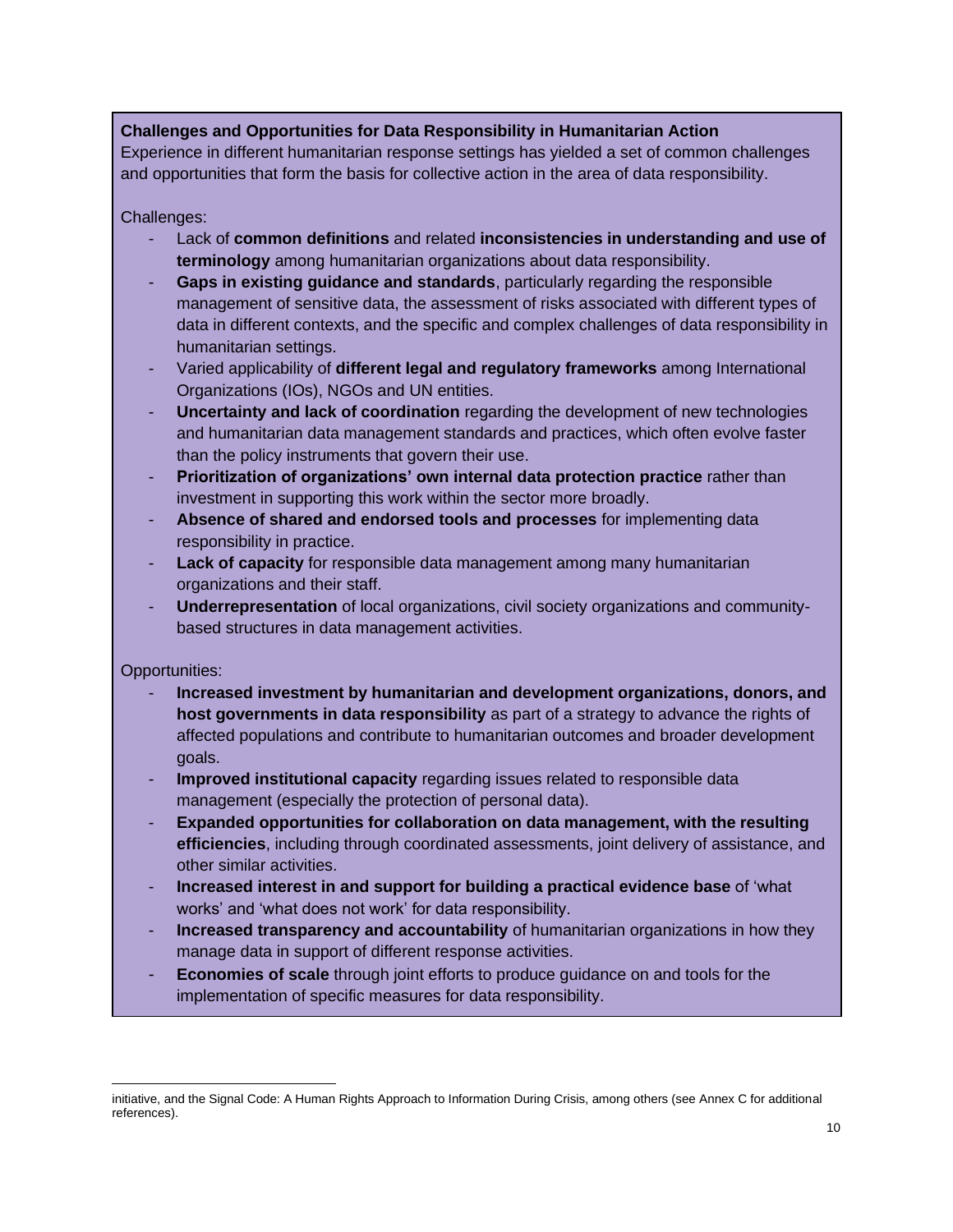#### <span id="page-10-0"></span>*Scope and Target Audience of the Operational Guidance*

The Operational Guidance applies to different types of operational data (both personal and nonpersonal data) generated or used in humanitarian response settings, namely<sup>6</sup>:

- **Data about the context** in which a response is taking place (e.g., legal frameworks, political, social and economic conditions, infrastructure, etc.) and the humanitarian situation of focus (e.g., security incidents, protection risks, drivers and underlying causes/factors of the situation or crisis).
- **Data about the people affected by the situation** and their needs, the threats and vulnerabilities they face, and their capacities.
- **Data about humanitarian response actors and their activities** (e.g., as reported in 3W/4W/5W).

This Operational Guidance does not cover 'corporate' data, such as data related to internal financial management, human resources & personnel, supply chain management and logistics, and other administrative functions in humanitarian organizations.

The Operational Guidance is relevant to all forms of operational data management taking place in all humanitarian response contexts. *Operational data management* includes the design of data management activities and subsequent collection or receipt, storage, processing, analysis, sharing, use, and retention and destruction of data and information by humanitarian actors. Such activities occur as part of humanitarian action throughout the planning and response cycle across clusters/sectors and include, but are not limited to, situational analysis, needs assessments, population data management, registration and enrollment, case management, communicating with affected populations, protection monitoring, and response monitoring and evaluation. Because humanitarian organizations have a variety of cycles and processes<sup>7</sup>, this Operational Guidance does not present a single or harmonized set of steps for data management. Rather, the principles and actions in this Operational Guidance are relevant to all steps involved in operational data management for humanitarian action.

This Operational Guidance supports all humanitarian actors, including UN entities, other IOs, international and national NGOs, and other stakeholders engaged in humanitarian action.

It specifically targets the following coordination structures as forums for promoting and monitoring the implementation of data responsibility at different levels of a response: the Humanitarian Country Team (HCT); the Inter-Cluster Coordination Group (ICCG), the Inter-Cluster Coordination Mechanism (ICCM), the Inter-Sector Working Group (ISWG), and/or the Information Management Working Group (IMWG); and clusters, Areas of Responsibility (AoRs), Working Groups, and/or sectors.

<sup>&</sup>lt;sup>6</sup> This may include new or non-traditional data types, such as Call Detail Records (CDRs), social media data, etc. Humanitarian organizations should apply the same standard for managing such data as for other forms of data.

 $7$  A literature review of 55 documents yielded 18 different processes and cycles, each varying in length and containing different steps. The list of reviewed documents is available in Annex C.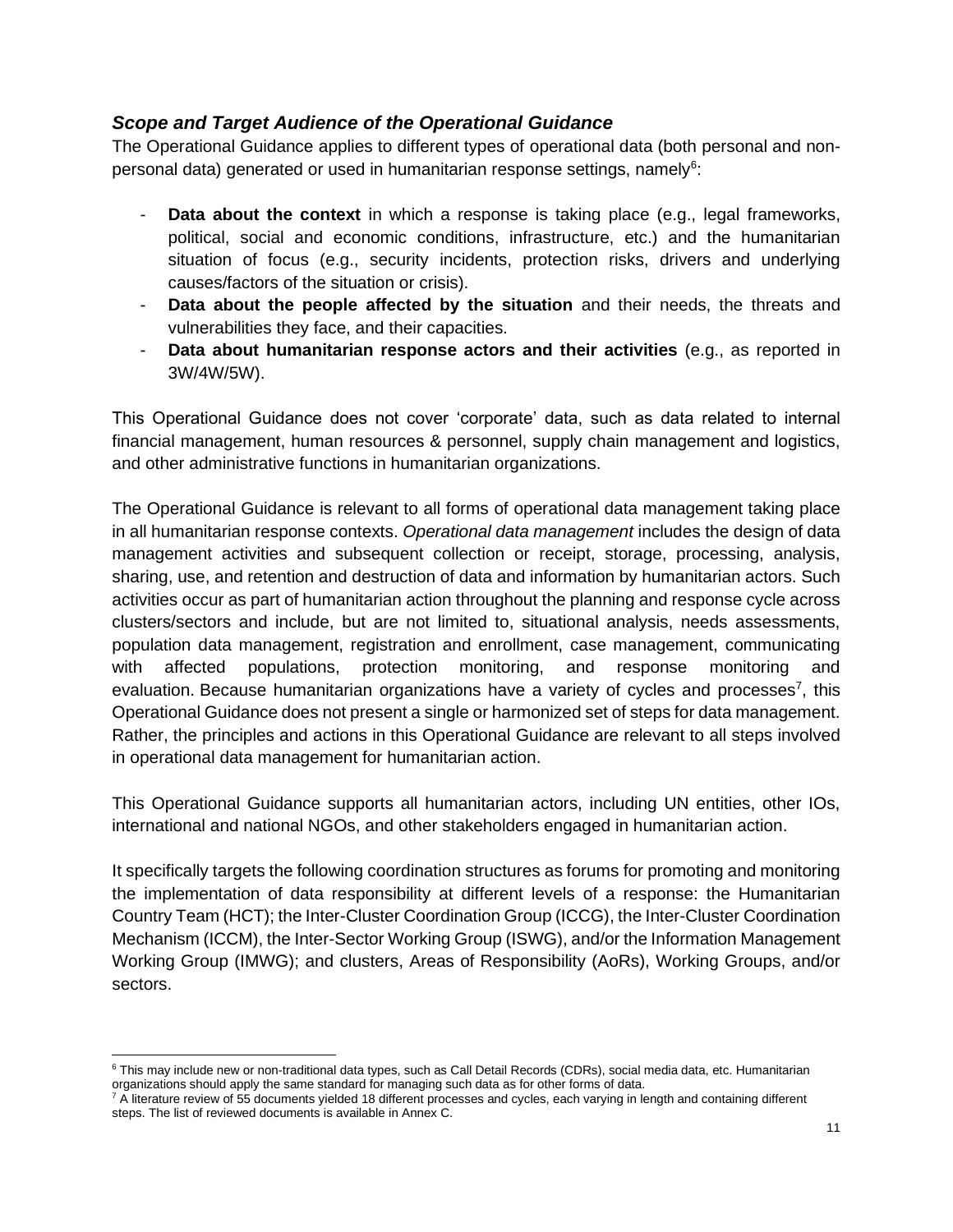It also targets different roles and functions at the system-wide, cluster/sector, and organization levels. These include Resident Coordinators/Humanitarian Coordinators, Heads of Office/ Country Representatives, Program Managers and Officers,<sup>8</sup> cluster/sector Coordinators or Leads, cluster/sector Steering Committees (SC) and Strategic Advisory Groups (SAGs), and Technical Staff.<sup>9</sup>

Ultimately, data responsibility requires the buy-in and participation of all functions across each organization, cluster/sector, and the humanitarian system at large.

<sup>&</sup>lt;sup>8</sup> This includes for example Program Officers, Sectoral/Technical Experts, Humanitarian Affairs Officers, and similar roles.

<sup>9</sup> This includes for example Data and Information Management Officers, Data Analysts and Scientists, Statisticians, Data Protection Officers/Focal Points, Information Technology Staff, Registration Officers, Community Feedback & Response Mechanism Operators, Monitoring & Evaluation Officers, Enumerators, and similar roles.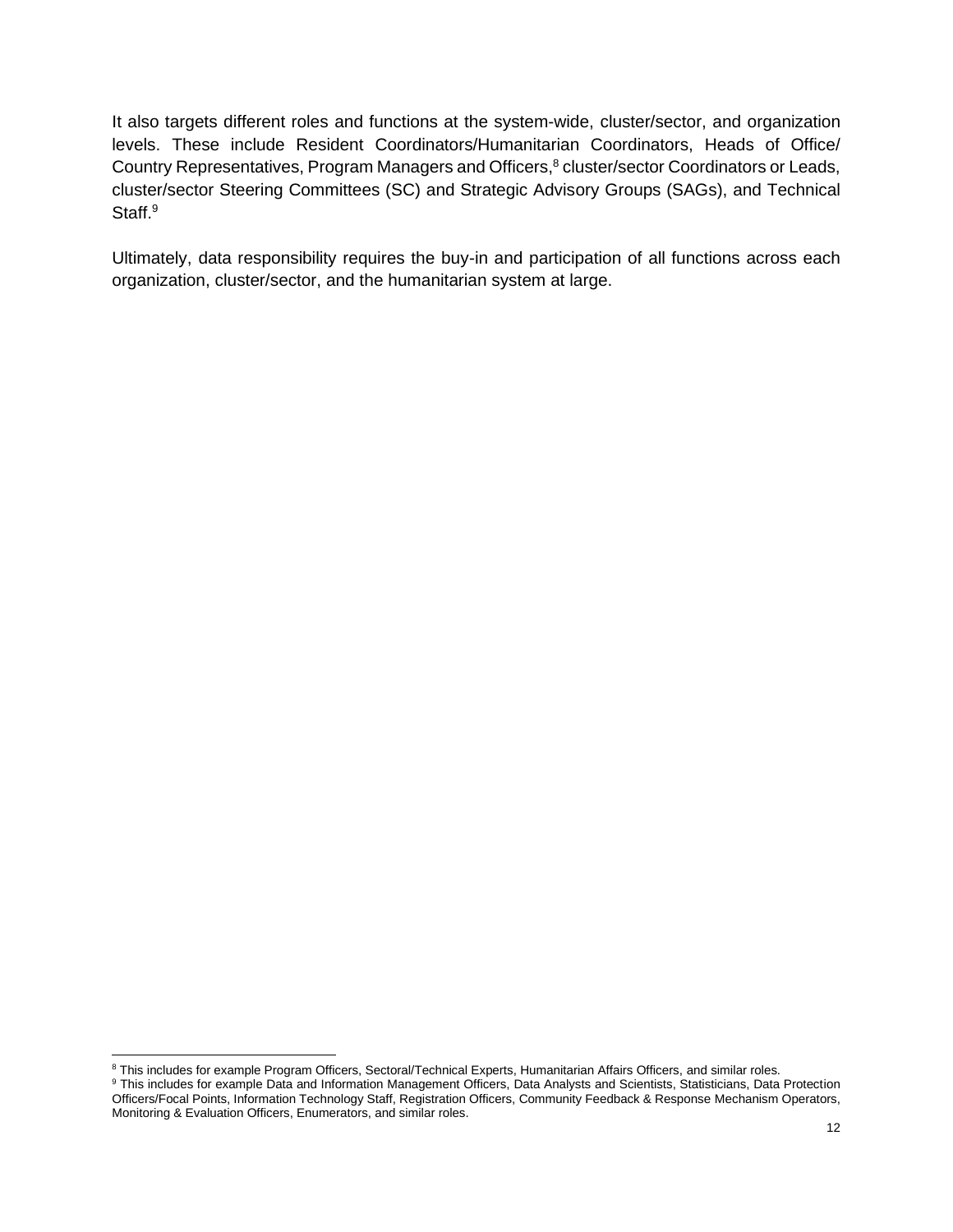# <span id="page-12-0"></span>**Principles for Data Responsibility in Humanitarian Action**

The following Principles for Data Responsibility in Humanitarian Action (hereafter 'the Principles') are designed to inform safe, ethical and effective operational data management within organizations, clusters/sectors, and the broader humanitarian system in a given response context. They should serve as a normative guide for actors implementing the recommended actions for data responsibility outlined in this Operational Guidance. The Principles do not represent a compliance standard.

These Principles are based on a review of existing principles for data management (including data protection) across the humanitarian and development sectors.<sup>10</sup> The review revealed gaps in guidance for operational data management at the system-wide and cluster/sector level, as well as gaps in guidance for the management of non-personal data at all levels of humanitarian response. The Principles help to fill these gaps and to ensure safe, ethical and effective data management. In this way, they reinforce humanitarians' overarching commitment to **Do No Harm** while **maximizing the benefits** of data in humanitarian action.<sup>11</sup> The Principles also reaffirm the centrality of affected people and their rights and well-being in humanitarian action.

The management of **personal data** should be informed by the *Personal Data Protection Principle*, <sup>12</sup> while the management of **non-personal data** should be informed by the other Principles. The Principles are presented in alphabetical order, and no hierarchy is intended.

Wherever these Principles conflict with one another in their interpretation or application, they should be balanced against each other based on the particular dynamics of the response context.<sup>13</sup> In the event that the Principles conflict with either internal policies or applicable legal obligations, the latter take precedent.

 $10$  This includes the humanitarian principles and widely accepted standards articulated for example in Sphere, the Core Humanitarian Standard and the Code of Conduct for the International Red Cross and Red Crescent Movement and Non-Governmental Organizations (NGOs) in Disaster Relief, the United Nations Data Strategy, and the UN Personal Data Protection and Privacy Principles. In addition, it includes more topical or thematic guidance specific to different aspects of data management, including the Professional Standards for Protection Work, the Protection Information Management (PIM) Framework, and the ICRC Handbook on Data Protection in Humanitarian Action, among others. Finally, the Principles draw on existing IASC guidance, including IASC Operational Guidance on Responsibilities of Cluster/Sector Leads & OCHA In Information Management, and IASC Operational Guidance for Coordinated Assessments in Humanitarian Crises. A complete list of the documents analyzed by the Sub-Group on Data Responsibility is available in Annex C.

<sup>&</sup>lt;sup>11</sup> Broadly acknowledged across the humanitarian sector, the concept of Do No Harm finds its roots in medical practice, from which it was developed into an axiom of humanitarian response in Mary B. Anderson, *Do No Harm: How Aid Can Support Peace - Or War*, (1999). For the purposes of this document the term is used as follows: 'Doing no harm' entails that data management in humanitarian response should not cause or exacerbate risk for affected people and communities, host communities, humanitarian personnel or other stakeholders, through actions or omissions. Harm is defined as 'Negative implications of a data management activity on the rights of a data subject, or a group of data subjects, including but not limited to physical and psychological harm, discrimination and denial of access to services.' 'Maximizing the benefits' of humanitarian data management entails that data is shared when a purpose requires it, in an appropriate and safe way, upholding the necessary data protection requirements. It also entails that data is managed in ways that increase the likelihood of positive impact for affected people.

<sup>&</sup>lt;sup>12</sup> This includes the UN Personal Data Protection and Privacy Principles.

<sup>13</sup> See Annex B for *Examples of Principles in Practice*.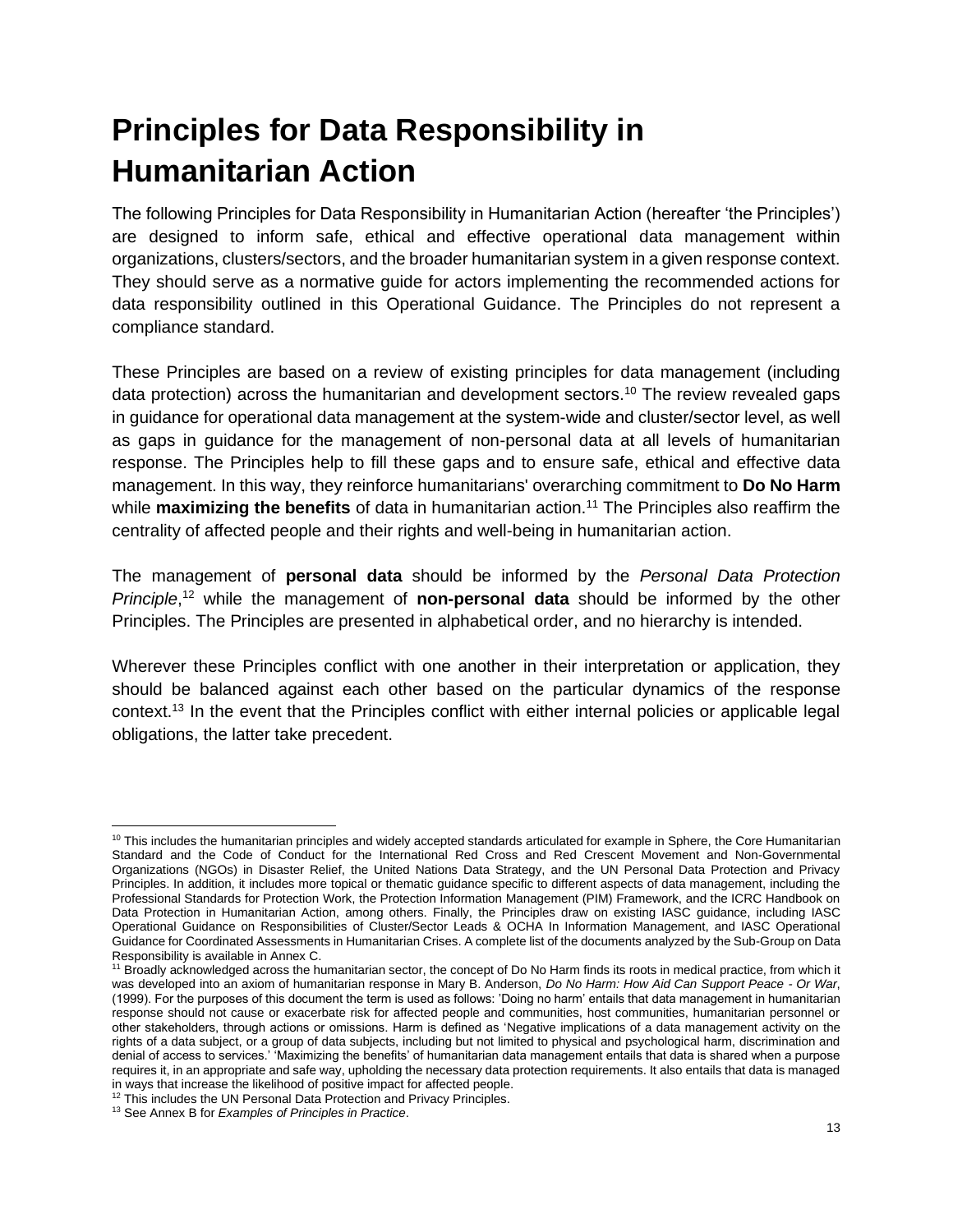#### **Principles for Data Responsibility in Humanitarian Action**

#### **Accountability**

In accordance with relevant applicable rules, humanitarian organizations have an obligation to account and accept responsibility for their data management activities. Humanitarian organizations are accountable to people affected by crisis, to internal governance structures, to national and international humanitarian partners, and, if applicable, to national governments and regulatory bodies. To achieve their accountability commitments, humanitarian organizations should put in place all measures required to uphold and monitor adherence to these Principles. This includes establishing adequate policies and mechanisms and ensuring the availability of sufficient competencies and capacities, including but not limited to personnel, resource and infrastructure capacity.<sup>14</sup>

#### **Confidentiality**

Humanitarian organizations should implement appropriate organizational safeguards and procedures to keep sensitive data confidential at all times. Measures should be in line with general confidentiality standards as well as standards specific to the humanitarian sector<sup>15</sup> and applicable organizational policies and legal requirements, while taking into account the context and associated risks.

#### **Coordination and Collaboration**

Coordinated and collaborative data management entails the meaningful inclusion of humanitarian partners, national and local authorities, people affected by crisis, and other stakeholders in data management activities, all where appropriate and without compromising the humanitarian principles<sup>16</sup> or these Principles. Coordination and collaboration should also aim to ensure that appropriate connections are established between humanitarian operational data management activities and longer-term development-oriented data processes and data investments. Local and national capacity should be strengthened wherever possible, and not be undermined.

#### **Data Security**

Humanitarian organizations should implement appropriate organizational and technical safeguards, procedures and systems to prevent, mitigate, report and respond to security breaches. These measures should be sufficient to protect against external breaches as well as unauthorized or inappropriate internal access or manipulation, accidental disclosure, damage, alteration, loss, and other risks related to data management. Measures should be adjusted based on the sensitivity of the data managed and updated as data security best practice develops, both for digital data and analogue data.

<sup>&</sup>lt;sup>14</sup> This includes upholding the IASC, Commitments on Accountability to Affected People and Protection from Sexual Exploitation and Abuse (2017), available at: [https://interagencystandingcommittee.org/accountability-affected-populations-including-protection-sexual](https://interagencystandingcommittee.org/accountability-affected-populations-including-protection-sexual-exploitation-and-abuse/documents-56)[exploitation-and-abuse/documents-56.](https://interagencystandingcommittee.org/accountability-affected-populations-including-protection-sexual-exploitation-and-abuse/documents-56)

<sup>&</sup>lt;sup>15</sup> The ICRC Handbook on Data Protection in Humanitarian Action (2020) and the IASC Policy on Protection in Humanitarian Action (2016) offer guidance on confidentiality. These standards should be interpreted in line with existing organizational policies and guidelines.

<sup>16</sup> For more information on the humanitarian principles, see OCHA on Message: Humanitarian Principles, available at: [https://www.unocha.org/sites/dms/Documents/OOM-humanitarianprinciples\\_eng\\_June12.pdf.](https://www.unocha.org/sites/dms/Documents/OOM-humanitarianprinciples_eng_June12.pdf)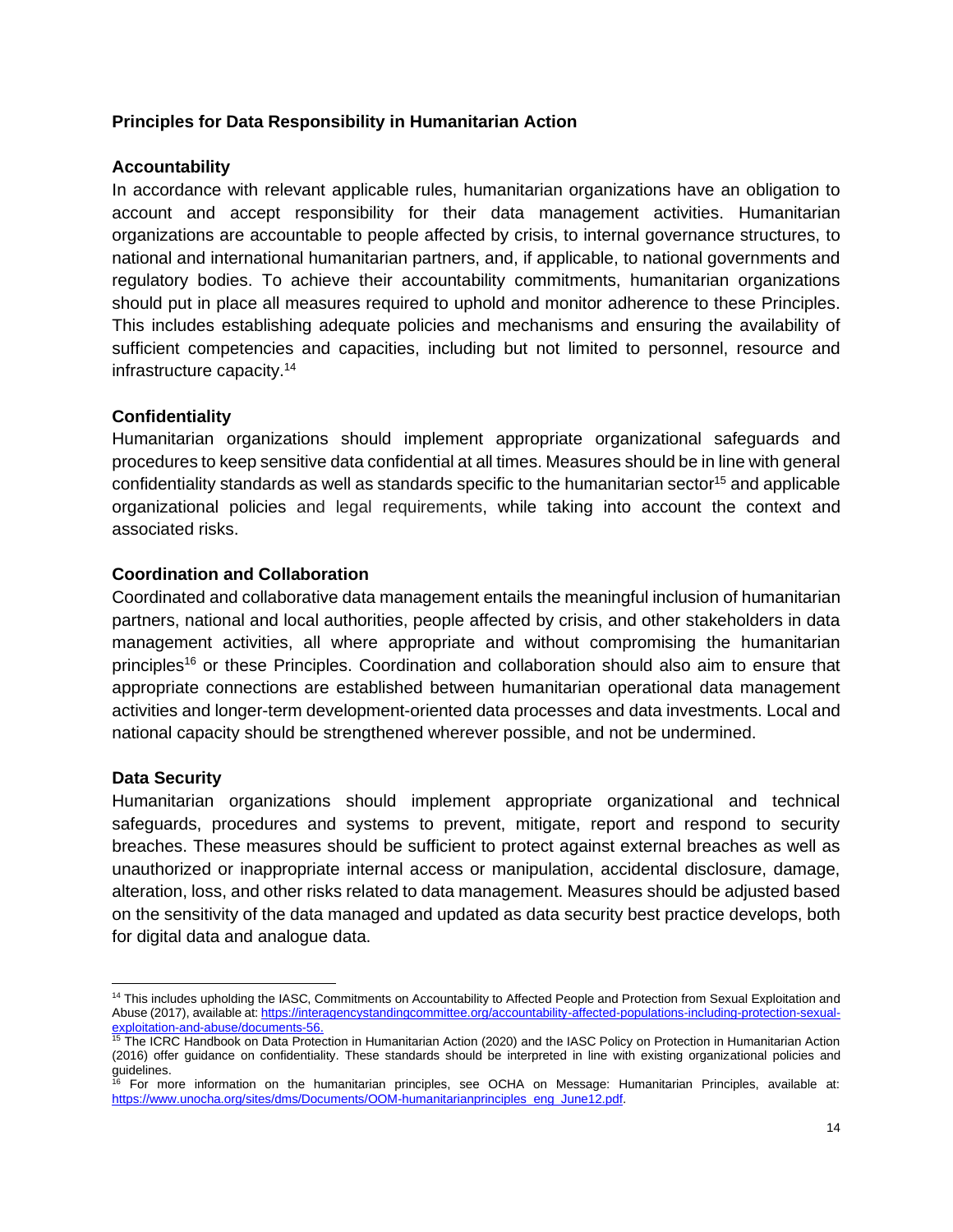#### **Defined Purpose, Necessity and Proportionality**

Humanitarian data management and its related activities should have a clearly defined purpose. The design of processes and systems for data management should contribute to improved humanitarian outcomes, be consistent with relevant mandates and relevant rights and freedoms, and carefully balance those where needed. In line with the concept of data minimization, the management of data in humanitarian response should be relevant, limited and proportionate – in terms of required investment as well as identified risk – to the specified purpose(s).

#### **Fairness and Legitimacy**

Humanitarian organizations should manage data in a fair and legitimate manner, in accordance with their mandates, the context of the response, governing instruments, and global norms and standards, including the Humanitarian Principles. Legitimate grounds for data management include, for example: the best interests of people affected by crisis, consistent with the organization's mandate; public interest in furtherance of the organization's mandate; the vital interests of communities and individuals not able to make a determination about data management themselves; and any other legitimate ground specifically identified by the organization's regulatory framework or applicable laws.

#### **Human Rights-Based Approach**

Data management should be designed and implemented in ways that respect, protect and promote the fulfilment of human rights, including the fundamental freedoms and principles of equality and non-discrimination as defined in human rights frameworks, as well as the more specific right to privacy and other data-related rights, and data-specific rights promulgated in applicable data protection legislation and other applicable regulation.

#### **People-Centered and Inclusive**

Affected populations should be afforded an opportunity to be included, represented, and empowered to exercise agency throughout data management whenever the operational context permits. Special efforts should be made to support the participation and engagement of people who are not well represented and may be marginalized in the data management activity at hand (e.g., due to age, gender and other diversity factors such as disability, ethnicity, religion, sexual orientation or other characteristics), or are otherwise 'invisible', consistent with commitments to leave no one behind. A people-centered and inclusive approach is particularly important in the development of context-specific norms and standards for data management.

#### **Personal Data Protection**

Humanitarian organizations have an obligation to adhere to (i) applicable national and regional data protection laws, or (ii) if they enjoy privileges and immunities such that national and regional laws do not apply to them, to their own data protection policies.<sup>17</sup> These laws and policies contain the list of legitimate bases for the processing of personal data, including but not limited to

<sup>&</sup>lt;sup>17</sup> In respect to UN-system organizations, the HLCM has adopted the Personal Data Protection and Privacy Principles, which should serve as a foundational framework for the processing of personal data by UN entities. For organizations that do not enjoy privileges and immunities, reference should be made to applicable data protection legislation as well as sets of principles and other guidance such organizations are subject to.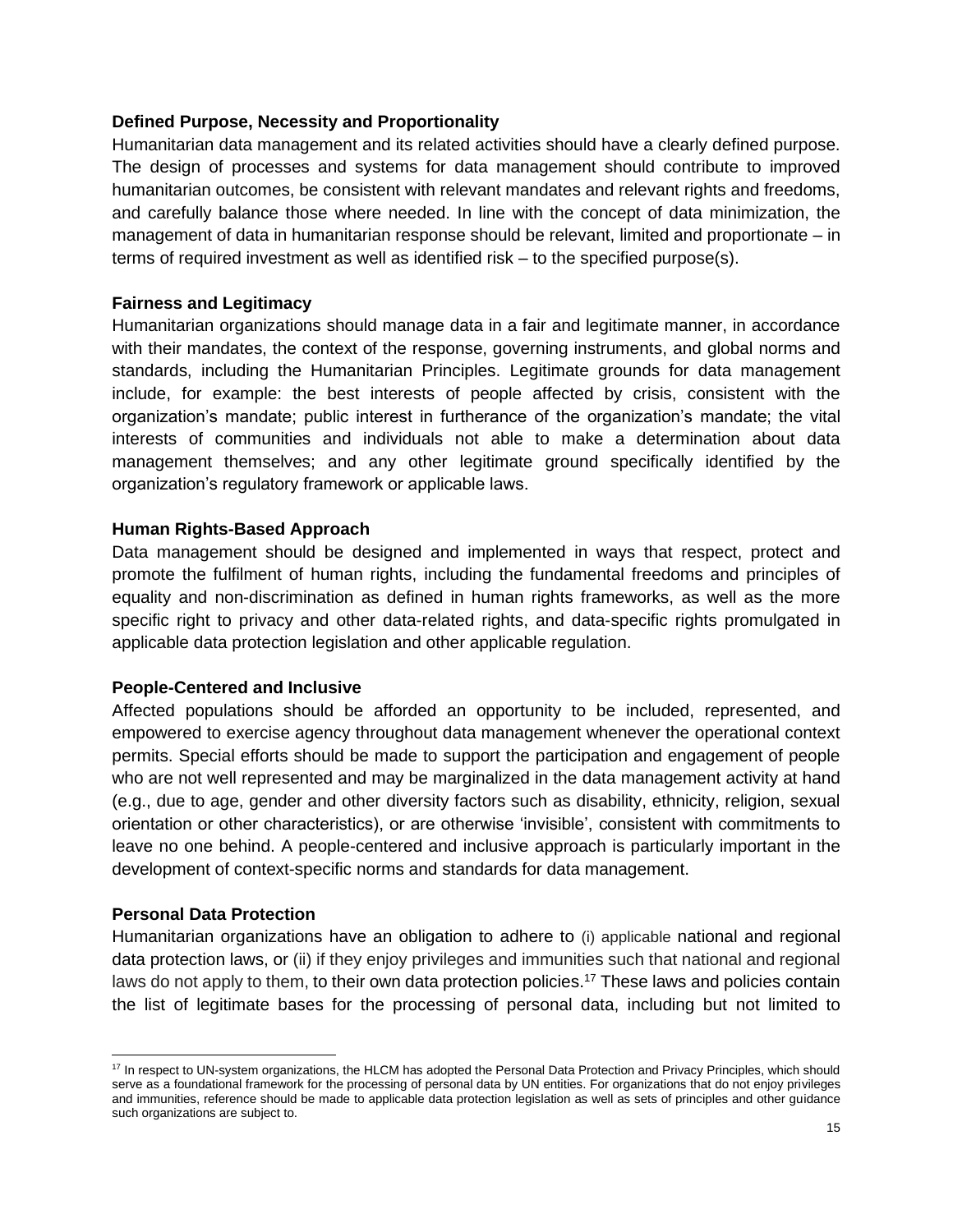consent.<sup>18</sup> When designing data management systems, humanitarian organizations should meet the standards of privacy and data protection by design and by default. Humanitarian organizations should take personal data protection into consideration when developing open data frameworks. In line with their commitment to inclusivity and respect for human rights, they should ensure the rights of data subjects to be informed about the processing of their personal data, and to be able to access, correct, delete, or object to the processing of their personal data.

#### **Quality**

Data quality should be maintained such that users and key stakeholders are able to trust operational data management and its resulting products. Data quality entails that data is relevant, accurate, timely, complete, up-to-date and interpretable, in line with the intended use and as appropriate within the given context. Where feasible and appropriate, and without compromising these Principles, organizations should strive to collect and analyze data by age, sex and disability disaggregation, as well as by other diversity characteristics as relevant to the defined purpose(s) of an activity.

#### **Retention and Destruction**

Sensitive data should only be retained for as long as it is necessary to the specified purpose for which it is being managed or as required by applicable law or donor audit regulations. When its retention is required, safe and secure storage should be ensured to safeguard sensitive data from being misused or irresponsibly exposed. All other data may be retained indefinitely, provided that its level of sensitivity is reassessed at appropriate moments, that access rights can be established, and – for anonymized or aggregate data – that a re-identification assessment is conducted. Regardless of the sensitivity level, a retention schema should indicate when data should be destroyed and how to do so in a way that renders data retrieval impossible. Specific durations for retention should be defined where possible and, where this is not the case, specific periods for review of necessity should be set.

#### **Transparency**

Data management in humanitarian response should be carried out in ways that offer meaningful transparency toward stakeholders, notably affected populations. This should include provision of information about the data management activity and its outputs, as well as data sharing in ways that promote genuine understanding of the data management activity, its purpose, intended use and sharing, as well as any associated limitations and risks.

<sup>&</sup>lt;sup>18</sup> For more information on processing of personal data and the use of 'consent' as a legitimate basis in humanitarian response, see the ICRC Handbook on Data Protection in Humanitarian Action (2<sup>nd</sup> edition, 2020).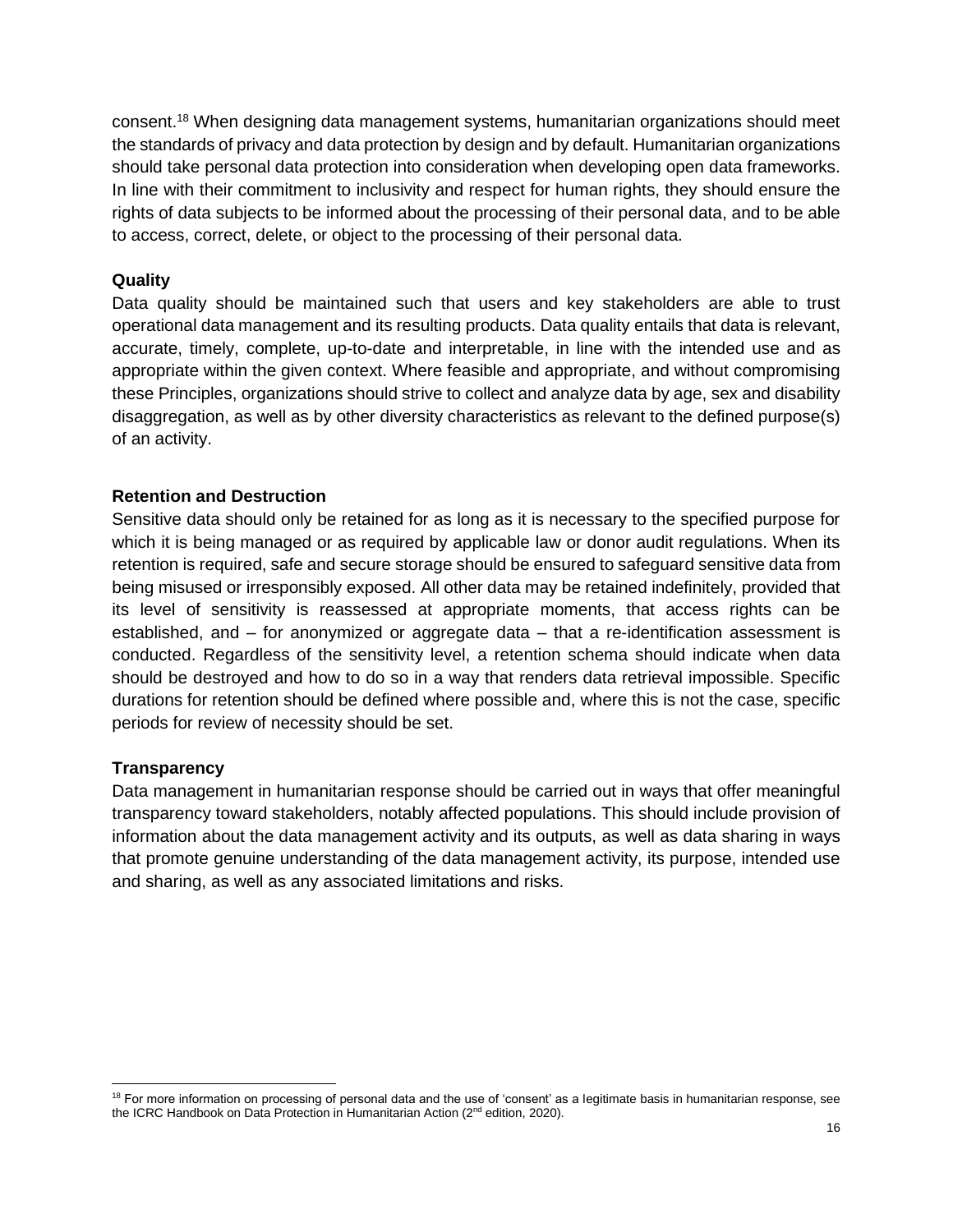# <span id="page-16-0"></span>**Recommended Actions for Data Responsibility in Humanitarian Response Contexts**

The following section presents recommended actions for data responsibility at the system-wide level (1), the cluster/sector level (2), and the organization level (3). These actions represent the greatest leverage points for collective and organizational impact vis-à-vis data responsibility. They also represent a core set of recommended actions for data responsibility in practice that the humanitarian community should seek to uphold.

These actions are applicable in all humanitarian response contexts. Because the adoption of data responsibility varies within and across response settings, these actions are meant to serve as a common reference for adaptation and implementation in context. Their implementation will vary across settings and require adaptation based on the nature of a particular crisis. While some of the actions may be new at the system, cluster/sector, and organization levels in different settings, all the actions are designed to build on and complement existing practice, processes and tools.

The actions are presented in a logical sequence at each level to serve as a roadmap for progressive action and improvement. Humanitarian actors and their partners will need to identify appropriate entry points for implementing these actions based on the state of data responsibility in their context.

The table below provides a **description of each action** and its **importance for data responsibility**. The subsequent sections for the system-wide, cluster/sector, and organizational levels describe **how the actions should be adapted and implemented at each level** and **who should be involved**. These sections also include references to sample templates and tools (available in Annex B) to support the implementation of the different actions.

| <b>Actions for Data Responsibility in Humanitarian Response Contexts</b> |                                                                                                                                                                                                                         |                                                                                                                                                                                                                           |
|--------------------------------------------------------------------------|-------------------------------------------------------------------------------------------------------------------------------------------------------------------------------------------------------------------------|---------------------------------------------------------------------------------------------------------------------------------------------------------------------------------------------------------------------------|
| <b>Actions</b>                                                           | <b>Description</b>                                                                                                                                                                                                      | Importance                                                                                                                                                                                                                |
| <b>Data</b><br>responsibility<br>diagnostic                              | A data responsibility diagnostic entails<br>the identification and review of existing<br>laws, norms, policies, and standards in<br>the context; processes & procedures;<br>and technical tools for data<br>management. | This diagnostic helps to identify<br>common opportunities and challenges<br>for responsible data management and<br>informs the prioritization of actions for<br>data responsibility at different levels in<br>a response. |
| Data ecosystem<br>map and data<br>asset registry                         | A data ecosystem map provides a<br>summary of major data management<br>activities, including the scale, scope,<br>and types of data being processed,<br>stakeholders involved, data flows                               | The ecosystem map and data asset<br>registry help identify data gaps and<br>possible duplications, support<br>complementarity and convergence<br>(including with longer term<br>development-oriented processes),          |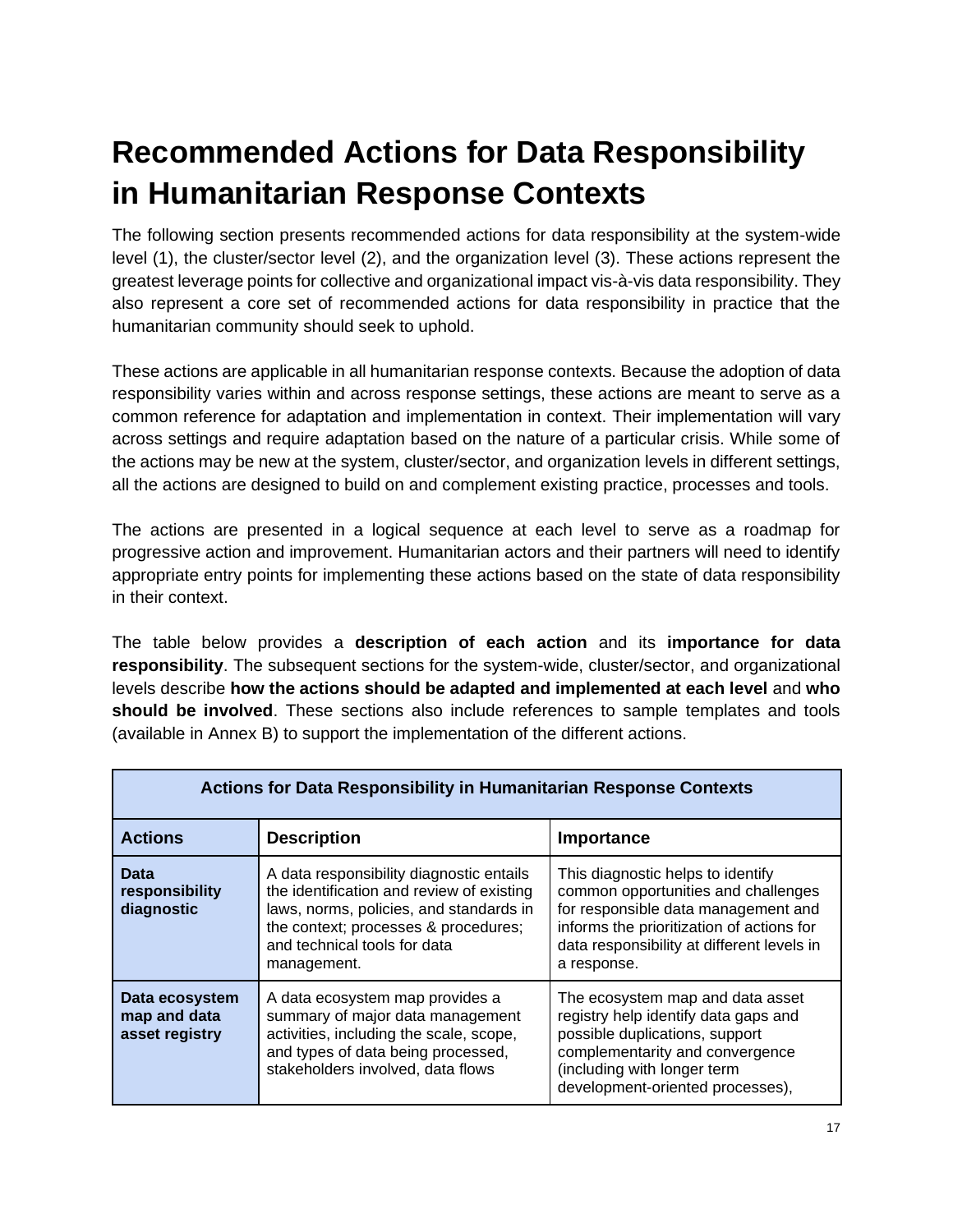|                                                                                                                                  | between different actors, and<br>processes and platforms in use.<br>A data asset registry provides a<br>summary of the key datasets being<br>generated and managed by different<br>actors in a context.                                                                                                                                                                                | facilitate collaboration, and enable<br>prioritization and strategic decision-<br>making on responsible data<br>management.                                                                                                                                           |
|----------------------------------------------------------------------------------------------------------------------------------|----------------------------------------------------------------------------------------------------------------------------------------------------------------------------------------------------------------------------------------------------------------------------------------------------------------------------------------------------------------------------------------|-----------------------------------------------------------------------------------------------------------------------------------------------------------------------------------------------------------------------------------------------------------------------|
| Data impact<br>assessment <sup>19</sup>                                                                                          | Conducting a data impact assessment<br>helps determine the expected risks,<br>harms and benefits, as well as privacy,<br>data protection and/or human rights<br>impacts of a data management activity.                                                                                                                                                                                 | An assessment informs the design and<br>implementation of data management<br>activities in a way that maximizes<br>benefits and minimizes risks.                                                                                                                      |
| <b>Designing for</b><br>data<br>responsibility                                                                                   | Designing for data responsibility entails<br>accounting for the Principles for Data<br>Responsibility in Humanitarian Action<br>from the outset of a data management<br>activity (including at the design and<br>planning step) and monitoring<br>adherence to these Principles<br>throughout the process.                                                                             | Including data responsibility<br>considerations in the design,<br>implementation, monitoring and<br>evaluation of data management<br>activities helps minimize risks and<br>maximize benefits.                                                                        |
| <b>Information</b><br><b>Sharing Protocol</b><br>and Data &<br><b>Information</b><br><b>Sensitivity</b><br><b>Classification</b> | An Information Sharing Protocol (ISP)<br>should include a context-specific data<br>and information sensitivity<br>classification <sup>20</sup> , articulate common<br>actions for data responsibility, contain<br>clauses on personal data protection, if<br>applicable, and specify how to handle<br>breaches to the protocol.                                                        | An ISP serves as the foundation for a<br>collective approach to responsible data<br>and information exchange. While<br>typically established at the system-wide<br>level, ISPs may also be established at<br>the cluster/sector and organization<br>levels as needed. |
| <b>Data Sharing</b><br><b>Agreement</b>                                                                                          | A data sharing agreement establishes<br>the terms and conditions that govern<br>the sharing of personal data or<br>sensitive non-personal data. It is<br>primarily used for data sharing between<br>two parties and typically established at<br>the country level. In accordance with<br>data protection frameworks, signing a<br>DSA is required for the sharing of<br>personal data. | This type of agreement is essential to<br>upholding legal, policy, and normative<br>requirements related to the sharing of<br>personal data and, in some cases,<br>sensitive non-personal data.                                                                       |
| <b>Data incident</b><br>management <sup>21</sup>                                                                                 | Managing, tracking, and communicating<br>about data incidents requires standard<br>operating procedures for incident<br>management and a central registry or                                                                                                                                                                                                                           | Data incident management helps<br>reduce the risk of incidents occurring,<br>supports the development of a<br>knowledge base, and fosters more                                                                                                                        |

<sup>19</sup> 'Data impact assessment' is a generic term that refers to multiple types of assessments, as defined in Annex A. Note that a Data Protection Impact Assessment (DPIA) is the established tool and process in data protection law that should be used (specifically) to assess personal data protection risks.

<sup>&</sup>lt;sup>20</sup> The Data and Information Sensitivity Classification indicates the level of sensitivity of different types of data and information for a given context. This should be developed through a collective exercise in which different stakeholders agree on what constitutes sensitive data in their context.

<sup>21</sup> For more information on data incident management, see: OCHA Centre for Humanitarian Data, *Guidance Note: Data Incident Management* (2019), available at: [https://centre.humdata.org/wp](https://centre.humdata.org/wp-content/uploads/2019/08/guidanceNote2_dataincidentmanagement.pdf)[content/uploads/2019/08/guidanceNote2\\_dataincidentmanagement.pdf](https://centre.humdata.org/wp-content/uploads/2019/08/guidanceNote2_dataincidentmanagement.pdf)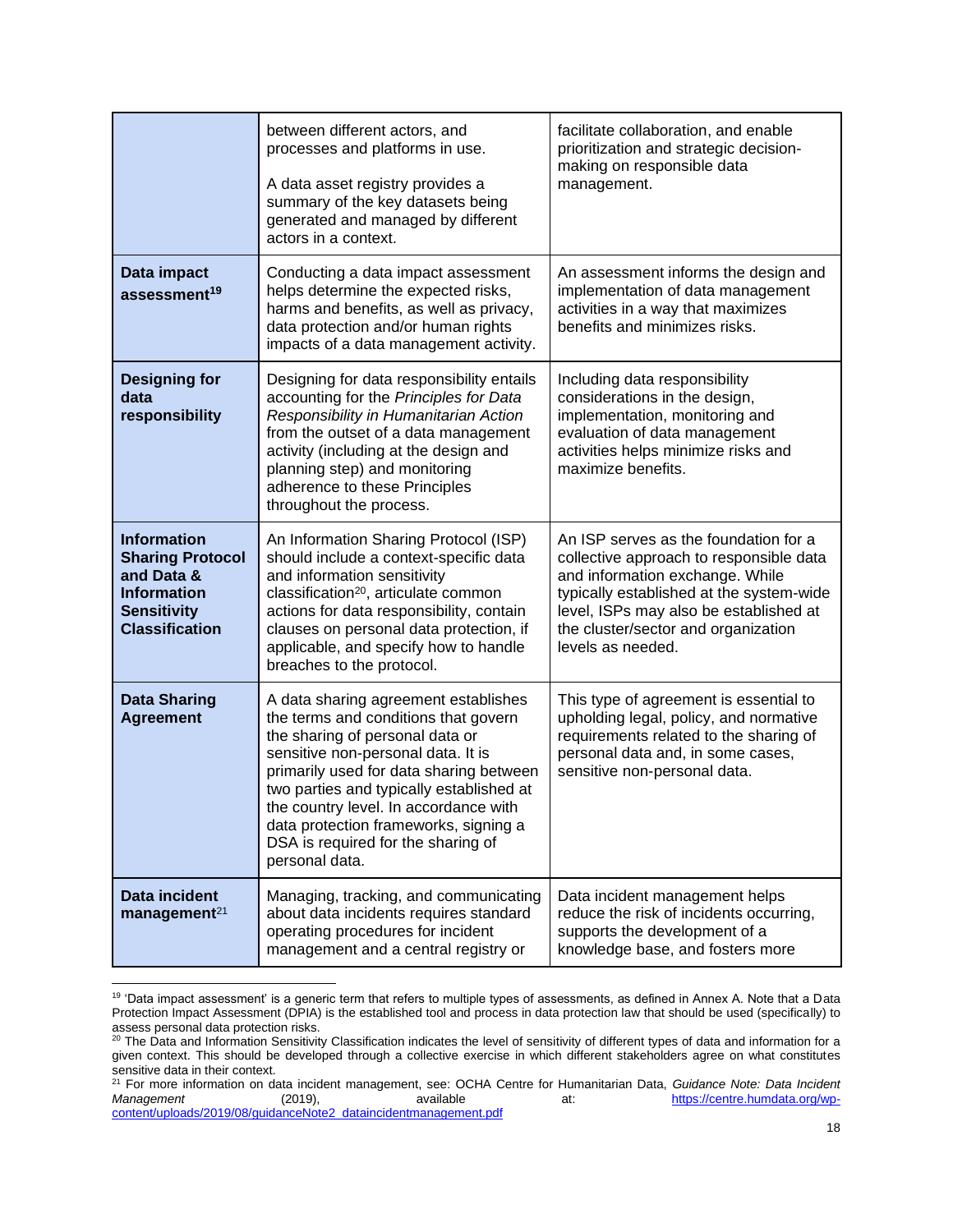|                                                                                                  | log that captures key details about the<br>nature, severity, and resolution of each<br>incident.                                                                                                                                                                                                    | coordinated approaches to incident<br>management over time.                                                                                                                                                                                                                                                                 |
|--------------------------------------------------------------------------------------------------|-----------------------------------------------------------------------------------------------------------------------------------------------------------------------------------------------------------------------------------------------------------------------------------------------------|-----------------------------------------------------------------------------------------------------------------------------------------------------------------------------------------------------------------------------------------------------------------------------------------------------------------------------|
| <b>Coordination and</b><br>decision-making<br>on collective<br>action for data<br>responsibility | Existing mechanisms can be used to<br>coordinate and make decisions about<br>collective action for data responsibility<br>at different levels of a response. This<br>includes the Humanitarian Country<br>Team, the Inter-Cluster Coordination<br>Mechanism, and clusters/sectors,<br>among others. | Coordination and collective action help<br>the response community to monitor<br>progress and challenges, and to identify<br>opportunities for improving data<br>responsibility. They also help foster<br>accountability and joint investment in<br>the implementation of the other actions<br>in this Operational Guidance. |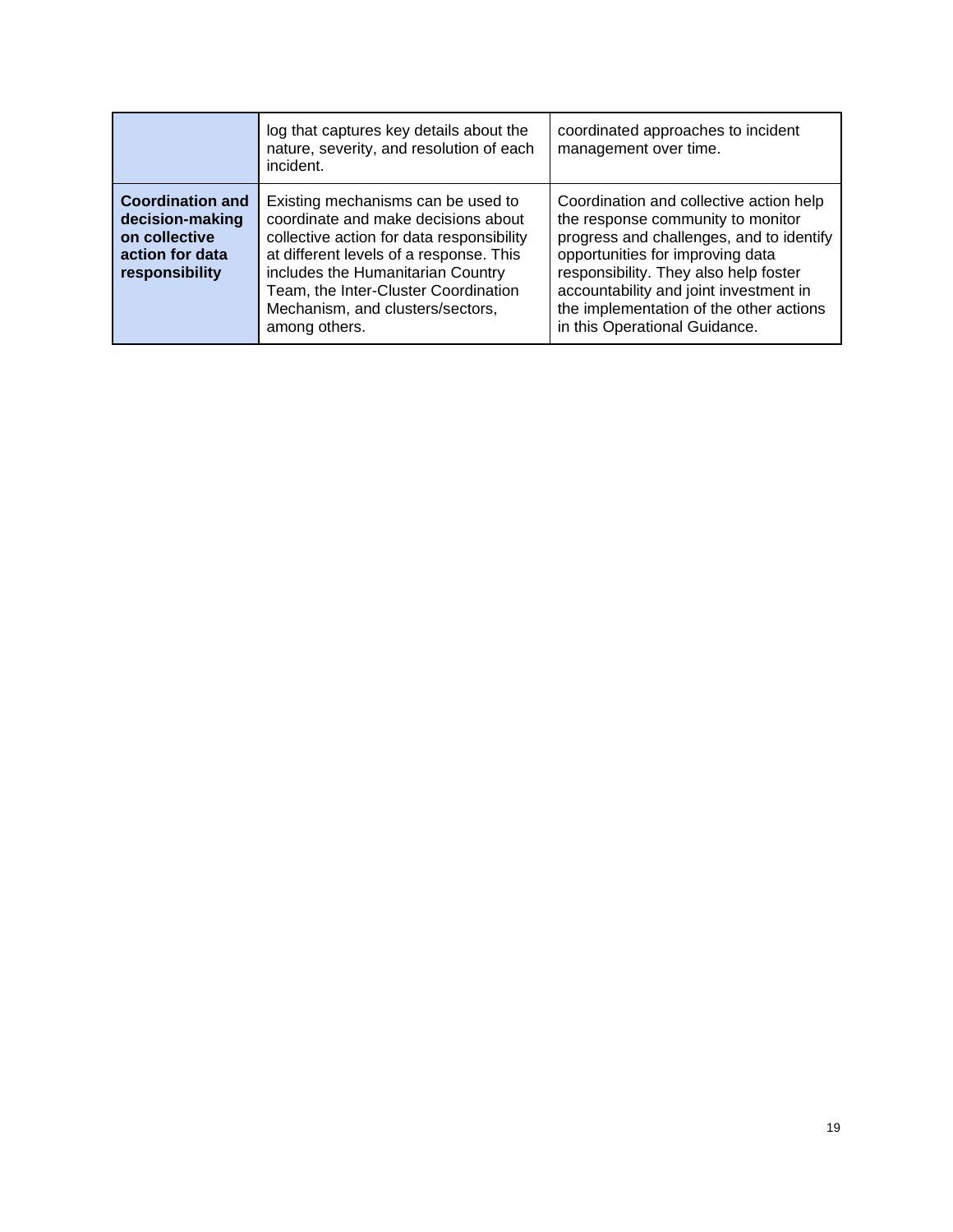#### <span id="page-19-0"></span>*Level 1: System-Wide Level Actions for Data Responsibility*

Supporting data responsibility at the system-wide level of a response requires collective action in a number of areas. The Resident Coordinator's/Humanitarian Coordinator's Office, the Humanitarian Country Team, OCHA or UNHCR<sup>22</sup>, and various coordination structures such as the ICCM/ICCG/ISCG, the IMWG, and the NGO Forum have important roles to play in supporting these actions.

Because levels of data responsibility vary within and across response settings, these actions are meant to serve as a common reference for adaptation and implementation in context. While some of the actions may be new at the system-wide level in certain settings, all the actions are designed to build on and complement existing practice, processes and tools within the humanitarian system. Specific roles and responsibilities are defined for implementing each action in the table below.

Across these actions, humanitarian organizations should ensure meaningful engagement with national organizations and authorities as appropriate in the specific context.<sup>23</sup> This can strengthen the response capacity of national actors, build trust, and create space for productive collaboration and management of issues related to data.

| <b>System-Wide Level Actions for Data Responsibility</b>                                                                                                |                                                                                                                                                                                                                                                                                                                                                                             |                                                                                                                                                                                                                                                                                                                                                            |
|---------------------------------------------------------------------------------------------------------------------------------------------------------|-----------------------------------------------------------------------------------------------------------------------------------------------------------------------------------------------------------------------------------------------------------------------------------------------------------------------------------------------------------------------------|------------------------------------------------------------------------------------------------------------------------------------------------------------------------------------------------------------------------------------------------------------------------------------------------------------------------------------------------------------|
| <b>Actions</b>                                                                                                                                          | <b>Recommended Approach</b>                                                                                                                                                                                                                                                                                                                                                 | <b>Roles and Responsibilities</b>                                                                                                                                                                                                                                                                                                                          |
| <b>Conduct a system-</b><br>wide data<br>responsibility<br>diagnostic.<br><b>[Annex B: Data</b><br><b>Responsibility</b><br><b>Diagnostic Template]</b> | The system-wide data responsibility<br>diagnostic provides an overview of<br>inter-agency/inter-cluster/inter-sector<br>data responsibility measures. It<br>supports joint decision-making on how<br>to focus and prioritize collective action<br>on data responsibility.<br>If there is no system-wide data<br>ecosystem map, this will ideally be<br>undertaken together. | This diagnostic should be completed<br>on an annual basis by the relevant<br>interagency mechanism(s) (both the<br><b>ICCM/ICCG/ISCG and the IMWG)</b><br>with support from OCHA. The<br>diagnostic should be presented to the<br><b>HCT</b> for reference and as a tool for<br>monitoring progress on key issues in<br>strengthening data responsibility. |
| Generate and<br>maintain a system-<br>wide data<br>ecosystem map.                                                                                       | The system-wide data ecosystem map<br>provides a summary of major data<br>management activities undertaken in<br>the overall response. It requires inputs<br>from cluster/sectors and other inter-                                                                                                                                                                          | The data ecosystem mapping<br>exercise should be completed on an<br>annual basis by the relevant<br>interagency mechanism(s) (both the                                                                                                                                                                                                                     |

 $22$  The Operational Guidance proposes roles and responsibilities in line with the coordination structures introduced through the cluster approach. It recognizes the overall responsibility of national authorities, which it seeks to support by promoting coordinated action for data responsibility. In situations concerning refugees and other persons under its mandate, UNHCR is responsible for coordinating all aspects of the humanitarian response.

<sup>23</sup> This engagement should align with the IASC *Operational Guidance For Cluster Lead Agencies on Working With National Authorities* (2011), available at: [https://www.alnap.org/help-library/iasc-operational-guidance-for-cluster-lead-agencies-on-working-with-national,](https://www.alnap.org/help-library/iasc-operational-guidance-for-cluster-lead-agencies-on-working-with-national) depending on the role that national authorities are taking in the response.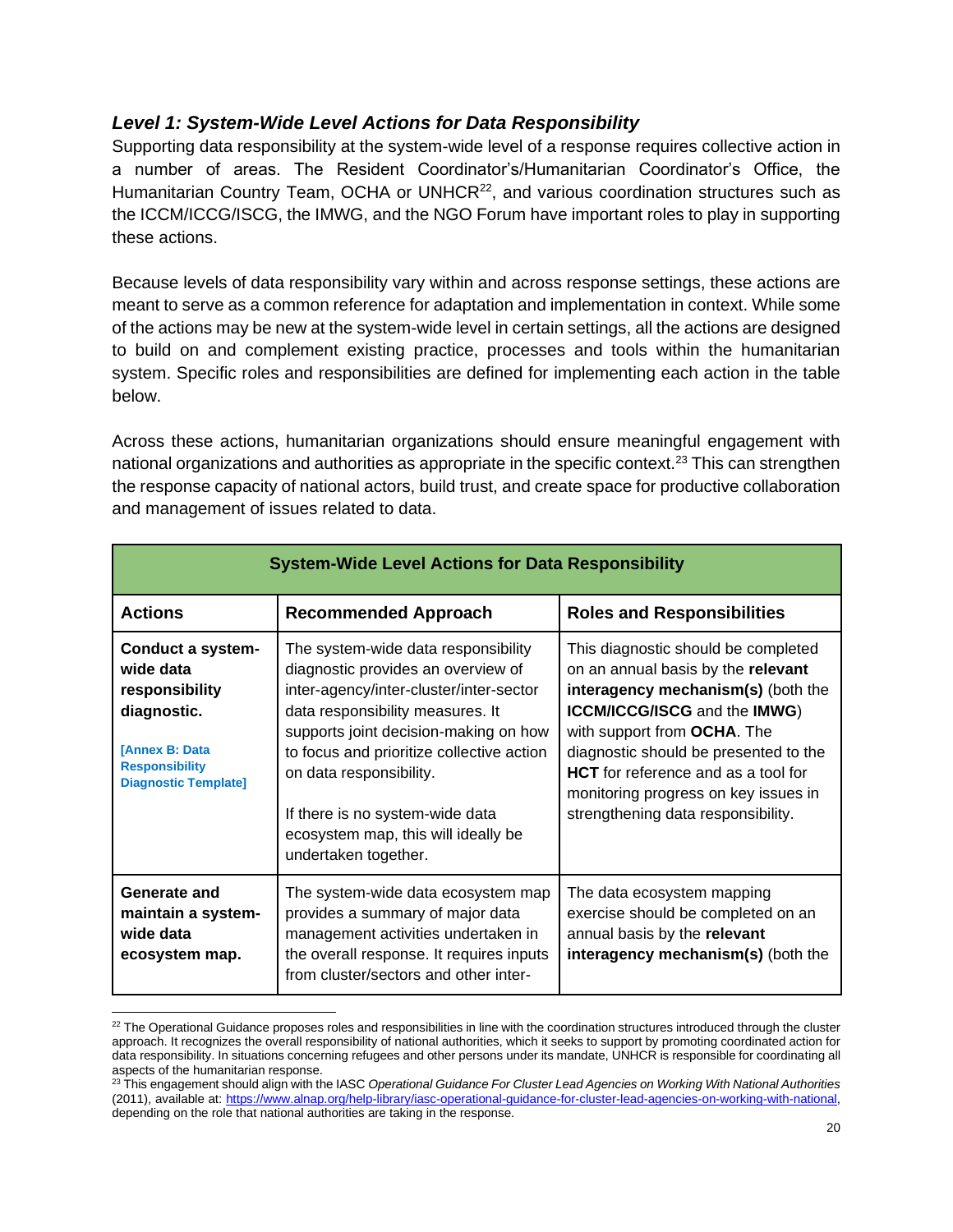| <b>[Annex B: Data</b><br><b>Ecosystem Map</b><br><b>Template]</b>                                                                                                     | agency bodies, as well as individual<br>organizations whose activities would<br>not otherwise be covered via<br>clusters/sector mapping.                                                                                                                                                                                                                                                                                                                                                                            | ICCM/ICCG/ISCG and the IMWG) and<br>presented to the HCT for reference.                                                                                                                                                                                                                                                                                                                        |
|-----------------------------------------------------------------------------------------------------------------------------------------------------------------------|---------------------------------------------------------------------------------------------------------------------------------------------------------------------------------------------------------------------------------------------------------------------------------------------------------------------------------------------------------------------------------------------------------------------------------------------------------------------------------------------------------------------|------------------------------------------------------------------------------------------------------------------------------------------------------------------------------------------------------------------------------------------------------------------------------------------------------------------------------------------------------------------------------------------------|
| Develop and<br>maintain a system-<br>wide Information<br><b>Sharing Protocol.</b><br>[Annex B: Information<br><b>Sharing Protocol</b><br><b>Template]</b>             | The system-wide Information Sharing<br>Protocol (ISP) serves as the primary<br>document of reference governing data<br>and information sharing in the<br>response. It should include a context-<br>specific Data and Information<br>Sensitivity Classification outlining the<br>sensitivity and related disclosure<br>protocol for key data types in the<br>response.                                                                                                                                               | The ISP should be developed through<br>a collective exercise led by the<br>relevant interagency mechanism(s)<br>(both the ICCM/ICCG/ISCG and the<br>IMWG) with support from OCHA.<br>Once drafted, the ISP should be<br>presented to the HCT for review and<br>endorsement. All stakeholders<br>involved in data management should<br>be aware of the ISP and their<br>respective obligations. |
| <b>Track and</b><br>communicate about<br>data incidents.                                                                                                              | At the system-wide level, tracking of<br>and communication about data<br>incidents should include a central<br>registry that captures key details<br>about the nature, severity, and<br>resolution of different incidents. When<br>appropriate, this may be linked with<br>other system-wide incident monitoring<br>processes and tools, e.g., security and<br>access monitoring systems. Measures<br>for confidentiality and protection of<br>sensitive data should be taken when<br>establishing such a registry. | The ICCM and IMWG are responsible<br>for establishing and maintaining the<br>central registry of incidents and<br>providing regular updates to the HCT.<br>This registry should be populated with<br>inputs from the clusters/sectors and<br>individual organizations. The HCT,<br>with support from OCHA, is<br>responsible for monitoring data<br>incidents at the system-wide level.        |
| <b>Support</b><br>coordination and<br>decision-making on<br>collective action<br>related to data<br>responsibility<br>through existing<br>inter-agency<br>mechanisms. | Inter-agency and inter-cluster/sector<br>structures should provide a common<br>fora or platform for coordination and<br>decision-making on data responsibility<br>at the system-wide level. These<br>groups should also monitor collective<br>progress and/or challenges and<br>opportunities for data responsibility in<br>the context.                                                                                                                                                                            | The HCT is responsible for monitoring<br>issues related to data responsibility as<br>needed/on an ad hoc basis. The<br><b>ICCM</b> and <b>IMWG</b> are responsible for<br>providing regular updates to the HCT<br>on their respective areas of focus vis-<br>a-vis data responsibility.                                                                                                        |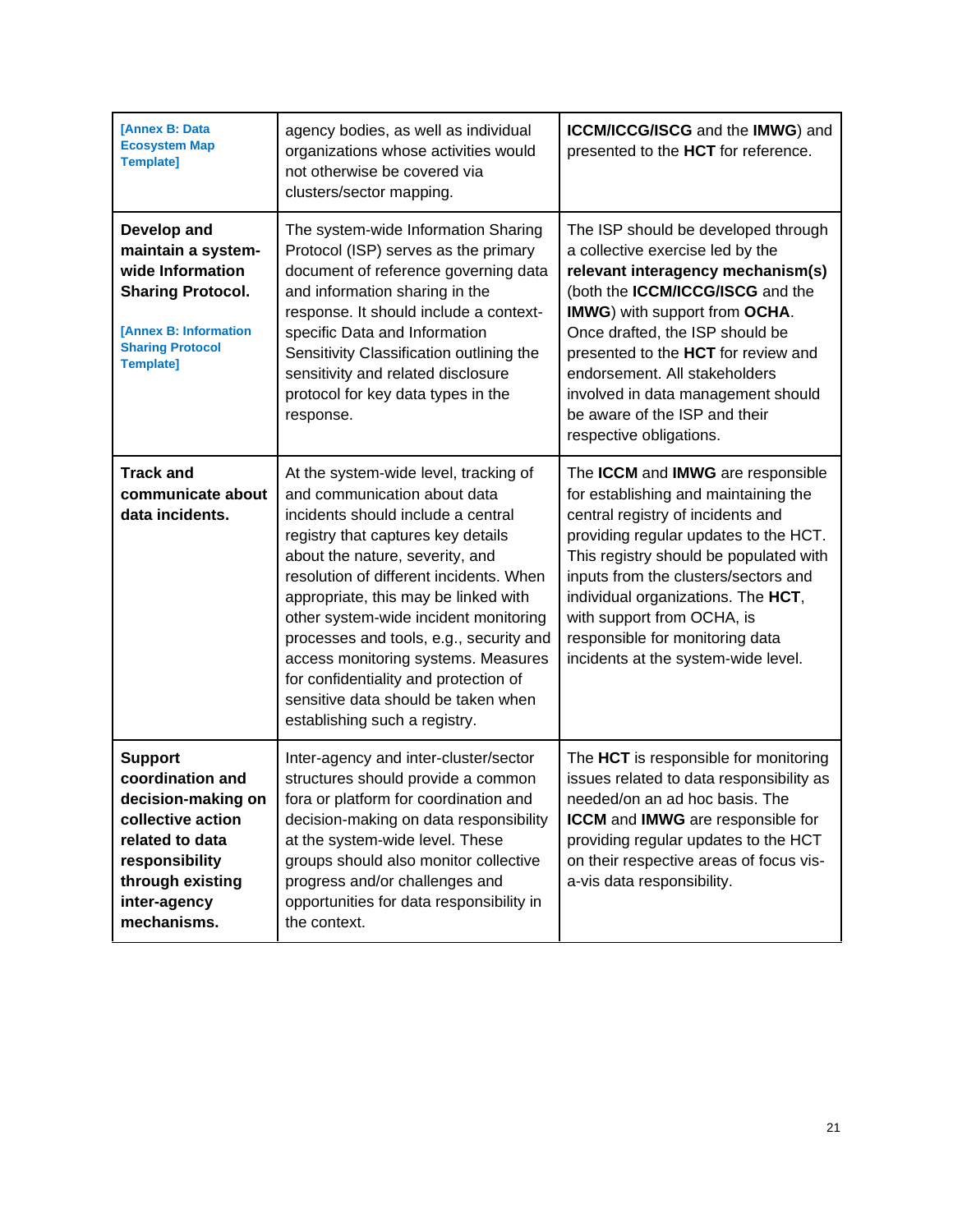#### <span id="page-21-0"></span>*Level 2: Cluster/Sector Level Actions for Data Responsibility*

Supporting data responsibility at the cluster/sector level requires collective action in a number of areas that will complement the actions articulated at the system-wide and organization levels. These actions should be implemented in-line with other existing global guidance from the IASC and individual clusters/sectors.

Because levels of data responsibility vary within and across response settings, these actions are meant to serve as a common reference for adaptation and implementation in context. While some of the actions may be new at the cluster/sector level in certain settings, all the actions are designed to build on and complement existing practice, processes and tools within the broader humanitarian system. Depending on the nature of the response environment, these actions may be completed at both the national and sub-national levels by cluster/sector Lead and Co-Lead Agencies and their partners.

Cluster/Sector Lead and Co-Lead Agencies are responsible for ensuring the actions are undertaken within the scope of a given cluster/sector response (i.e., actions of the Lead or Co-Lead Agencies, and any one of their partner organizations acting on behalf of the cluster/sector overall). These include efforts to promote adherence to global and national data protection laws (where applicable), norms, policies, and standards.

Across these actions, clusters/sectors should ensure meaningful engagement<sup>24</sup> with national and local organizations and authorities, and other relevant stakeholders. Such engagement can strengthen the response capacity of national actors, build trust, and create space for productive collaboration and management of issues related to data.

| <b>Cluster/Sector-Level Actions for Data Responsibility</b>                                                                                               |                                                                                                                                                                                                                                                                                                                                                                                            |                                                                                                                                                                                                                                                          |
|-----------------------------------------------------------------------------------------------------------------------------------------------------------|--------------------------------------------------------------------------------------------------------------------------------------------------------------------------------------------------------------------------------------------------------------------------------------------------------------------------------------------------------------------------------------------|----------------------------------------------------------------------------------------------------------------------------------------------------------------------------------------------------------------------------------------------------------|
| <b>Actions</b>                                                                                                                                            | <b>Recommended Approach</b>                                                                                                                                                                                                                                                                                                                                                                | <b>Roles and Responsibilities</b>                                                                                                                                                                                                                        |
| Conduct a cluster/<br>sector-level data<br>responsibility<br>diagnostic.<br><b>[Annex B: Data</b><br><b>Responsibility</b><br><b>Diagnostic Template]</b> | The cluster/sector-level data responsibility<br>diagnostic provides an overview of data<br>responsibility measures within the<br>cluster/sector. It informs joint decision-<br>making on how to focus and prioritize<br>actions and support by the cluster/sector on<br>data responsibility in the context. It<br>complements (feeds into and/or builds on)<br>the system-wide diagnostic. | This diagnostic should be<br>completed/updated on an annual<br>basis (or more frequently if the<br>response environment changes<br>significantly) by the<br>cluster/sector Lead and Co-<br><b>Lead Agencies in collaboration</b><br>with their partners. |
| <b>Create and</b><br>maintain a                                                                                                                           | The cluster/sector data ecosystem map<br>should capture all existing data                                                                                                                                                                                                                                                                                                                  | The cluster/sector data<br>ecosystem mapping exercise and                                                                                                                                                                                                |

<sup>24</sup> This engagement should align with the IASC *Operational Guidance for Cluster Lead Agencies on Working With National Authorities* (2011), available at:

[https://www.alnap.org/help-library/iasc-operational-guidance-for-cluster-lead-agencies-on-working-with-national,](https://www.alnap.org/help-library/iasc-operational-guidance-for-cluster-lead-agencies-on-working-with-national) depending on the role that national authorities are taking in the response, and be carried out in coordination with relevant inter-cluster/inter-sector mechanisms.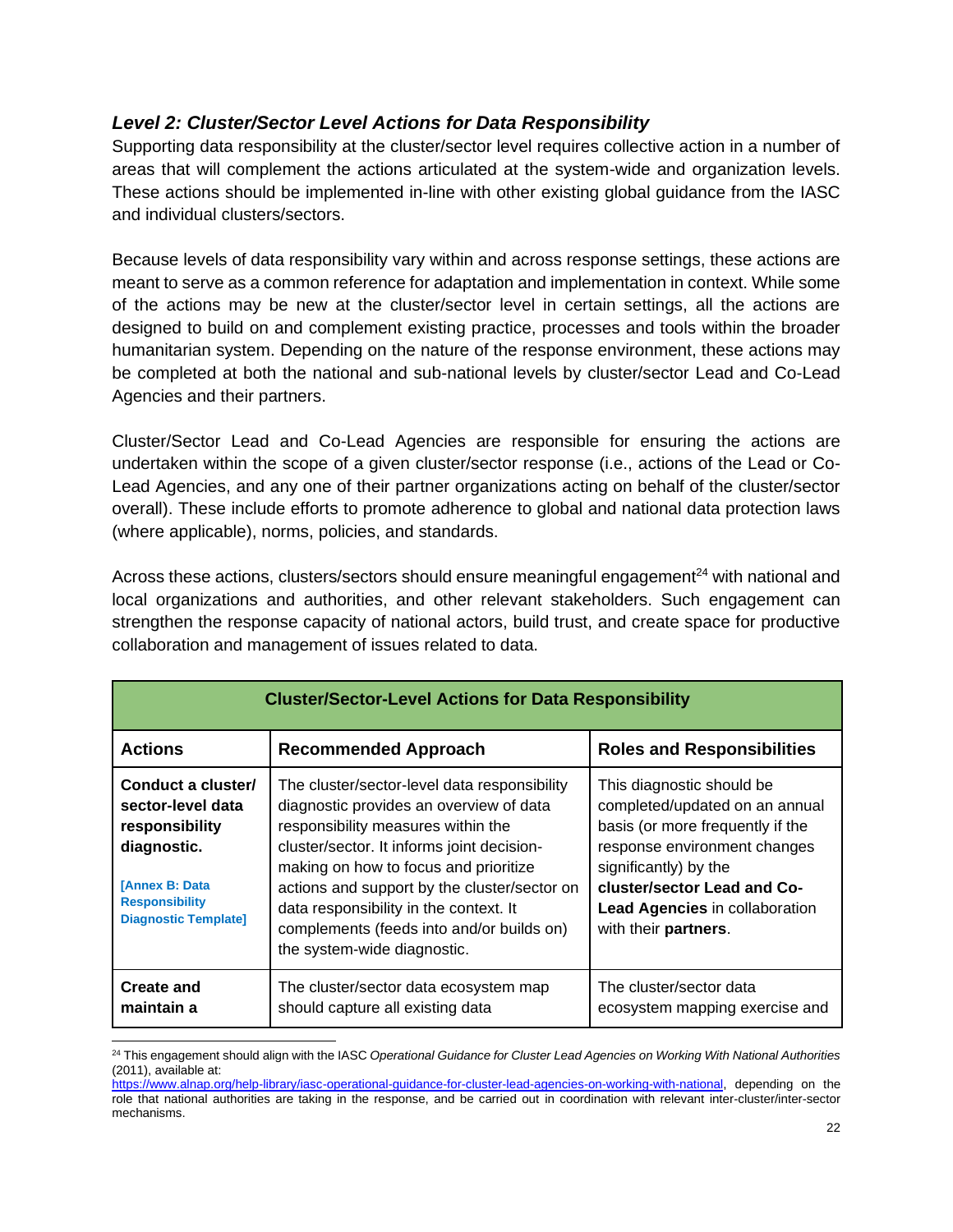| cluster/sector data<br>ecosystem map<br>and data asset<br>registry.<br>[Annex B: Template for<br><b>Data Ecosystem Map]</b>                                                        | management activities relevant to key<br>response interventions within the<br>cluster/sector. The cluster/sector data asset<br>registry should capture all related data<br>assets linked to the activities identified in<br>the mapping. Together, these two actions<br>help avoid duplication of efforts and support<br>data sharing within the cluster/sector and<br>across the response more broadly. They<br>also inform inputs by the cluster/sector to<br>the system-wide data ecosystem mapping<br>exercise.                                                                                                                                                                                                                                          | data asset registry development<br>should be completed and<br>subsequently updated on an<br>annual basis by the<br>cluster/sector Lead and Co-<br>Lead Agencies in collaboration<br>with their partners.                                                                                                                             |
|------------------------------------------------------------------------------------------------------------------------------------------------------------------------------------|--------------------------------------------------------------------------------------------------------------------------------------------------------------------------------------------------------------------------------------------------------------------------------------------------------------------------------------------------------------------------------------------------------------------------------------------------------------------------------------------------------------------------------------------------------------------------------------------------------------------------------------------------------------------------------------------------------------------------------------------------------------|--------------------------------------------------------------------------------------------------------------------------------------------------------------------------------------------------------------------------------------------------------------------------------------------------------------------------------------|
| Develop and<br>maintain a<br>cluster/sector-<br>specific<br><b>Information</b><br><b>Sharing Protocol.</b><br>[Annex B: Information<br><b>Sharing Protocol</b><br><b>Template]</b> | In cases where a cluster/sector identifies<br>common issues that are specific to data<br>management within their cluster/sector and<br>not sufficiently addressed in the system-<br>wide ISP, an additional ISP should be<br>developed to cater to these needs and<br>endorsed by all cluster/sector members.<br>The cluster/sector-specific ISP should align<br>with and complement the system-wide level<br>ISP, as well as relevant applicable laws,<br>norms, policies, and standards in the<br>context.<br>Note: If cluster/sector members plan to<br>share personal data with each other, they<br>should establish data sharing agreements<br>for this purpose (see more in Level 3:<br>Organization Level Actions for Data<br>Responsibility, below). | The ISP should be developed<br>through a collective exercise led<br>by the cluster/sector Lead and<br><b>Co-Lead Agencies in</b><br>collaboration with their partners.<br>Once drafted, the ISP should be<br>endorsed by all cluster/sector<br>partners and presented to the<br>relevant inter-agency<br>mechanism(s) for reference. |
| Offer technical and<br>advisory support<br>to cluster/sector<br>members on data<br>responsibility.                                                                                 | Human and financial resources for data<br>responsibility at the cluster/sector level are<br>essential to strengthen data responsibility<br>within the cluster/sector itself and across its<br>members. This is particularly important<br>when members undertake or participate in<br>joint data management activities on behalf<br>of or to the benefit of the cluster/sector<br>overall.<br>Content on data responsibility (e.g., how to<br>conduct data impact assessments and<br>securely transfer sensitive data) should be<br>incorporated into cluster/sector-level<br>capacity development activities.                                                                                                                                                | The cluster/sector Lead and Co-<br>Lead Agencies have a<br>responsibility to advocate for the<br>necessary resources and to<br>promote relevant capacity<br>development activities.                                                                                                                                                  |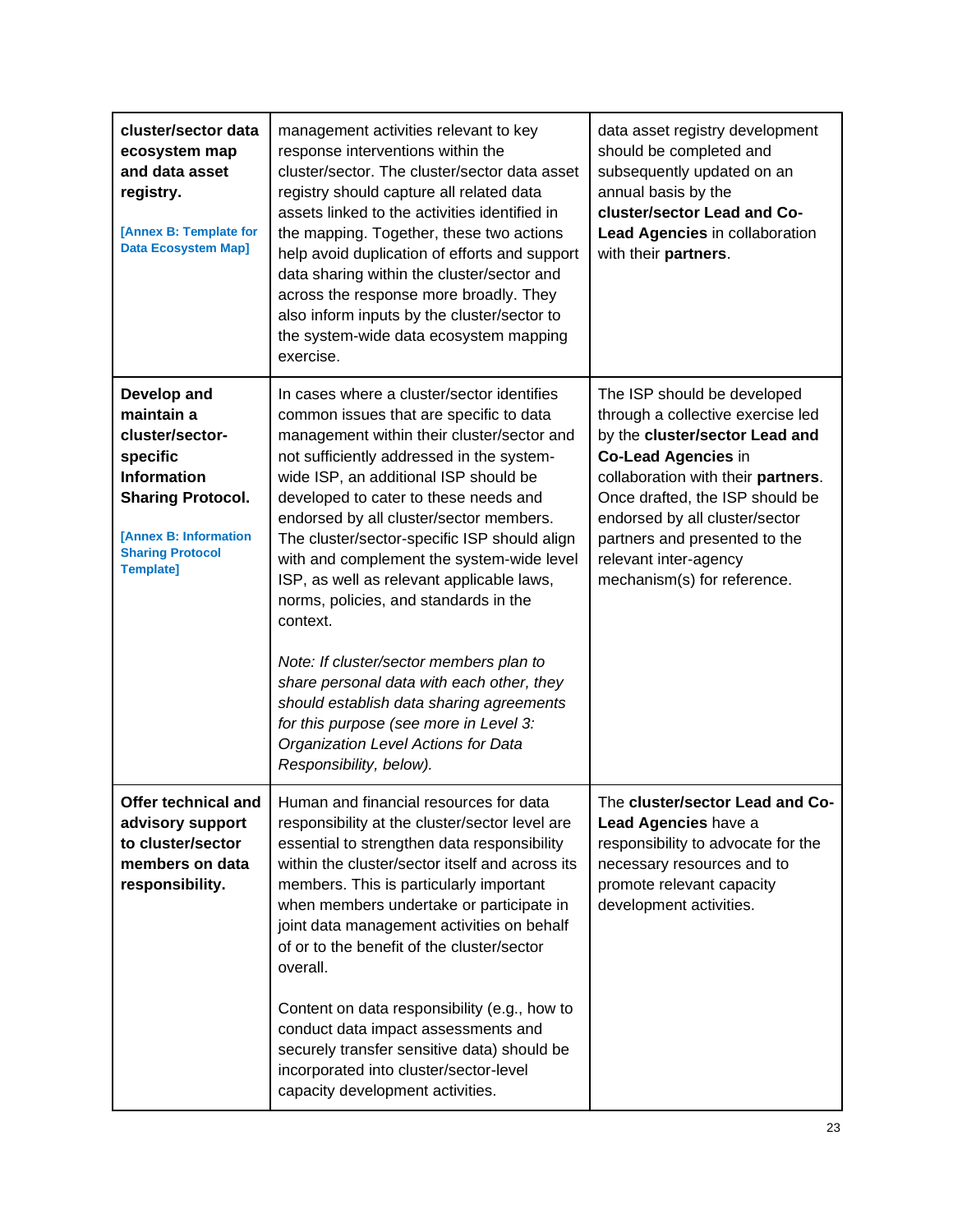| Design for data<br>responsibility in<br>cluster/sector-led<br>data management<br>activities. | Model different approaches to responsible<br>data management through joint or common<br>activities (e.g., joint needs assessments) as<br>a way to expose cluster/sector members to<br>different measures and strategies for safe,<br>ethical and effective data management.<br>Clusters/Sectors may also wish to develop<br>and support the use of common standards<br>and tools for cluster/sector-led data<br>management activities to foster a consistent<br>approach amongst members.                                                                                                 | The cluster/sector Lead and Co-<br>Lead Agencies should aim to<br>design cluster-led data<br>management activities in-line with<br>this Operational Guidance. This<br>could be done for example by<br>including data responsibility in<br>cluster strategies.                                                                                                         |
|----------------------------------------------------------------------------------------------|-------------------------------------------------------------------------------------------------------------------------------------------------------------------------------------------------------------------------------------------------------------------------------------------------------------------------------------------------------------------------------------------------------------------------------------------------------------------------------------------------------------------------------------------------------------------------------------------|-----------------------------------------------------------------------------------------------------------------------------------------------------------------------------------------------------------------------------------------------------------------------------------------------------------------------------------------------------------------------|
| <b>Track and</b><br>communicate<br>about data<br>incidents within<br>the cluster/sector.     | Tracking and communicating about<br>incidents within the cluster/sector helps<br>reduce the risk of incidents recurring. A<br>cluster/sector should feed into system-wide<br>level tracking of data incidents to share<br>learnings and good practice for mitigating<br>risks within the broader community.<br>At the cluster/sector level, this may include<br>a central registry that captures key details<br>about the nature, severity, and resolution of<br>incidents. Any such registry should ensure<br>adequate measures for confidentiality and<br>protection of sensitive data. | The cluster/sector Lead and Co-<br>Lead Agencies have a<br>responsibility to establish and<br>maintain a registry of data<br>incidents that occur within data<br>management activities led by the<br>cluster/sector. They also should<br>ensure that these incidents and<br>the related lessons learned are<br>shared with relevant system-wide<br>bodies and forums. |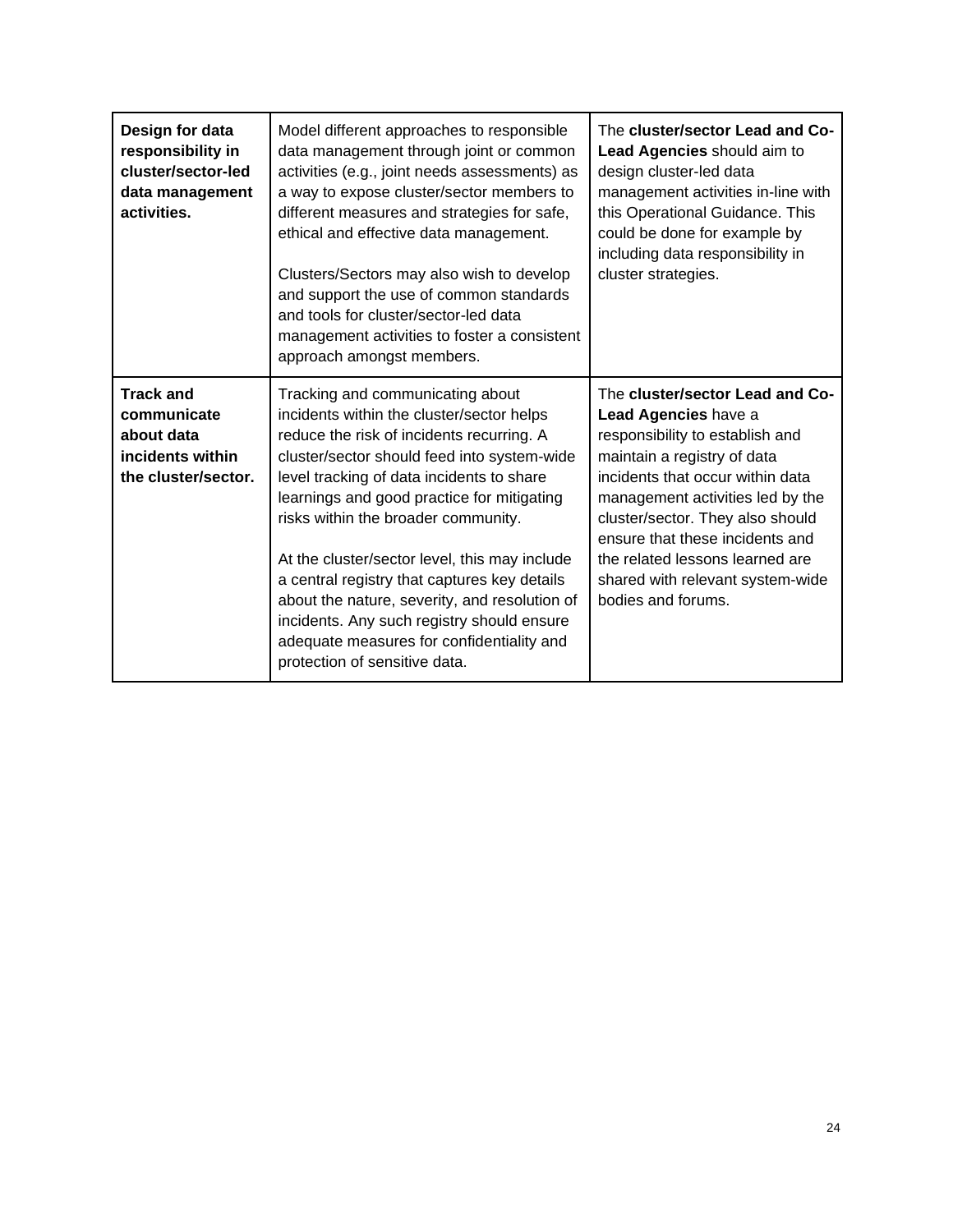#### <span id="page-24-0"></span>*Level 3: Organization Level Actions for Data Responsibility*

Upholding data responsibility at the organization level in a given response setting is critical to the success of the actions for data responsibility at both the system-wide and cluster/sector levels. The actions in the table below should be implemented in-line with relevant official organizational policies and guidelines. They do not in any way affect or replace the obligations contained in applicable organizational policies or legal and regulatory frameworks. The recommended actions are designed for implementation by organizational offices and/or teams in a given response environment (e.g., country or area offices and teams).

Because levels of data responsibility vary within and across response settings, these actions are meant to serve as a common reference for adaptation and implementation in context. While some of the actions may be new for organizations in a certain setting, all the actions are designed to build on and complement existing practice, processes and tools within the broader humanitarian system.

Given the varied functions and capacities across humanitarian organizations, this Operational Guidance does not assign specific roles and responsibilities for data responsibility at the organization level. Wherever possible, organizations should integrate the actions outlined below into the roles and responsibilities of existing teams and functions involved in operational data management in different response environments.

| <b>Organization-Level Actions for Data Responsibility</b>                                                                                               |                                                                                                                                                                                                                                                                                                                                                                                                                                                                                                                                                                                                                                                                                                                                                   |
|---------------------------------------------------------------------------------------------------------------------------------------------------------|---------------------------------------------------------------------------------------------------------------------------------------------------------------------------------------------------------------------------------------------------------------------------------------------------------------------------------------------------------------------------------------------------------------------------------------------------------------------------------------------------------------------------------------------------------------------------------------------------------------------------------------------------------------------------------------------------------------------------------------------------|
| <b>Actions</b>                                                                                                                                          | <b>Recommended Approach</b>                                                                                                                                                                                                                                                                                                                                                                                                                                                                                                                                                                                                                                                                                                                       |
| Conduct an<br>organization-level<br>data responsibility<br>diagnostic.<br><b>IAnnex B: Data</b><br><b>Responsibility</b><br><b>Diagnostic Template]</b> | The organization-level data responsibility diagnostic provides an overview of<br>existing data responsibility measures within an organization's office in a given<br>humanitarian setting. It supports prioritization of actions for data responsibility by<br>the organization in a particular context. It also helps the organization identify<br>opportunities for collaboration and collective action on data responsibility within<br>the cluster(s)/sector(s) (and other inter-agency forums) that the organization is a<br>member of.<br>This diagnostic should be completed on an annual basis or when the<br>circumstances in a response and/or an organization's own data management<br>policies and/or practices change significantly. |
| <b>Create and</b><br>maintain an<br>organization-level<br>data asset registry<br>and contribute to<br>data ecosystem<br>mapping<br>exercises.           | Organizations should track all data management activities (e.g., assessments,<br>response monitoring, and situational analysis) they are leading or involved with<br>in a central data asset registry. The organization-level data asset registry may<br>also reveal gaps in an organization's data. Organizations should refer to this<br>registry when making inputs to cluster/sector and system-wide data ecosystem<br>maps where relevant, and before undertaking any new data collection.                                                                                                                                                                                                                                                   |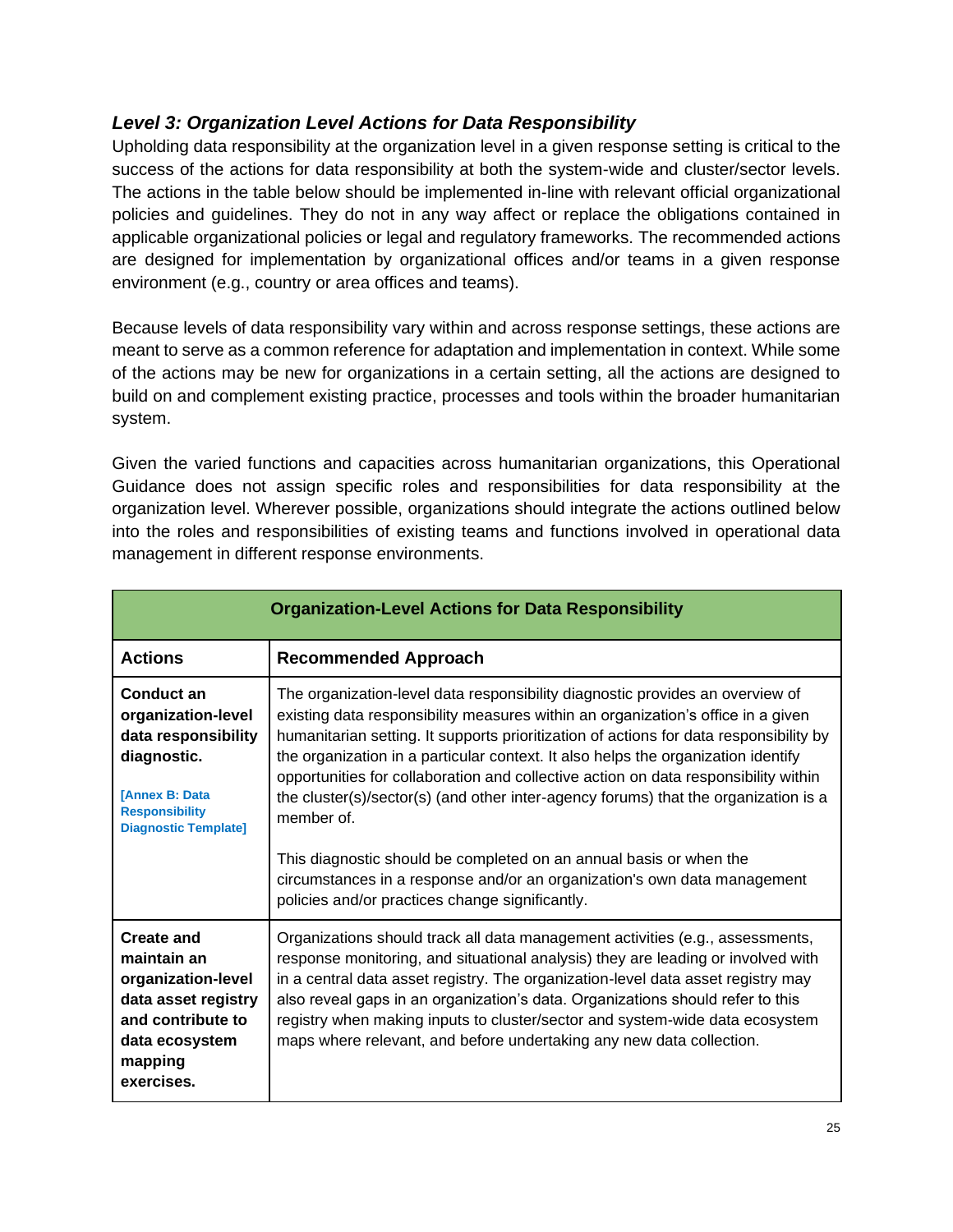|                                                                                                                                                          | The registry should be updated on a rolling basis and shared widely within a<br>given organization as an institutional reference.                                                                                                                                                                                                                                                                                                                                                                                                                                                                                                                                                                                                                                                                                                                                                                                                                                                                                                                                                                                                                                                                                                                                                                                                                                                                                                                                    |
|----------------------------------------------------------------------------------------------------------------------------------------------------------|----------------------------------------------------------------------------------------------------------------------------------------------------------------------------------------------------------------------------------------------------------------------------------------------------------------------------------------------------------------------------------------------------------------------------------------------------------------------------------------------------------------------------------------------------------------------------------------------------------------------------------------------------------------------------------------------------------------------------------------------------------------------------------------------------------------------------------------------------------------------------------------------------------------------------------------------------------------------------------------------------------------------------------------------------------------------------------------------------------------------------------------------------------------------------------------------------------------------------------------------------------------------------------------------------------------------------------------------------------------------------------------------------------------------------------------------------------------------|
| Conduct a data<br>impact<br>assessment for<br>organization-led<br>data management<br>activities.<br>[Annex B: Data Impact<br><b>Assessment Template]</b> | Data impact assessments (DIAs) should be conducted before and during data<br>management activities in order to inform project planning, design,<br>implementation, and adjustments/revisions. DIAs should be conducted in an<br>inclusive manner, involving affected populations where feasible. A data<br>management activity should be redesigned or cancelled if its foreseeable risks<br>outweigh the intended benefits, despite prevention and mitigation measures.<br>The results of a DIA should be shared internally and, in some cases, externally<br>with key actors involved in the data management activity and/or planning a<br>similar activity in the context. This supports consistency in the assessment,<br>monitoring, and mitigation of data-related risks over time.<br>Note: Many organizations have specific policies, requirements and guidelines for<br>how DIAs should be conducted. For those which do not, the template can serve<br>as a useful reference (see Annex B).                                                                                                                                                                                                                                                                                                                                                                                                                                                                |
| Design for data<br>responsibility in<br>organization-led<br>data management<br>activities.                                                               | Organizations should incorporate data responsibility into data management<br>activities by design as part of the planning stage for a particular exercise. This<br>includes for example the following steps and considerations:<br>Address concerns identified in the Data Impact Assessment for a given<br>-<br>activity through appropriate, feasible, and robust prevention and mitigation<br>measures for all major risks identified.<br>When selecting tools for data management, foster complementarity,<br>interoperability (where appropriate), and harmonization (including on data<br>structure).<br>Support measures for the safe management of data (e.g., application of<br>-<br>Statistical Disclosure Control <sup>25</sup> for microdata from surveys or assessments,<br>provision of secure storage, etc.)<br>Adhere to relevant guidance and protocols on data responsibility and related<br>processes and procedures, including system-wide and/or relevant<br>cluster/sector-level ISPs. This includes ensuring all data that needs to be<br>shared for a specific purpose is made available through appropriate<br>channels in a safe, ethical and effective manner, with the necessary<br>safeguards for personal data and in compliance with applicable data<br>protection frameworks.<br>Organizations should establish and communicate clearly about how<br>-<br>individuals can access, verify, rectify, and/or delete data on themselves. |
| <b>Establish data</b><br>sharing                                                                                                                         | Organizations should establish data sharing agreements whenever transferring<br>personal data or sensitive non-personal data to other organizations, in-line with                                                                                                                                                                                                                                                                                                                                                                                                                                                                                                                                                                                                                                                                                                                                                                                                                                                                                                                                                                                                                                                                                                                                                                                                                                                                                                    |

 $^{25}$  Statistical Disclosure Control (SDC) is a technique used in statistics to assess and lower the risk of a person or organization being re-identified from the results of an analysis of survey or administrative data, or in the release of microdata. For more information, see The Centre for Humanitarian Data, *Guidance Note: Statistical Disclosure Control* (2019), available at: [https://centre.humdata.org/guidance-note-statistical-disclosure-control/.](https://centre.humdata.org/guidance-note-statistical-disclosure-control/)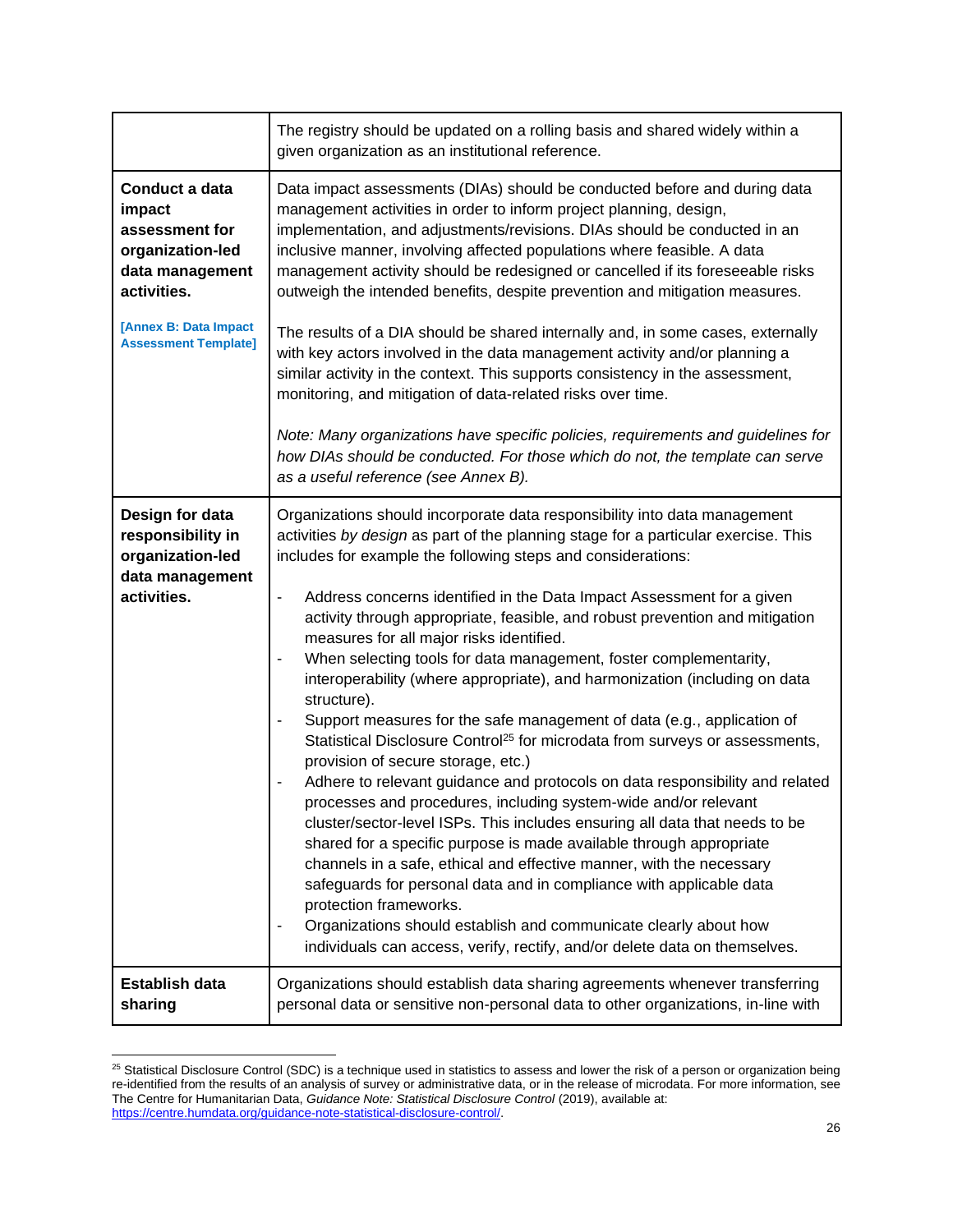| agreements to                                                                                                                                                        | relevant institutional, legal and regulatory requirements as well as the Principles                                                                                                                                                                                                                                                                                                                                                                                                                                                                                                                                                                                                                                                                 |
|----------------------------------------------------------------------------------------------------------------------------------------------------------------------|-----------------------------------------------------------------------------------------------------------------------------------------------------------------------------------------------------------------------------------------------------------------------------------------------------------------------------------------------------------------------------------------------------------------------------------------------------------------------------------------------------------------------------------------------------------------------------------------------------------------------------------------------------------------------------------------------------------------------------------------------------|
| govern the                                                                                                                                                           | for Data Responsibility in Humanitarian Action.                                                                                                                                                                                                                                                                                                                                                                                                                                                                                                                                                                                                                                                                                                     |
| transfer of                                                                                                                                                          | Note: While the circumstances of data sharing differ too much to provide a single                                                                                                                                                                                                                                                                                                                                                                                                                                                                                                                                                                                                                                                                   |
| personal data and                                                                                                                                                    | template for data sharing agreements, the Data Sharing Agreement Builder in                                                                                                                                                                                                                                                                                                                                                                                                                                                                                                                                                                                                                                                                         |
| sensitive data.                                                                                                                                                      | Annex B offers a set of points to consider in developing such agreements,                                                                                                                                                                                                                                                                                                                                                                                                                                                                                                                                                                                                                                                                           |
| [Annex B: Data Sharing]                                                                                                                                              | should templates and models not already exist (by practice or policy) in the                                                                                                                                                                                                                                                                                                                                                                                                                                                                                                                                                                                                                                                                        |
| <b>Agreement Builder]</b>                                                                                                                                            | organization.                                                                                                                                                                                                                                                                                                                                                                                                                                                                                                                                                                                                                                                                                                                                       |
| Establish a<br><b>Standard</b><br>Operating<br><b>Procedure for data</b><br>incident<br>management.<br><b>[Annex B: SOP for Data]</b><br><b>Incident Management]</b> | Organizations should develop and implement Standard Operating Procedures<br>(SOPs) to manage data incidents. This should include a process for notification,<br>classification, treatment, and closure of the incident. They should also include a<br>logging of incidents into their organization's knowledge base (e.g., using a<br>registry that captures key details about the nature, severity, and resolution of<br>each incident). Appropriate channels for rectification and redress for individuals<br>impacted by a data incident should also be included in the SOPs.<br>Organizations should share their experience in managing and mitigating data<br>incidents with other actors, i.e., at the cluster/sector and system-wide levels. |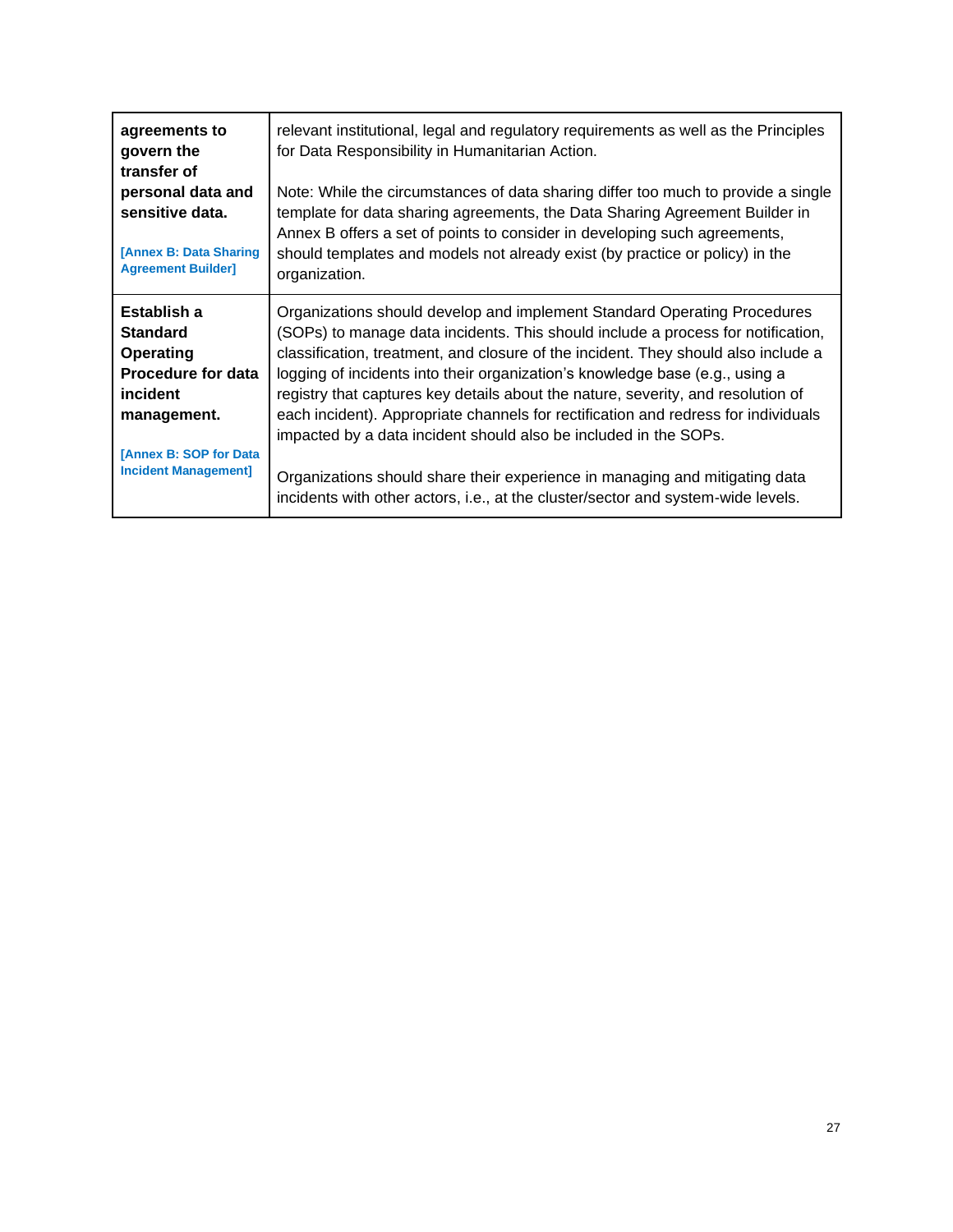### <span id="page-27-0"></span>**Annex A: Definitions**

**Aggregate data:** Accumulated data acquired by combining individual-level data. It refers to data that is (1) collected from multiple sources and/or on multiple measures, variables, or individuals and (2) compiled into data summaries or summary reports, typically for the purposes of public reporting or statistical analysis.

**Anonymization**: Process by which personal data is irreversibly altered, either by removing or modifying the identifying variables, in such a way that a data subject can no longer be identified directly or indirectly.<sup>26</sup>

**Consent:** Consent is the most frequently used and often the preferred legal basis for personal data processing. However, given the vulnerability of most beneficiaries and the nature of humanitarian emergencies, many humanitarian organizations will not be in a position to rely on consent for most of their personal data processing.<sup>27</sup>

**Data**: Re-interpretable representation of information in a formalized manner suitable for communication, interpretation, or processing.<sup>28</sup>

**Data asset:** Data assets are a body of data or information, defined and managed as a single unit so it can be understood, shared, protected and exploited efficiently.<sup>29</sup>

**Data asset registry:** A data asset registry provides a summary of the key datasets being generated and managed by different actors in a context.

**Data ecosystem map:** A data ecosystem map provides a summary of major data management activities, including the scale, scope, and types of data being processed, stakeholders involved, data flows between different actors, and processes and platforms in use.

**Data impact assessment:** A data impact assessment is a generic term to refer to a variety of tools that are used to determine the positive and negative consequences of a data management activity. These include commonly used – and sometimes legally required – tools such as Data Protection Impact Assessments and Privacy Impact Assessments.

**Data incidents:** Events involving data management, such as the loss, destruction, alteration, acquisition, or disclosure of data and information, caused by accidental or intentional, unlawful or otherwise unauthorized purposes that have caused harm or have the potential to cause harm.<sup>30</sup>

**Data minimization:** The objective of ensuring that only the minimum amount of data is processed to achieve the objective and purposes for which the data were collected.<sup>31</sup>

**Data quality**: A set of characteristics that make the data fit for the purpose for which it is processed. Data quality includes components such as accuracy, relevance, sufficiency, integrity, completeness, usability, validity, coherence, punctuality, accessibility, comparability, and timeliness.<sup>32</sup>

<sup>26</sup> UN OCHA Centre for Humanitarian Data, *Glossary*: [https://centre.humdata.org/glossary/.](https://centre.humdata.org/glossary/)

<sup>27</sup> UNHCR, *Guidance on the Protection of Personal Data of Persons of Concern to UNHCR* (2018), [https://www.refworld.org/docid/5b360f4d4.html.](https://www.refworld.org/docid/5b360f4d4.html) 

<sup>28</sup> UN, *Data Strategy of the Secretary-General for Action by Everyone, Everywhere with Insight, Impact and Integrity, 2020-22* (2020), [https://www.un.org/en/content/datastrategy/index.shtml.](https://www.un.org/en/content/datastrategy/index.shtml)

<sup>29</sup> Adapted from United Kingdom National Archives, *Information Asset Fact Sheet* (2017), [https://www.nationalarchives.gov.uk/documents/information-management/information-assets-factsheet.pdf.](https://www.nationalarchives.gov.uk/documents/information-management/information-assets-factsheet.pdf)

<sup>30</sup> The Centre for Humanitarian Data, *Guidance Note: Data Incident Management* (2019), [https://centre.humdata.org/wp](https://centre.humdata.org/wp-content/uploads/2019/08/guidanceNote2_dataincidentmanagement.pdf)[content/uploads/2019/08/guidanceNote2\\_dataincidentmanagement.pdf.](https://centre.humdata.org/wp-content/uploads/2019/08/guidanceNote2_dataincidentmanagement.pdf) <sup>31</sup> ICRC, *Handbook on Data Protection in Humanitarian Action* (2020), [https://www.icrc.org/en/data-protection-humanitarian-action-](https://www.icrc.org/en/data-protection-humanitarian-action-handbook)

[handbook.](https://www.icrc.org/en/data-protection-humanitarian-action-handbook) <sup>32</sup> UN OCHA, *OCHA Data Responsibility Guidelines (Working Draft)* (2019)*,* [https://centre.humdata.org/wp](https://centre.humdata.org/wp-content/uploads/2019/03/OCHA-DR-Guidelines-working-draft-032019.pdf)[content/uploads/2019/03/OCHA-DR-Guidelines-working-draft-032019.pdf.](https://centre.humdata.org/wp-content/uploads/2019/03/OCHA-DR-Guidelines-working-draft-032019.pdf)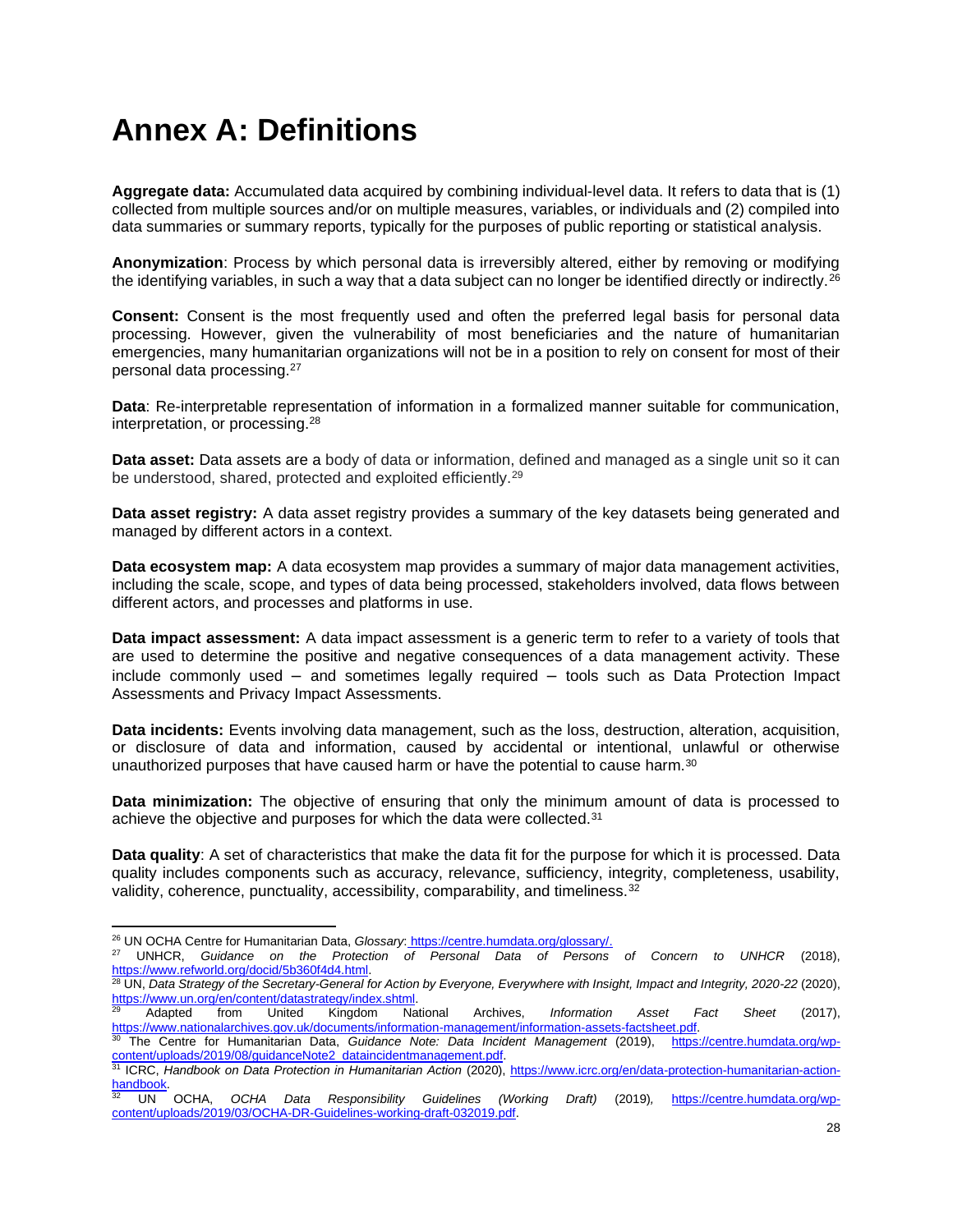**Data protection:** The systematic application of a set of institutional, technical and physical safeguards that preserve the right to privacy with respect to the processing of personal data.<sup>33</sup>

**Data protection impact assessment:** A tool and process for assessing the protection impacts on data subjects in processing their personal data and for identifying remedial actions as necessary in order to avoid or minimize such impacts.<sup>34</sup>

**Data responsibility**: A set of principles, processes and tools that support the safe, ethical and effective management of data in humanitarian response.<sup>35</sup>

**Data security**: A set of physical, technological and procedural measures that safeguard the confidentiality, integrity and availability of data and prevent its accidental or intentional, unlawful or otherwise unauthorized loss, destruction, alteration, acquisition, or disclosure.<sup>36</sup>

**Data sensitivity:** Classification of data based on the likelihood and severity of potential harm that may materialize as a result of its exposure in a particular context.<sup>37</sup>

**Data Sharing Agreement:** Agreement that establishes the terms and conditions that govern the sharing of personal data or sensitive non-personal data. It is primarily used for data sharing between two parties and typically established at the country level. In accordance with data protection frameworks, signing a DSA is required for the sharing of personal data.

**Data subject**: A natural person (i.e., an individual) whose personal data is subject to processing, and who can be identified, either directly or indirectly, by reference to this data and reasonably likely measures. The nomination as a data subject is linked to a set of specific data subject rights to which this natural person is entitled with regards to his/her personal data, even when this data is gathered, collected or otherwise processed by others.<sup>38</sup>

**Harm**: Negative implications of a data processing initiative on the rights of a data subject, or a group of data subjects, including but not limited to physical and psychological harm, discrimination and denial of access to services.<sup>39</sup>

**Information product:** Product derived from raw data that is organized in a way that conveys intended information to users (e.g., infographics, charts, maps, situation reports, etc.).

**Microdata**: Observation data on the characteristics of statistical units of a population, such as individuals, households, or establishments, gathered through exercises such as household surveys, needs assessment or monitoring activities.<sup>40</sup>

**Non-personal data:** Any information which does not relate to a data subject. Non-personal data can be categorized in terms of origin, namely: data that has never related to a data subject, such as data about the context in which a response is taking place and data about humanitarian response actors and their activities; *or* data that was initially personal data but later made anonymous, such as data about the people affected by the humanitarian situation and their needs, the threats and vulnerabilities they face, and their

<sup>&</sup>lt;sup>33</sup> Definition developed by the UN Privacy Policy Group (2017).

<sup>34</sup> UNHCR, *Policy on the Protection of Personal Data of Persons of Concern to UNHCR* (2015), [https://www.refworld.org/pdfid/55643c1d4.pdf.](https://www.refworld.org/pdfid/55643c1d4.pdf) 

<sup>35</sup> UN OCHA, *OCHA Data Responsibility Guidelines (Working Draft)* (2019), [https://centre.humdata.org/wp](https://centre.humdata.org/wp-content/uploads/2019/03/OCHA-DR-Guidelines-working-draft-032019.pdf)[content/uploads/2019/03/OCHA-DR-Guidelines-working-draft-032019.pdf.](https://centre.humdata.org/wp-content/uploads/2019/03/OCHA-DR-Guidelines-working-draft-032019.pdf)

<sup>36</sup> The Centre for Humanitarian Data. *Glossary*[: https://centre.humdata.org/glossary/.](https://centre.humdata.org/glossary/) 

<sup>&</sup>lt;sup>37</sup> The Centre for Humanitarian Data. *Glossary*[: https://centre.humdata.org/glossary/.](https://centre.humdata.org/glossary/)

<sup>38</sup> UN OCHA, *OCHA Data Responsibility Guidelines (Working Draft)* (2019)*,* [https://centre.humdata.org/wp](https://centre.humdata.org/wp-content/uploads/2019/03/OCHA-DR-Guidelines-working-draft-032019.pdf)[content/uploads/2019/03/OCHA-DR-Guidelines-working-draft-032019.pdf.](https://centre.humdata.org/wp-content/uploads/2019/03/OCHA-DR-Guidelines-working-draft-032019.pdf) <sup>39</sup> ibid.

<sup>&</sup>lt;sup>40</sup> The Centre for Humanitarian Data, *Guidance Note: Statistical Disclosure Control* (2019)[, https://centre.humdata.org/guidance](https://centre.humdata.org/guidance-note-statistical-disclosure-control/)[note-statistical-disclosure-control/.](https://centre.humdata.org/guidance-note-statistical-disclosure-control/)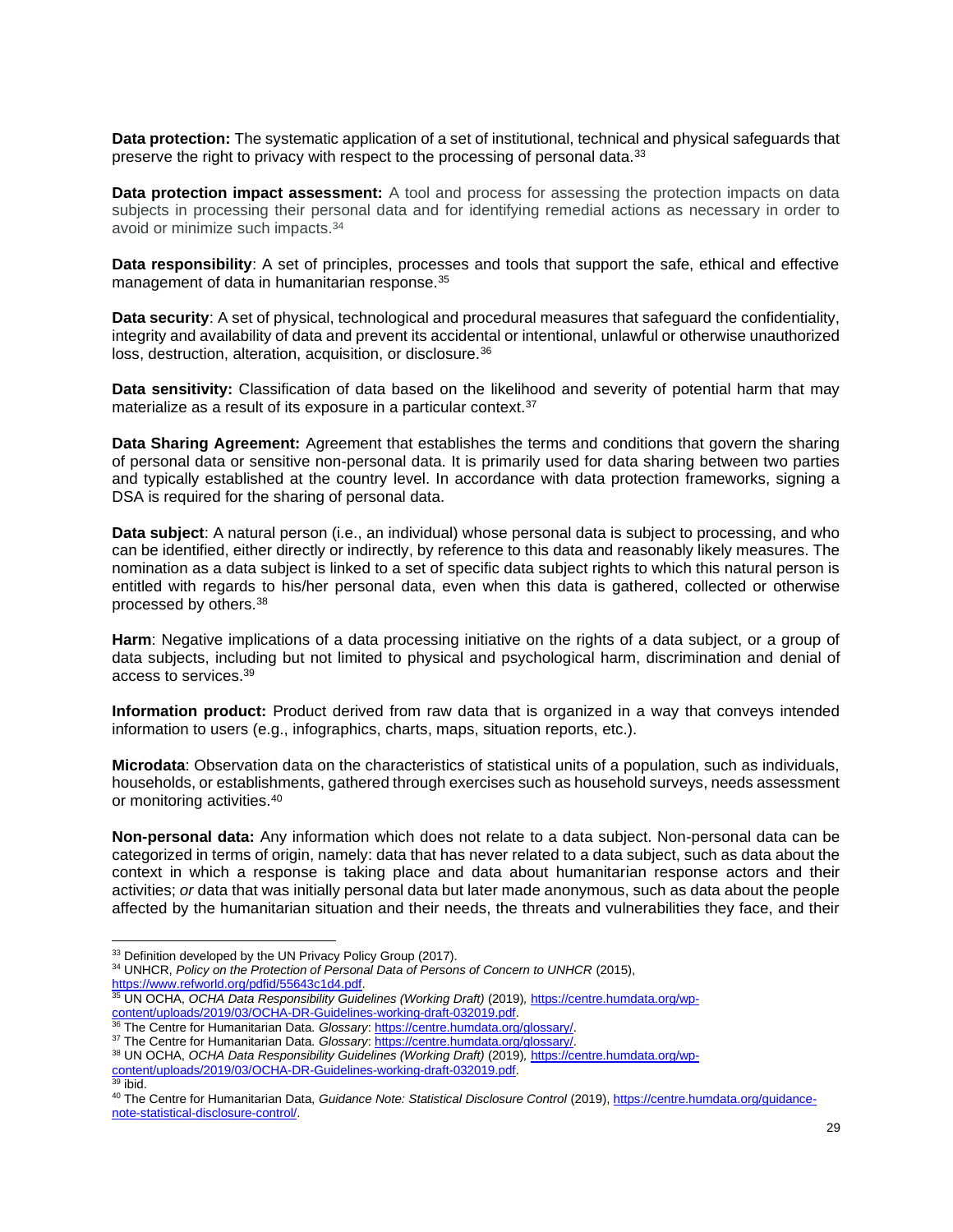capacities. Non-personal data includes Demographically Identifiable Information (DII) i.e., data that enables the identification of groups of individuals by demographically defining factors, such as ethnicity, gender, age, occupation, religion, or location.

**Operational data management**: The design of data management activities and subsequent collection or receipt, storage, processing, analysis, sharing, use, and retention and destruction of data and information by humanitarian actors. Such activities occur as part of humanitarian action throughout the planning and response cycle across clusters/sectors and include, but are not limited to, situational analysis, needs assessments, population data management, registration and enrollment, case management, communicating with affected populations, protection monitoring, and response monitoring and evaluation.

**Personal data**: Any information relating to an identified or identifiable natural person ('data subject'). An identifiable natural person is one who can be identified, directly or indirectly, in particular by reference to an identifier such as a name, an identification number, location data, an online identifier or to one or more factors specific to the physical, physiological, genetic, mental, economic, cultural or social identity of that natural person.<sup>41</sup>

**Primary data:** Data that has been generated by the researcher himself/herself, surveys, interviews, experiments, specially designed for understanding and solving the research problem at hand.<sup>42</sup>

**Privacy:** No one shall be subjected to arbitrary or unlawful interference with his privacy, family, home or correspondence, nor to unlawful attacks on his honor and reputation. Everyone has the right to the protection of the law against such interference or attacks.<sup>43</sup>

**Re-identification**: A process by which de-identified (anonymized) data can be traced back or linked to an individual(s) or group(s) of individuals through reasonably available means at the time of data reidentification.<sup>44</sup>

**Secondary data:** Data that was originally collected for a specific research purpose or alternatively for no specific research purpose (e.g., national census), and is now used by other researchers for a different purpose.

**Sensitive data**: Data classified as sensitive based on the likelihood and severity of potential harm that may materialize as a result of its exposure in a particular context. Both personal and non-personal data can be sensitive. Many organizations have specific classification systems regarding what constitutes sensitive data in order to facilitate data management practices. 45

**Statistical Disclosure Control:** Technique used in statistics to assess and lower the risk of a person or organization being re-identified from the results of an analysis of survey or administrative data, or in the release of microdata 46

<sup>42</sup> Public Health Research Guide, *Primary & Secondary Data Definitions:* [https://researchguides.ben.edu/c.php?g=282050&p=4036581.](https://researchguides.ben.edu/c.php?g=282050&p=4036581)

<sup>41</sup> UN OCHA, *OCHA Data Responsibility Guidelines (Working Draft)* (2019), [https://centre.humdata.org/wp](https://centre.humdata.org/wp-content/uploads/2019/03/OCHA-DR-Guidelines-working-draft-032019.pdf)[content/uploads/2019/03/OCHA-DR-Guidelines-working-draft-032019.pdf.](https://centre.humdata.org/wp-content/uploads/2019/03/OCHA-DR-Guidelines-working-draft-032019.pdf) 

<sup>43</sup> UN General Assembly, *International Covenant on Civil and Political Right*s (1976), [https://www.ohchr.org/en/professionalinterest/pages/ccpr.aspx.](https://www.ohchr.org/en/professionalinterest/pages/ccpr.aspx)

<sup>44</sup> UN OCHA, *OCHA Data Responsibility Guidelines (Working Draft)* (2019), [https://centre.humdata.org/wp](https://centre.humdata.org/wp-content/uploads/2019/03/OCHA-DR-Guidelines-working-draft-032019.pdf)[content/uploads/2019/03/OCHA-DR-Guidelines-working-draft-032019.pdf.](https://centre.humdata.org/wp-content/uploads/2019/03/OCHA-DR-Guidelines-working-draft-032019.pdf) 

<sup>45</sup> The Centre for Humanitarian Data, *Glossary*[, https://centre.humdata.org/glossary/.](https://centre.humdata.org/glossary/)

<sup>46</sup> The Centre for Humanitarian Data, *Guidance Note on Statistical Disclosure Control* (2019), [https://centre.humdata.org/guidance](https://centre.humdata.org/guidance-note-statistical-disclosure-control/)[note-statistical-disclosure-control/.](https://centre.humdata.org/guidance-note-statistical-disclosure-control/)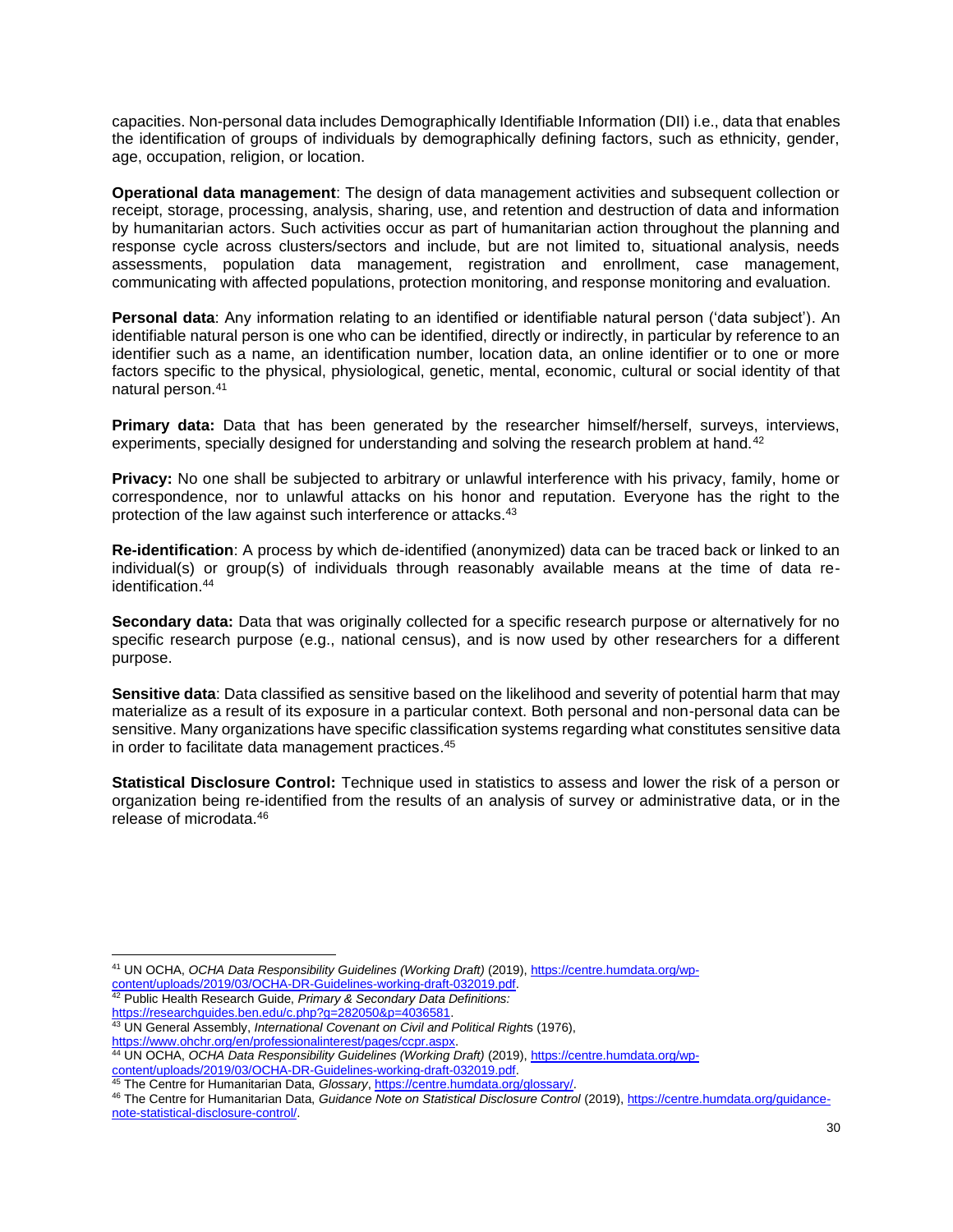# <span id="page-30-0"></span>**Annex B: Templates and Tools for Data Responsibility**

The following templates and tools are designed to support the implementation of the recommended actions for data responsibility presented in this Operational Guidance.

These templates and tools are not mandatory. Rather, they are provided as examples to help organizations put into practice the actions presented in this Operational Guidance. They do not replace existing templates or tools when these already exist in an organization, either by practice or by policy.

These templates and tools will be updated based on feedback received and lessons learned on their use over time. Each template and tool includes an introductory section describing the purpose of the tool, its source(s) and use to-date (where relevant), and instructions for its adaptation and use.

- **[Examples of Principles in Practice](https://docs.google.com/document/d/1f5zOBLaL8mlitmOZBiLTnsVQCqyh5XnqJXt_WHooDXs/edit)**
- **[Data Responsibility Diagnostic Tool](https://docs.google.com/document/d/1v4FLb8UpqTs0AgTMk_-Tp9DFmp69VhsIrgOv9jW55Wg/edit)**
- **[Data Ecosystem Map and Asset Registry Template](https://docs.google.com/document/d/1b5gZ15IduAvOdLxkNelvbkHWAKH--9Jdd-ZobAfbzpw/edit)**
- **[Information Sharing Protocol Template \(including a Data Sensitivity Classification\)](https://docs.google.com/document/d/1-deS1mG1lT_bm-9mcFNjp5Z31zlca0mNN2Y4FAw6rEQ/edit)**
- **[Data Sharing Agreement Builder](https://docs.google.com/document/d/181ZPpRrFljkP8VrX3e-hhfoAVwzLDnGgOKhCy5IYVB4/edit)**
- **[Data Impact Assessment Template](https://docs.google.com/document/d/17yIb673hiVL8QS30c74ASjblycNYDJKTFYwsIfR0dCg/edit)**
- **[Standard Operating Procedure for Data Incident Management](https://docs.google.com/document/d/1zBjychEQg1HZAB6tYihZXsb28zNmQMHMV5RJhajBVl4/edit)**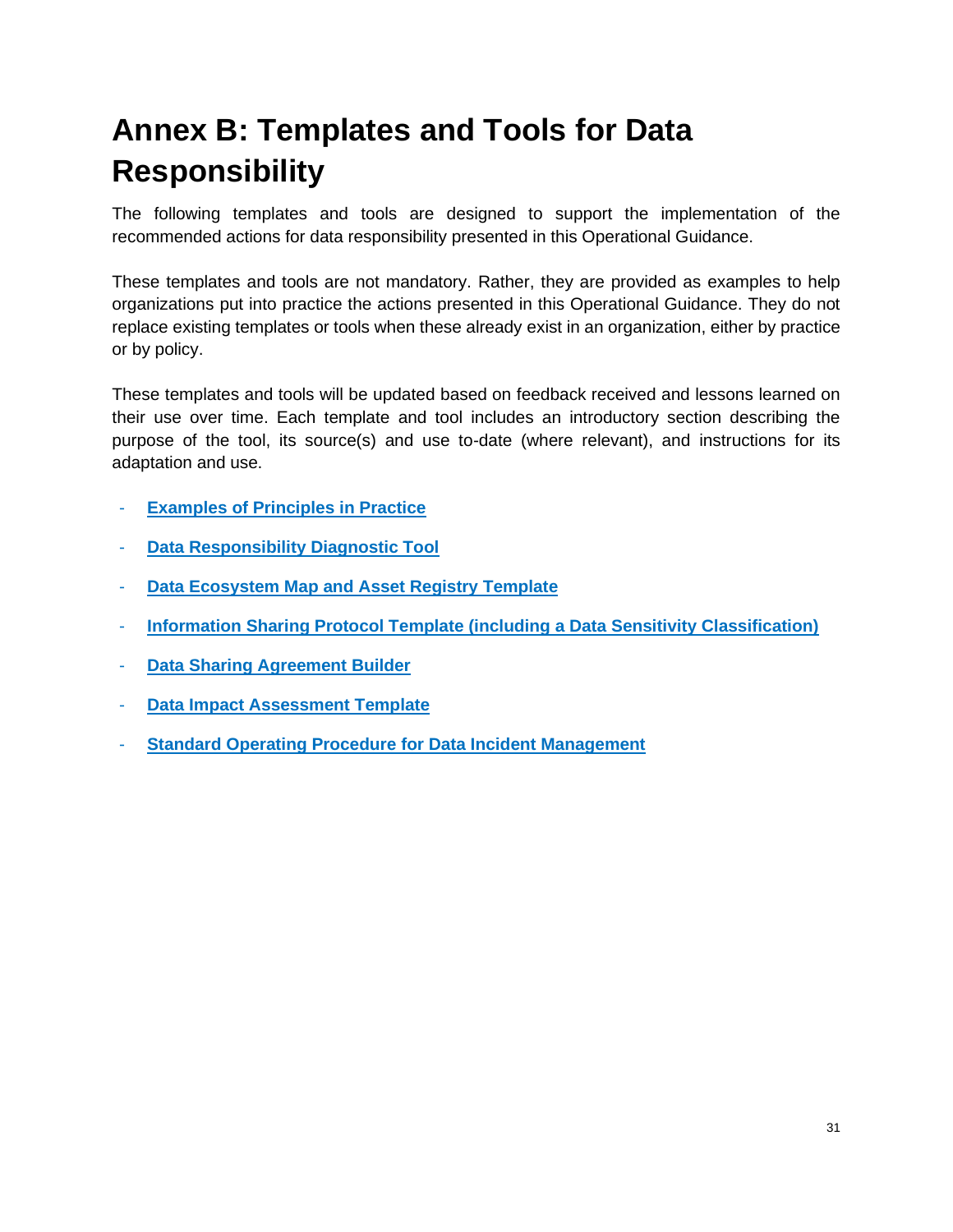### <span id="page-31-0"></span>**Annex C: Resources and References**

The following documents were included in the literature review that informed the drafting of this Operational Guidance.

Brussels Privacy Hub (VUB) and International Committee of the Red Cross (ICRC), 2020. Handbook on Data Protection in Humanitarian Action (2nd edition)[:](file:///C:/Users/scampo_ocha/Downloads/) [https://www.icrc.org/en/data-protection](https://www.icrc.org/en/data-protection-humanitarian-action-handbook)[humanitarian-action-handbook.](https://www.icrc.org/en/data-protection-humanitarian-action-handbook)

CARE (Kelly Church) and Linda Raftree, 2019. Responsible Data Maturity Model[:](https://careinternational.sharepoint.com/:b:/t/Digital/EeATyuHMQSFIoiBzgKHVFKwBuRgwhvQ8mHgTfloFglS1WQ?e=x0yEvz) [https://careinternational.sharepoint.com/:b:/t/Digital/EeATyuHMQSFIoiBzgKHVFKwBuRgwhvQ8mHgTfloF](https://careinternational.sharepoint.com/:b:/t/Digital/EeATyuHMQSFIoiBzgKHVFKwBuRgwhvQ8mHgTfloFglS1WQ?e=x0yEvz) [glS1WQ?e=x0yEvz.](https://careinternational.sharepoint.com/:b:/t/Digital/EeATyuHMQSFIoiBzgKHVFKwBuRgwhvQ8mHgTfloFglS1WQ?e=x0yEvz)

Catholic Relief Services, 2019. Responsible Data Values & Principles: [https://www.crs.org/about/compliance/crs-responsible-data-values-principles.](https://www.crs.org/about/compliance/crs-responsible-data-values-principles)

CHS Alliance, Group URD and the Sphere Project, 2014. The Core Humanitarian Standard on Quality and Accountability[:](https://corehumanitarianstandard.org/files/files/Core%20Humanitarian%20Standard%20-%20English.pdf)

[https://corehumanitarianstandard.org/files/files/Core%20Humanitarian%20Standard%20-%20English.pdf.](https://corehumanitarianstandard.org/files/files/Core%20Humanitarian%20Standard%20-%20English.pdf)

Commission Nationale Informatique & Libertés (CNIL). DPIA/PIA Guides and open source PIA software[:](https://www.cnil.fr/en/privacy-impact-assessment-pia) [https://www.cnil.fr/en/privacy-impact-assessment-pia.](https://www.cnil.fr/en/privacy-impact-assessment-pia)

DLA Piper, 2020. Data Protection Laws of the World[:](https://www.dlapiperdataprotection.com/) [https://www.dlapiperdataprotection.com/.](https://www.dlapiperdataprotection.com/)

ELAN/Cash Learning Partnership, 2018. Data Starter Kit for Humanitarian Field Staff[:](https://elan.cashlearning.org/) [https://elan.cashlearning.org/.](https://elan.cashlearning.org/)

European Union, 2018. General Data Protection Regulation (GDPR): [https://ec.europa.eu/info/law/law](https://ec.europa.eu/info/law/law-topic/data-protection_en)[topic/data-protection\\_en](https://ec.europa.eu/info/law/law-topic/data-protection_en) and [https://gdpr-info.eu/.](https://gdpr-info.eu/)

Foreign, Commonwealth & Development Office (FCDO). Personal Information Charter[:](https://www.gov.uk/government/organisations/department-for-international-development/about/personal-information-charter) [https://www.gov.uk/government/organisations/foreign-commonwealth-development-office/about/personal](https://www.gov.uk/government/organisations/foreign-commonwealth-development-office/about/personal-information-charter)[information-charter.](https://www.gov.uk/government/organisations/foreign-commonwealth-development-office/about/personal-information-charter)

Grand Bargain Working Group on Workstream 5, co-convened by ECHO and OCHA, 2019: [https://interagencystandingcommittee.org/grand-bargain/workstream-5-improve-joint-and-impartial](https://interagencystandingcommittee.org/grand-bargain/workstream-5-improve-joint-and-impartial-needs-assessments-january-2020-update)[needs-assessments-january-2020-update](https://interagencystandingcommittee.org/grand-bargain/workstream-5-improve-joint-and-impartial-needs-assessments-january-2020-update).

Grand Bargain, 2019. Principles for Coordinated Needs Assessment Ethos[:](https://interagencystandingcommittee.org/system/files/ws5_-_collaborative_needs_assessment_ethos.pdf) [https://interagencystandingcommittee.org/system/files/ws5\\_-\\_collaborative\\_needs\\_assessment\\_ethos.pd.](https://interagencystandingcommittee.org/system/files/ws5_-_collaborative_needs_assessment_ethos.pdf)

Harvard Humanitarian Initiative (HHI), 2017. The Signal Code: A Human Rights Approach to Information During Crisis: [https://hhi.harvard.edu/publications/signal-code-human-rights-approach-information-during](https://hhi.harvard.edu/publications/signal-code-human-rights-approach-information-during-crisis)[crisis.](https://hhi.harvard.edu/publications/signal-code-human-rights-approach-information-during-crisis)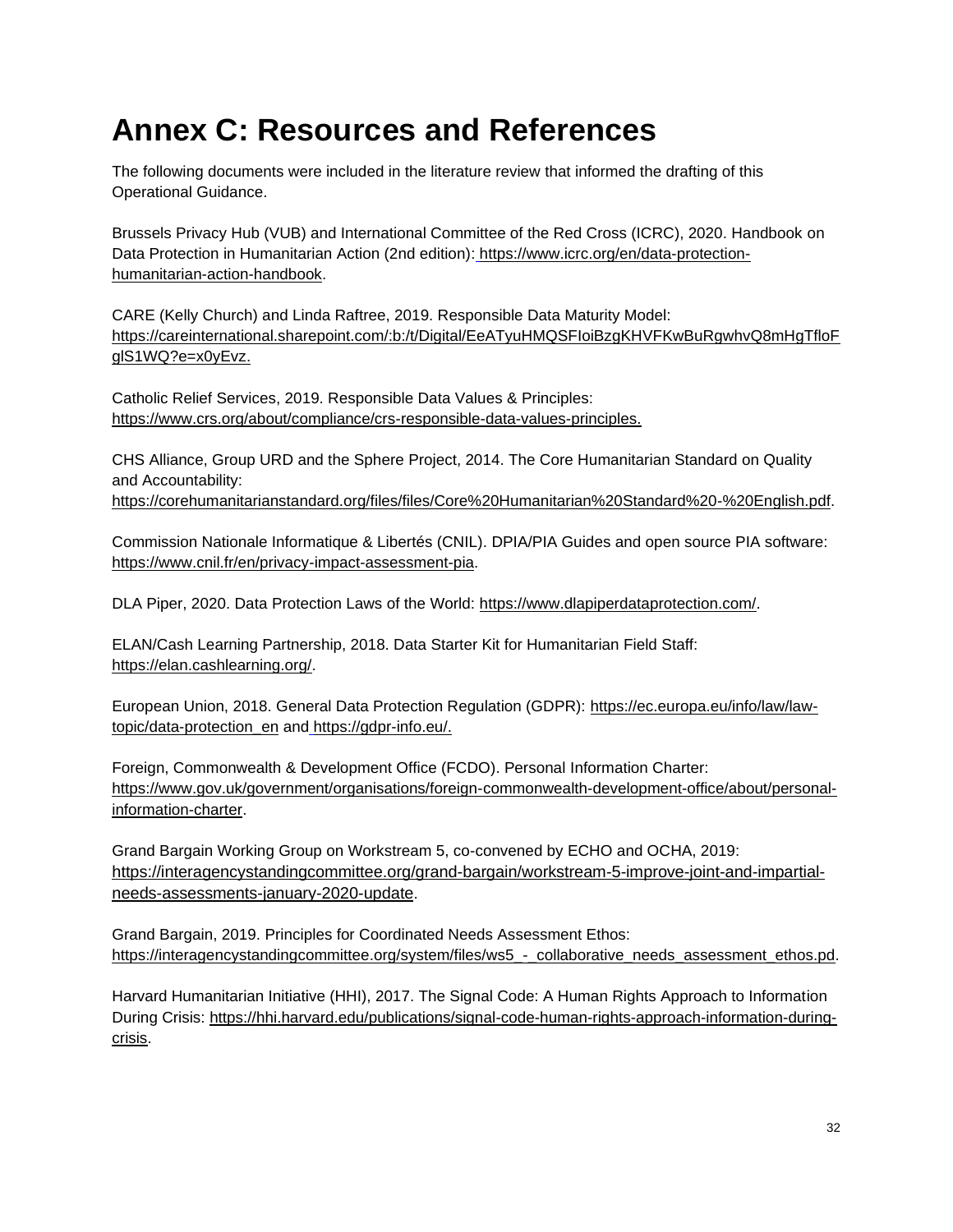Harvard Humanitarian Initiative (HHI), 2018. Signal Code: Ethical Obligations for Humanitarian Information Activities: [https://hhi.harvard.edu/publications/signal-code-ethical-obligations-humanitarian](https://hhi.harvard.edu/publications/signal-code-ethical-obligations-humanitarian-information-activities)[information-activities.](https://hhi.harvard.edu/publications/signal-code-ethical-obligations-humanitarian-information-activities)

ICRC-led Advisory Group incl. DRC on "Professional Standards", 2018. Professional Standards for Protection Work; Chapter 6: Managing Data and Information for Protection Outcomes[:](https://www.icrc.org/en/publication/0999-professional-standards-protection-work-carried-out-humanitarian-and-human-rights) [https://www.icrc.org/en/publication/0999-professional-standards-protection-work-carried-out](https://www.icrc.org/en/publication/0999-professional-standards-protection-work-carried-out-humanitarian-and-human-rights)[humanitarian-and-human-rights.](https://www.icrc.org/en/publication/0999-professional-standards-protection-work-carried-out-humanitarian-and-human-rights)

Inter-Agency Standing Committee (IASC), 2008. Operational Guidance On Responsibilities Of Cluster/Sector Leads & OCHA In Information Management[:](https://www.humanitarianresponse.info/sites/www.humanitarianresponse.info/files/documents/files/IASC_operational_guidance_on_information_management.pdf) [https://www.humanitarianresponse.info/sites/www.humanitarianresponse.info/files/documents/files/IASC\\_](https://www.humanitarianresponse.info/sites/www.humanitarianresponse.info/files/documents/files/IASC_operational_guidance_on_information_management.pdf) [operational\\_guidance\\_on\\_information\\_management.pdf.](https://www.humanitarianresponse.info/sites/www.humanitarianresponse.info/files/documents/files/IASC_operational_guidance_on_information_management.pdf)

Inter-Agency Standing Committee (IASC), 2016. Policy on Protection in Humanitarian Action[:](https://interagencystandingcommittee.org/protection-priority-global-protection-cluster/documents/iasc-policy-protection-humanitarian-action) [https://interagencystandingcommittee.org/protection-priority-global-protection-cluster/documents/iasc](https://interagencystandingcommittee.org/protection-priority-global-protection-cluster/documents/iasc-policy-protection-humanitarian-action)[policy-protection-humanitarian-action.](https://interagencystandingcommittee.org/protection-priority-global-protection-cluster/documents/iasc-policy-protection-humanitarian-action)

International Conference on Data Protection and Privacy Commissioners, 2009. Madrid Resolution: International Standards on the Protection of Personal Data and Privacy[:](http://privacyconference2011.org/htmls/adoptedResolutions/2009_Madrid/2009_M1.pdf) [http://privacyconference2011.org/htmls/adoptedResolutions/2009\\_Madrid/2009\\_M1.pdf.](http://privacyconference2011.org/htmls/adoptedResolutions/2009_Madrid/2009_M1.pdf)

International Organization for Migration (IOM), 2010. Data Protection Manual[:](https://publications.iom.int/books/iom-data-protection-manual) [https://publications.iom.int/books/iom-data-protection-manual.](https://publications.iom.int/books/iom-data-protection-manual)

International Organization for Migration (IOM), 2018. DTM & Partners Toolkit: Do No Harm Checklist and Guiding Questions for DTM and Partners: [https://displacement.iom.int/dtm-partners-toolkit/field](https://displacement.iom.int/dtm-partners-toolkit/field-companion-sectoral-questions-location-assessment)[companion-sectoral-questions-location-assessment.](https://displacement.iom.int/dtm-partners-toolkit/field-companion-sectoral-questions-location-assessment)

International Organization for Migration (IOM), 2018. DTM & Partners Toolkit: Enhancing Responsible Data Sharing: [https://displacement.iom.int/dtm-partners-toolkit/enhancing-responsible-data-sharing.](https://displacement.iom.int/dtm-partners-toolkit/enhancing-responsible-data-sharing)

International Organization for Migration (IOM), 2018. DTM & Partners Toolkit: DTM Data Sharing Forms[:](https://displacement.iom.int/dtm-partners-toolkit/dtm-data-sharing-forms) [https://displacement.iom.int/dtm-partners-toolkit/dtm-data-sharing-forms.](https://displacement.iom.int/dtm-partners-toolkit/dtm-data-sharing-forms)

International Red Cross and Red Crescent Movement, 1994. Code of Conduct for the International Red Cross and Red Crescent Movement and Non-Governmental Organizations (NGOs) in Disaster Relief: [https://www.icrc.org/en/doc/resources/documents/publication/p1067.htm.](https://www.icrc.org/en/doc/resources/documents/publication/p1067.htm)

International Rescue Committee (IRC), 2018. Obtaining meaningful informed consent[:](https://www.rescue.org/resource/obtaining-meaningful-informed-consent) [https://www.rescue.org/resource/obtaining-meaningful-informed-consent.](https://www.rescue.org/resource/obtaining-meaningful-informed-consent)

Médecins Sans Frontières, 2013. Data Sharing Policy[:](https://fieldresearch.msf.org/bitstream/handle/10144/306501/MSF+data+sharing+policy+final+061213.pdf;jsessionid=E85DF92F1427CE9A46DA5A06D8D6AED5?sequence=1) [https://fieldresearch.msf.org/bitstream/handle/10144/306501/MSF+data+sharing+policy+final+061213.pdf](https://fieldresearch.msf.org/bitstream/handle/10144/306501/MSF+data+sharing+policy+final+061213.pdf;jsessionid=E85DF92F1427CE9A46DA5A06D8D6AED5?sequence=1) [;jsessionid=E85DF92F1427CE9A46DA5A06D8D6AED5?sequence=1.](https://fieldresearch.msf.org/bitstream/handle/10144/306501/MSF+data+sharing+policy+final+061213.pdf;jsessionid=E85DF92F1427CE9A46DA5A06D8D6AED5?sequence=1)

MERL Tech/various. Responsible Data Hackpad[:](https://paper.dropbox.com/doc/Responsible-Data-Hackpad-SA6kouQ4PL3SOVa8GnMEY) [https://paper.dropbox.com/doc/Responsible-Data-](https://paper.dropbox.com/doc/Responsible-Data-Hackpad-SA6kouQ4PL3SOVa8GnMEY)[Hackpad-SA6kouQ4PL3SOVa8GnMEY.](https://paper.dropbox.com/doc/Responsible-Data-Hackpad-SA6kouQ4PL3SOVa8GnMEY)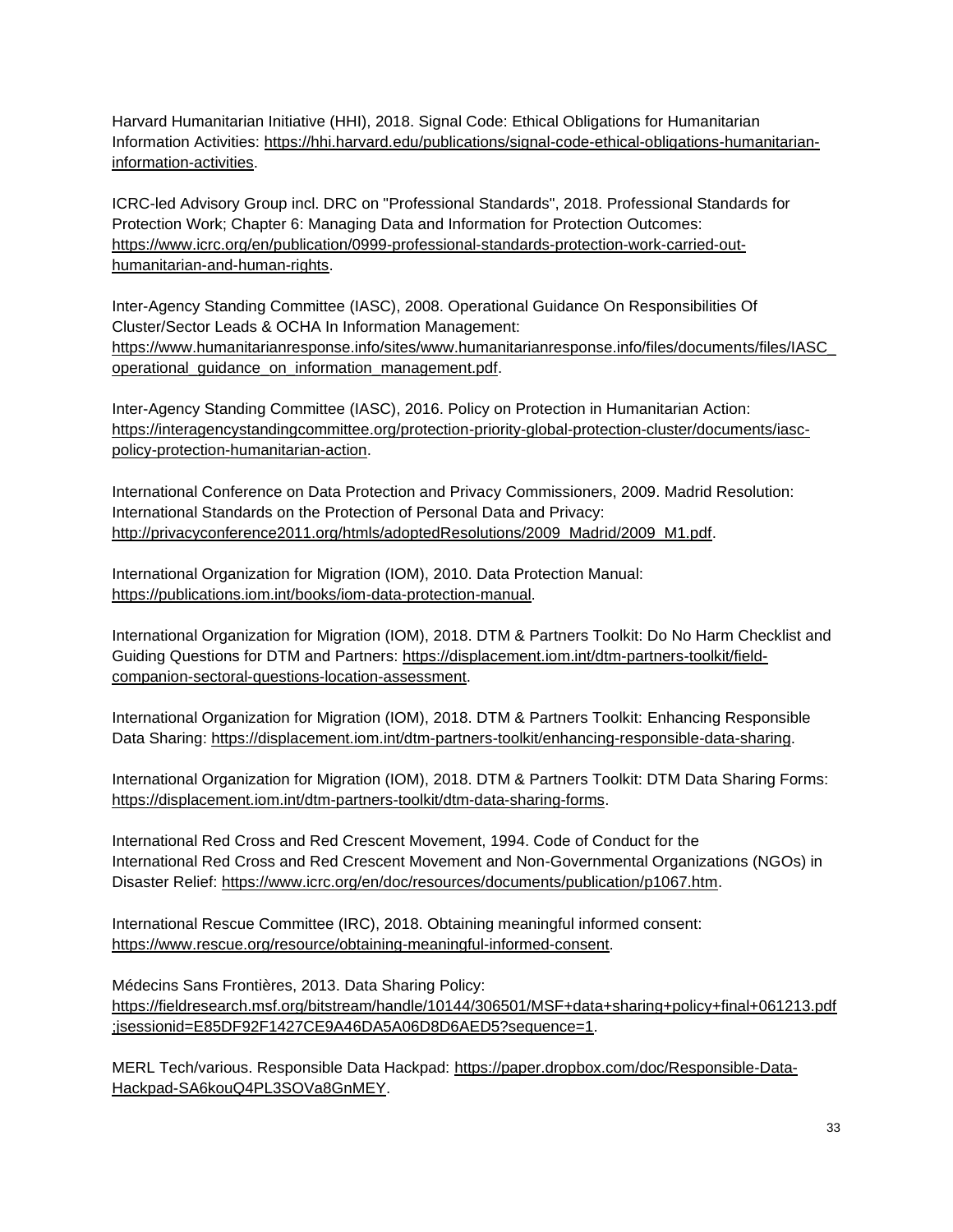Office of the Australian Information Commissioner. Undertaking a Privacy Impact Assessment (Training)[:](https://www.oaic.gov.au/s/elearning/pia/welcome.html) [https://www.oaic.gov.au/s/elearning/pia/welcome.html.](https://www.oaic.gov.au/s/elearning/pia/welcome.html)

Oxfam, 2015. Responsible Data Program Policy: [https://policy-practice.oxfam.org.uk/publications/oxfam](https://policy-practice.oxfam.org.uk/publications/oxfam-responsible-program-data-policy-575950)[responsible-program-data-policy-575950.](https://policy-practice.oxfam.org.uk/publications/oxfam-responsible-program-data-policy-575950)

Oxfam, 2017. Responsible Data Management Training Pack: [https://policy-practice.oxfam.org.uk/our](https://policy-practice.oxfam.org.uk/our-approach/toolkits-and-guidelines/responsible-data-management)[approach/toolkits-and-guidelines/responsible-data-management.](https://policy-practice.oxfam.org.uk/our-approach/toolkits-and-guidelines/responsible-data-management)

Principles for Digital Development, 2017: [https://digitalprinciples.org.](https://digitalprinciples.org/)

Protection Information Management (PIM) Initiative, 2015. PIM Principles: [http://pim.guide/guidance-and](http://pim.guide/guidance-and-products/product/principles-protection-information-management-may-2015/)[products/product/principles-protection-information-management-may-2015/.](http://pim.guide/guidance-and-products/product/principles-protection-information-management-may-2015/)

Protection Information Management (PIM) Initiative, 2017. PIM Quick Reference Flyer (PIM Process, Matrix & Principles): [http://pim.guide/essential/principles-matrix-process-quick-reference-flyer/.](http://pim.guide/essential/principles-matrix-process-quick-reference-flyer/)

Protection Information Management (PIM) Initiative, 2017. PIM Principles in Action[:](http://pim.guide/guidance-and-products/product/pim-principles-action/) [http://pim.guide/guidance-and-products/product/pim-principles-action/.](http://pim.guide/guidance-and-products/product/pim-principles-action/)

Protection Information Management (PIM) Initiative, 2018. PIM Framework for Data Sharing in Practice[:](http://pim.guide/essential/a-framework-for-data-sharing-in-practice/) [http://pim.guide/essential/a-framework-for-data-sharing-in-practice/.](http://pim.guide/essential/a-framework-for-data-sharing-in-practice/)

Terre des Hommes and CartONG, 2017. Data Protection Starter Kit: [https://www.mdc-toolkit.org/data](https://www.mdc-toolkit.org/data-protection-starter-kit/)[protection-starter-kit/.](https://www.mdc-toolkit.org/data-protection-starter-kit/)

The Engine Room: Responsible Data Program, 2016. Responsible Data in Development Toolkit[:](https://responsibledata.io/resources/handbook/) [https://responsibledata.io/resources/handbook/.](https://responsibledata.io/resources/handbook/)

The Sphere Project, 2018. The Humanitarian Charter and Minimum Standards in Humanitarian Response (Sphere): [https://handbook.spherestandards.org/en/sphere/#ch001.](https://handbook.spherestandards.org/en/sphere/#ch001)

UN, 2020. Data Strategy of the Secretary-General for Action by Everyone, Everywhere with Insight, Impact and Integrity, 2020-22: [https://www.un.org/en/content/datastrategy/images/pdf/UN\\_SG\\_Data-](https://www.un.org/en/content/datastrategy/images/pdf/UN_SG_Data-Strategy.pdf)[Strategy.pdf.](https://www.un.org/en/content/datastrategy/images/pdf/UN_SG_Data-Strategy.pdf)

UN Global Pulse, 2020. Risks, Harms and Benefits Assessment[:](https://www.unglobalpulse.org/policy/risk-assessment/) [https://www.unglobalpulse.org/policy/risk-assessment/.](https://www.unglobalpulse.org/policy/risk-assessment/)

UN Office for the Coordination of Humanitarian Affairs (UN OCHA), 2019. Working Draft Data Responsibility Guidelines: [https://centre.humdata.org/wp-content/uploads/2019/03/OCHA-DR-Guidelines](https://centre.humdata.org/wp-content/uploads/2019/03/OCHA-DR-Guidelines-working-draft-032019.pdf)[working-draft-032019.pdf.](https://centre.humdata.org/wp-content/uploads/2019/03/OCHA-DR-Guidelines-working-draft-032019.pdf)

UN Office of Human Rights (OHCHR), 2010. Manual on Human Rights Monitoring (with updated chapters)[:](http://www.ohchr.org/EN/PublicationsResources/Pages/MethodologicalMaterials.aspx) [http://www.ohchr.org/EN/PublicationsResources/Pages/MethodologicalMaterials.aspx.](http://www.ohchr.org/EN/PublicationsResources/Pages/MethodologicalMaterials.aspx)

UN Office of Human Rights (OHCHR), 2018. A Human-Rights Based Approach to Data: Leaving No One Behind in the 2030 Agenda for Sustainable Development[:](https://www.ohchr.org/Documents/Issues/HRIndicators/GuidanceNoteonApproachtoData.pdf) [https://www.ohchr.org/Documents/Issues/HRIndicators/GuidanceNoteonApproachtoData.pdf.](https://www.ohchr.org/Documents/Issues/HRIndicators/GuidanceNoteonApproachtoData.pdf)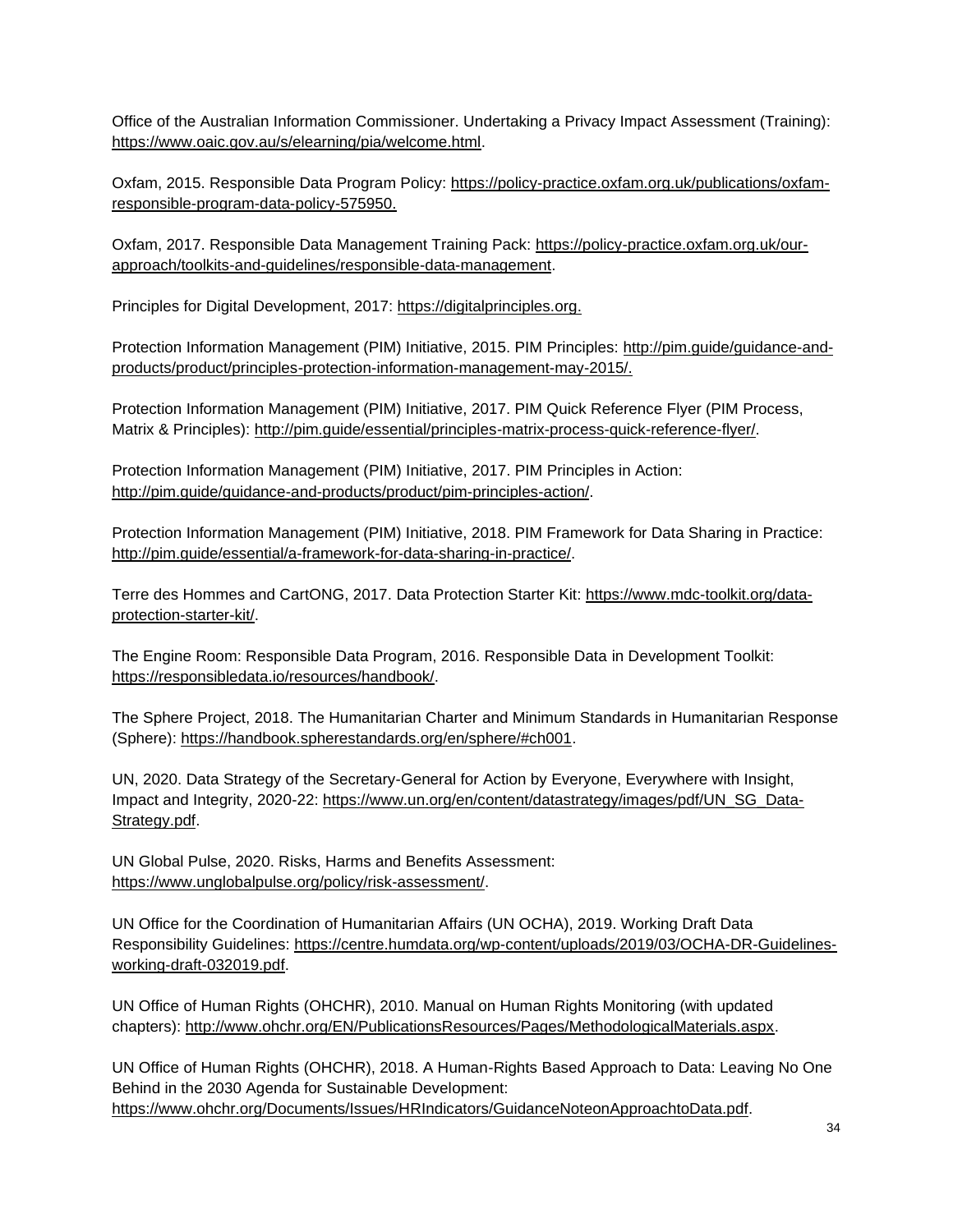UNICEF, 2015. Procedures for Ethical Standards in Research, Evaluation, Data Collection and Analysis[:](https://www.unicef.org/supply/files/ATTACHMENT_IV-UNICEF_Procedure_for_Ethical_Standards.PDF) [https://www.unicef.org/media/54796/file.](https://www.unicef.org/media/54796/file)

UNICEF, 2018. Industry Toolkit: Children's Online Privacy and Freedom of Expression[:](https://www.unicef.org/csr/files/UNICEF_Childrens_Online_Privacy_and_Freedom_of_Expression(1).pdf) [https://www.unicef.org/csr/files/UNICEF\\_Childrens\\_Online\\_Privacy\\_and\\_Freedom\\_of\\_Expression\(1\).pdf.](https://www.unicef.org/csr/files/UNICEF_Childrens_Online_Privacy_and_Freedom_of_Expression(1).pdf)

UNICEF/GovLab, 2019. Responsible Data for Children Synthesis report: [https://rd4c.org/files/rd4c-report](https://rd4c.org/files/rd4c-report-final.pdf)[final.pdf.](https://rd4c.org/files/rd4c-report-final.pdf)

UNHCR, 2015. Policy on the Protection of Personal Data of Persons of Concern to UNHCR: [https://www.refworld.org/pdfid/55643c1d4.pdf.](https://www.refworld.org/pdfid/55643c1d4.pdf)

UNHCR, 2018. Guidance on the Protection of Personal Data of Persons of Concern to UNHCR: [https://www.refworld.org/docid/5b360f4d4.html.](https://www.refworld.org/docid/5b360f4d4.html)

UN Conference on Trade and Development (UNCTAD), 2020. Data Protection and Privacy Legislation Worldwide[:](https://unctad.org/en/Pages/DTL/STI_and_ICTs/ICT4D-Legislation/eCom-Data-Protection-Laws.aspx) [https://unctad.org/en/Pages/DTL/STI\\_and\\_ICTs/ICT4D-Legislation/eCom-Data-Protection-](https://unctad.org/en/Pages/DTL/STI_and_ICTs/ICT4D-Legislation/eCom-Data-Protection-Laws.aspx)[Laws.aspx.](https://unctad.org/en/Pages/DTL/STI_and_ICTs/ICT4D-Legislation/eCom-Data-Protection-Laws.aspx)

UN Development Group (UNDG). Data Privacy, Ethics and Protection: Guidance Note on Big Data for Achievement of the 2030 Agenda: [https://unsdg.un.org/resources/data-privacy-ethics-and-protection](https://unsdg.un.org/resources/data-privacy-ethics-and-protection-guidance-note-big-data-achievement-2030-agenda)[guidance-note-big-data-achievement-2030-agenda.](https://unsdg.un.org/resources/data-privacy-ethics-and-protection-guidance-note-big-data-achievement-2030-agenda)

UN General Assembly, 1945. Charter of the United Nations: [https://www.un.org/en/charter-united](https://www.un.org/en/charter-united-nations/)[nations/.](https://www.un.org/en/charter-united-nations/)

UN General Assembly, 1948. Universal Declaration of Human Rights[:](http://www.un.org/en/ga/search/view_doc.asp?symbol=A/RES/217(III)) [https://www.un.org/en/universal](https://www.un.org/en/universal-declaration-human-rights/)[declaration-human-rights/.](https://www.un.org/en/universal-declaration-human-rights/)

UN General Assembly, 1990. General Assembly Resolution on Guidelines for the Regulation of Personalized Data Files, A/RES/45/95: [http://www.refworld.org/pdfid/3ddcafaac.pdf.](http://www.refworld.org/pdfid/3ddcafaac.pdf)

UN General Assembly, 1991. General Assembly Resolution 46/182 December 19, 1991[:](http://www.un.org/documents/ga/res/46/a46r182.htm) [https://www.humanitarianresponse.info/sites/www.humanitarianresponse.info/files/documents/files/GA%2](https://www.humanitarianresponse.info/sites/www.humanitarianresponse.info/files/documents/files/GA%20Resolution%2046-182.pdf) [0Resolution%2046-182.pdf.](https://www.humanitarianresponse.info/sites/www.humanitarianresponse.info/files/documents/files/GA%20Resolution%2046-182.pdf)

UN High-Level Committee on Management (HLCM), 2018. Privacy and Data Protection Principles: [https://www.unsystem.org/personal-data-protection-and-privacy-principles.](https://www.unsystem.org/personal-data-protection-and-privacy-principles)

UN International Civil Service Commission, 2013. Standards of Conduct for the International Civil Service[:](https://icsc.un.org/Resources/General/Publications/standardsE.pdf) [https://icsc.un.org/Resources/General/Publications/standardsE.pdf.](https://icsc.un.org/Resources/General/Publications/standardsE.pdf)

UN Secretariat, 2004. Secretary-General's Bulletin on the Use of Information and Communications Technology Resources and Data, ST/SGB/2004/15[:](https://undocs.org/ST/SGB/2004/15) https://popp.undp.org/UNDP\_POPP\_DOCUMENT\_LIBRARY/Public/United%20Nations%20Secretary-Generals%20Bulletin%20on%20Use%20of%20ICT%20Resources%20and%20Data%20ST\_SGB\_2004\_ 15%20%E2%80%93%20Amended.docx.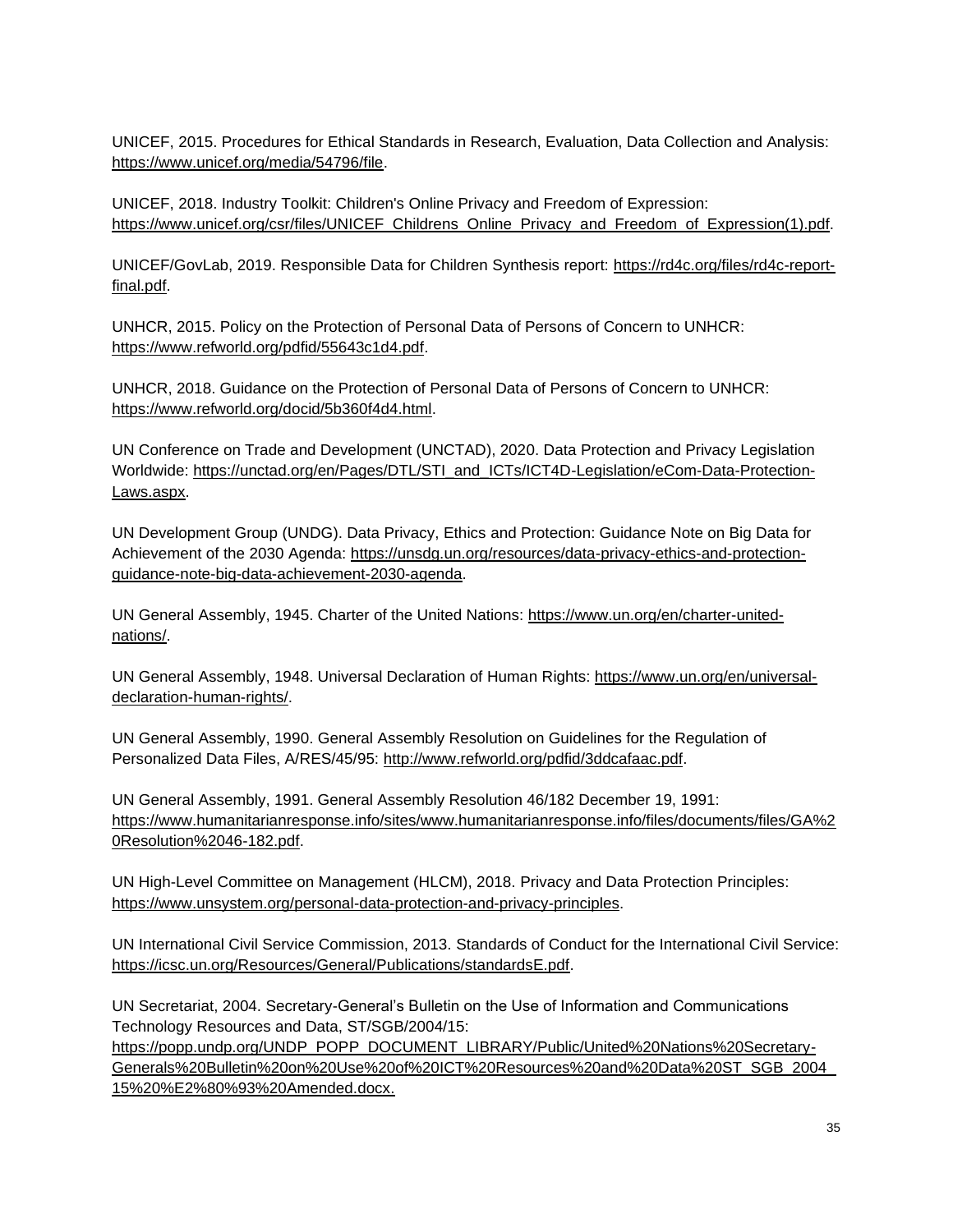UN Secretariat, 2010. UN Information Sensitivity Toolkit[:](https://archives.un.org/sites/archives.un.org/files/RM-Guidelines/information_sensitivity_toolkit_2010.pdf) [https://archives.un.org/sites/archives.un.org/files/RM-Guidelines/information\\_sensitivity\\_toolkit\\_2010.pdf.](https://archives.un.org/sites/archives.un.org/files/RM-Guidelines/information_sensitivity_toolkit_2010.pdf)

UN Secretariat, 2017. Secretary-General's Bulletin on Information Sensitivity, Classification and Handling, ST/SGB/2007/6: [http://undocs.org/ST/SGB/2007/6.](http://undocs.org/ST/SGB/2007/6)

UN Secretariat, 2007. Secretary-General's Bulletin on Record-Keeping and the Management of United Nations Archives, ST/SGB/2007/5[:](https://archives.un.org/content/policy) [http://www.wgarm.net/ccarm/docs-repository/doc/doc462548.PDF.](http://www.wgarm.net/ccarm/docs-repository/doc/doc462548.PDF)

USAID, 2019. Considerations for Using Data Responsibly at USAID[:](https://www.usaid.gov/responsibledata) [https://www.usaid.gov/responsibledata.](https://www.usaid.gov/responsibledata)

World Health Organization (WHO), 2007. WHO Ethical and safety recommendations for researching, documenting and monitoring sexual violence in emergencies[:](https://www.who.int/gender/documents/OMS_Ethics&Safety10Aug07.pdf) [https://www.who.int/gender/documents/OMS\\_Ethics&Safety10Aug07.pdf.](https://www.who.int/gender/documents/OMS_Ethics&Safety10Aug07.pdf)